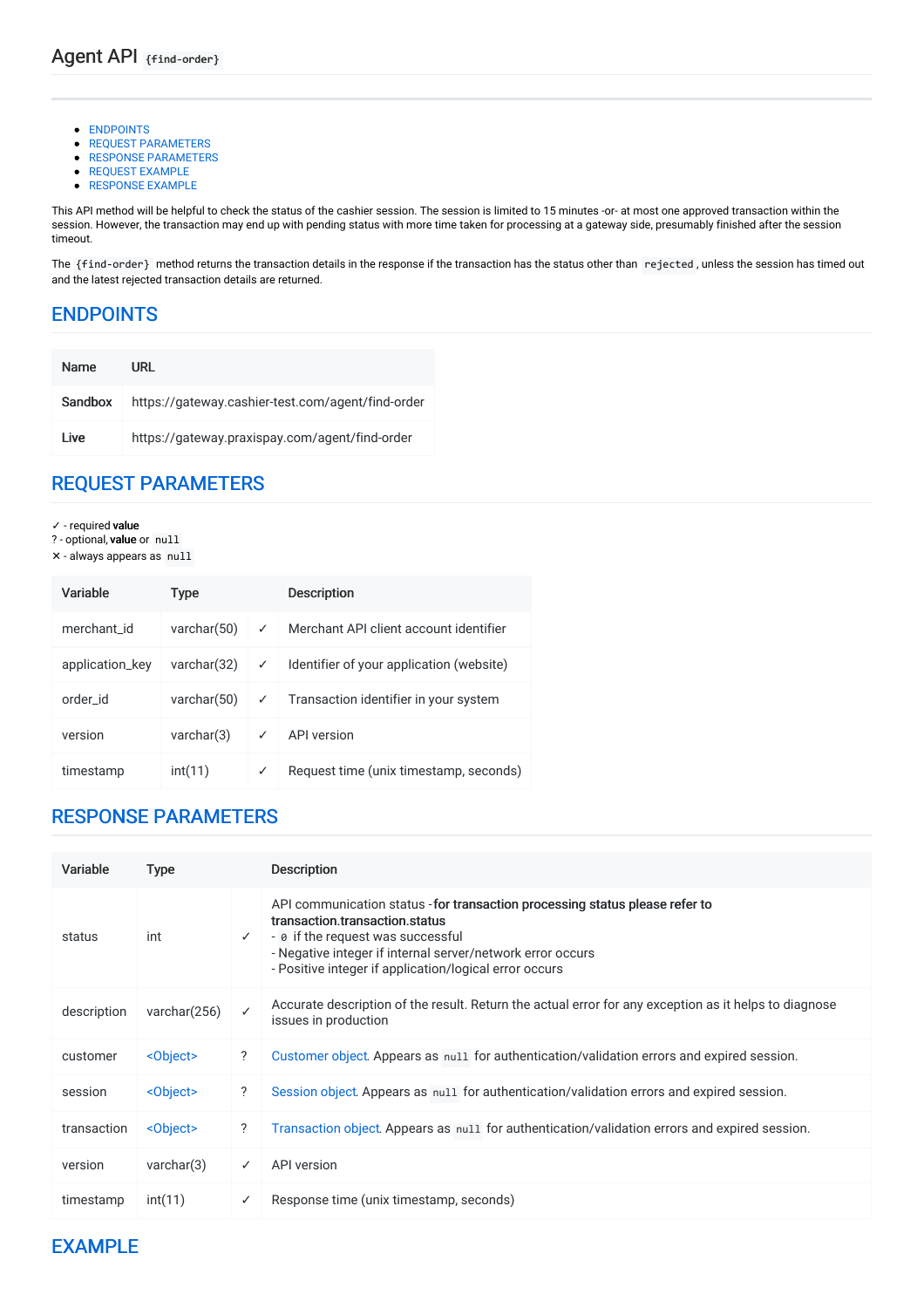#### Request

```
{
    "merchant_id": "Test-Integration-Merchant",
    "application_key": "Sandbox",
    "order_id": "test-1560610955",
    "version": "1.3",
    "timestamp": 1590613956
}
```
#### Response (Found)

```
{
   "status": 0,
   "description": "Ok",
   "customer": {
       "customer_token": "87cfb23a8f1e68e162c276b754d9c061",
       "country": "GB",
       "first_name": "John",
       "last_name": "Johnson",
       "avs_alert": 0,
       "verification_alert": null
   },
   "session": {
       "auth_token": "8a7sd87a8sd778ac961062c6bedddb8",
       "intent": "payment",
       "session_status": "created",
       "order_id": "test-1560610955",
       "currency": "EUR",
       "amount": 100,
       "conversion_rate": 1.000000,
       "processed_currency": "EUR",
       "processed_amount": 100,
       "payment_method": "Credit Card",
       "gateway": null,
       "pin": "1",
       "variable1": "your variable",
       "variable2": "if that is not enough, you can pass even one more variable",
       "variable3": null
   },
   "transaction": {
       "transaction_type": "sale",
       "transaction_status": "approved",
       "trace_id": 756850,
       "transaction_id": "13397",
       "currency": "EUR",
       "amount": 100,
       "conversion_rate": 1.000000,
       "charge_currency": "EUR",
       "charge_amount": 100,
       "fee": 0,
       "payment_method": "Credit Card",
       "payment_processor": "TestPP",
       "gateway": "s-pTSZyK23E1Ee5KZpcNbX_aFl0HuhQ0",
       "card": {
           "card_token": "J-4-a0vPhjZ9R75JP98VDUFgbh9y8sYr",
           "card_type": "VISA",
           "card_number": "411111******1111",
           "card_exp": "12\/2024",
           "card_issuer_name": "Bank of Somewhere",
           "card_issuer_country": "GB"
       },
        "wallet": null,
```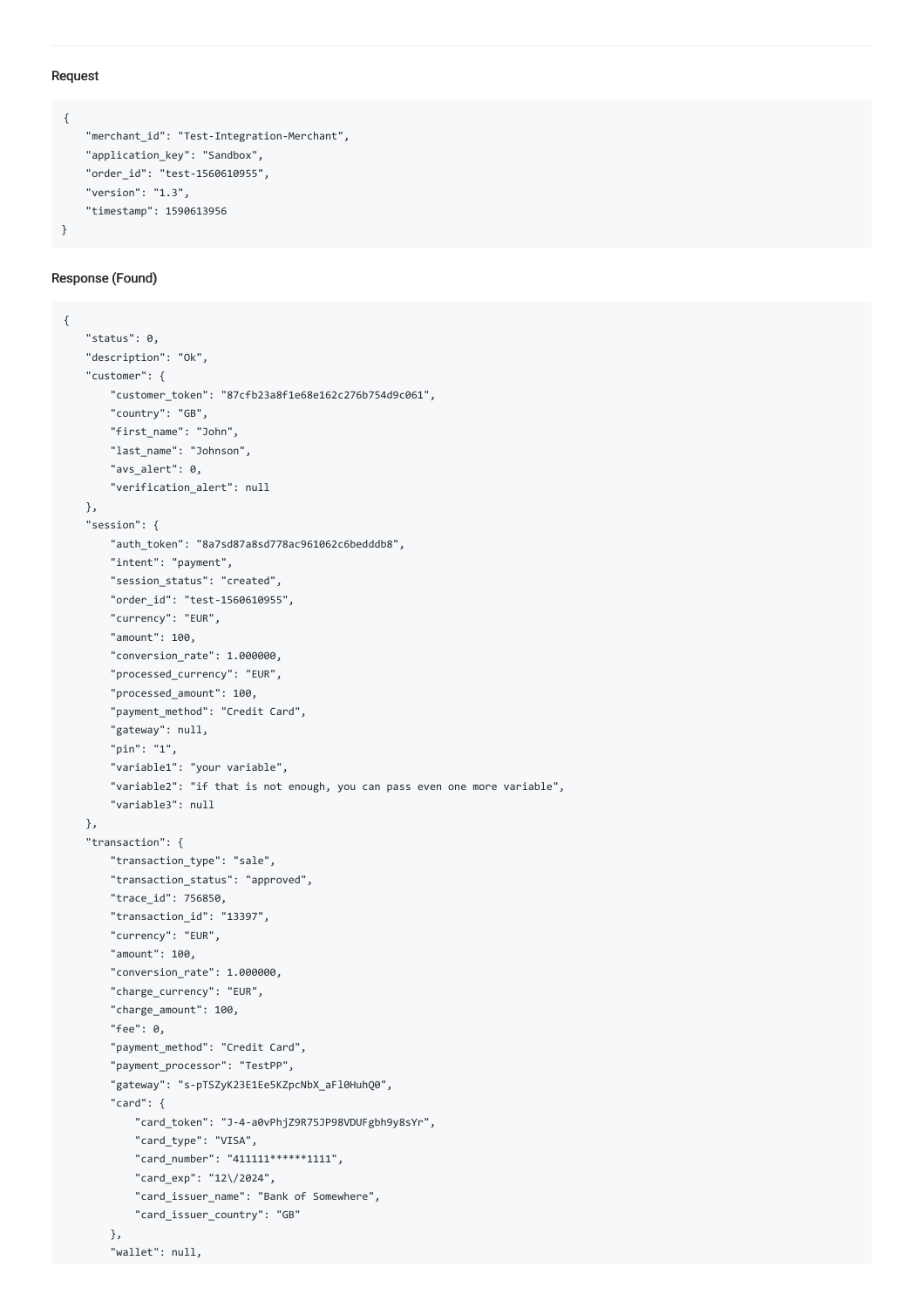```
"is_3d": 0,
       "is_cascade": 0,
       "cascade_level": 0,
       "reference_id": 756850,
       "withdrawal_request_id": 756853,
       "account_identifier": null,
       "created_by": "INTERNET",
       "edited_by": "INTERNET",
       "status_code": "SC-002",
       "status_details": "Transaction approved"
   },
    "version": "1.3",
   "timestamp": 1590611635
}
```
#### Response (Error)

```
{
   "status": 1,
   "description": "order_id: transaction not found",
   "transaction": null,
   "version": "1.3",
   "timestamp": 1590611635
}
```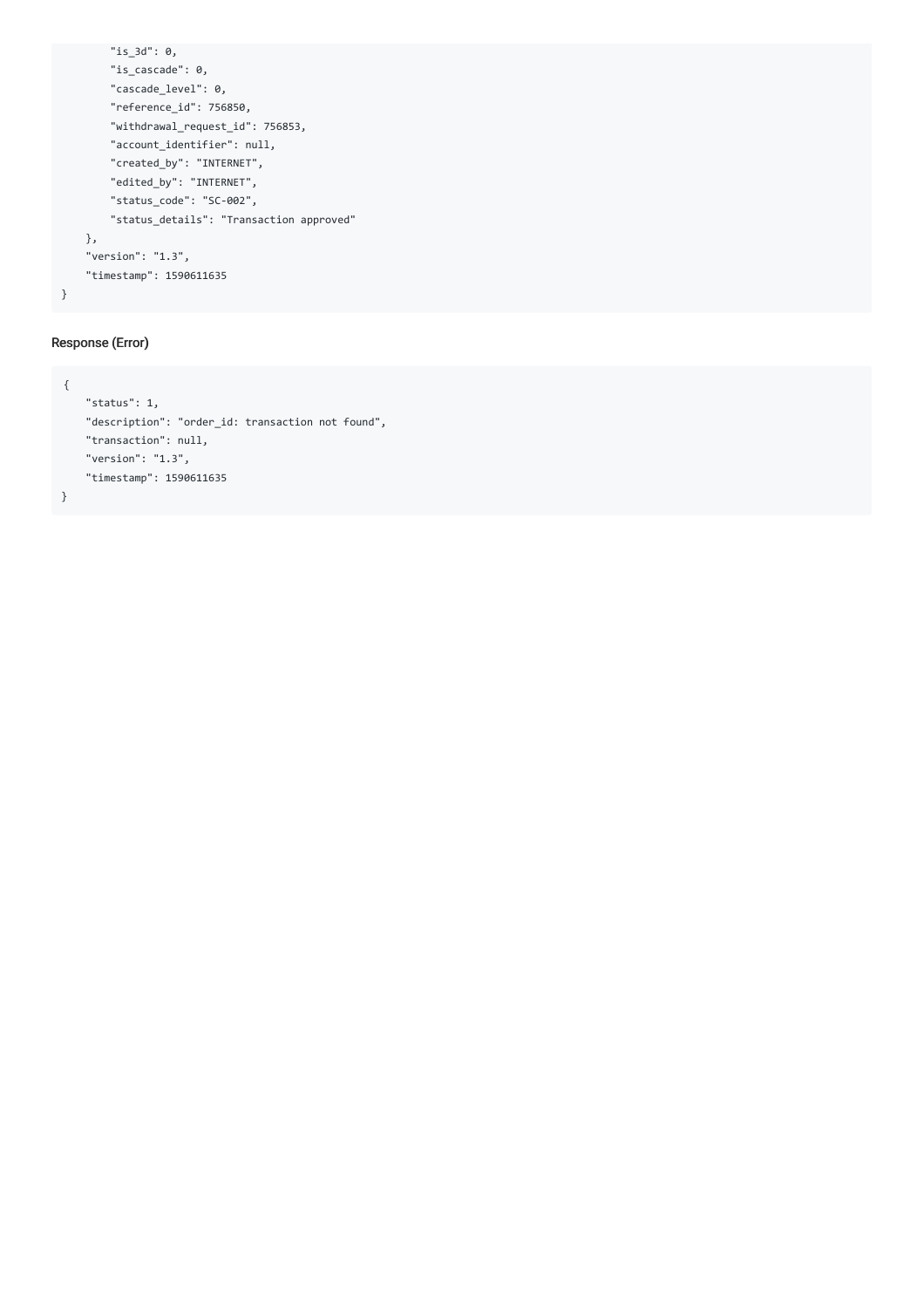- [ENDPOINTS](#page-3-0)
- **REQUEST [PARAMETERS](#page-3-1)**
- **RESPONSE [PARAMETERS](#page-3-2)**
- REQUEST EXAMPLE ● RESPONSE EXAMPLE

This API method will return the transaction in the same format as the notification that was sent with the last transaction status change.

### <span id="page-3-0"></span>[ENDPOINTS](#page-3-0)

| <b>Name</b> | URL                                                     |
|-------------|---------------------------------------------------------|
| Sandbox     | https://gateway.cashier-test.com/agent/find-transaction |
| I ive       | https://gateway.praxispay.com/agent/find-transaction    |

# <span id="page-3-1"></span>REQUEST [PARAMETERS](#page-3-1)

- ✓ required value
- ? optional, value or null
- ✕ always appears as null

| Variable        | Type           |                                  | <b>Description</b>                       |
|-----------------|----------------|----------------------------------|------------------------------------------|
| merchant id     | varchar $(50)$ | ✓                                | Merchant API client account identifier   |
| application_key | varchar $(32)$ | ✓                                | Identifier of your application (website) |
| trace id        | int(11)        | Praxis transaction<br>identifier |                                          |
| version         | varchar(3)     | ✓                                | API version                              |
| timestamp       | int(11)        | ✓                                | Request time (unix timestamp, seconds)   |

### <span id="page-3-2"></span>RESPONSE [PARAMETERS](#page-3-2)

| Variable    | <b>Type</b>       |              | Description                                                                                                                                                                                                                                                                 |
|-------------|-------------------|--------------|-----------------------------------------------------------------------------------------------------------------------------------------------------------------------------------------------------------------------------------------------------------------------------|
| status      | int               | $\checkmark$ | API communication status - for transaction processing status please refer to<br>transaction.transaction.status<br>- 0 if the request was successful<br>- Negative integer if internal server/network error occurs<br>- Positive integer if application/logical error occurs |
| description | varchar $(256)$   | ✓            | Accurate description of the result. Return the actual error for any exception as it helps to diagnose<br>issues in production                                                                                                                                               |
| customer    | <object></object> | ?            | Customer object. Appears as null for authentication/validation errors and expired session.                                                                                                                                                                                  |
| session     | <object></object> | ?            | Session object. Appears as null for authentication/validation errors and expired session.                                                                                                                                                                                   |
| transaction | <object></object> | ?            | Transaction object. Appears as null for authentication/validation errors and expired session.                                                                                                                                                                               |
| version     | varchar(3)        | ✓            | API version                                                                                                                                                                                                                                                                 |
| timestamp   | int(11)           | ✓            | Response time (unix timestamp, seconds)                                                                                                                                                                                                                                     |

### <span id="page-3-3"></span>[EXAMPLE](#page-3-3)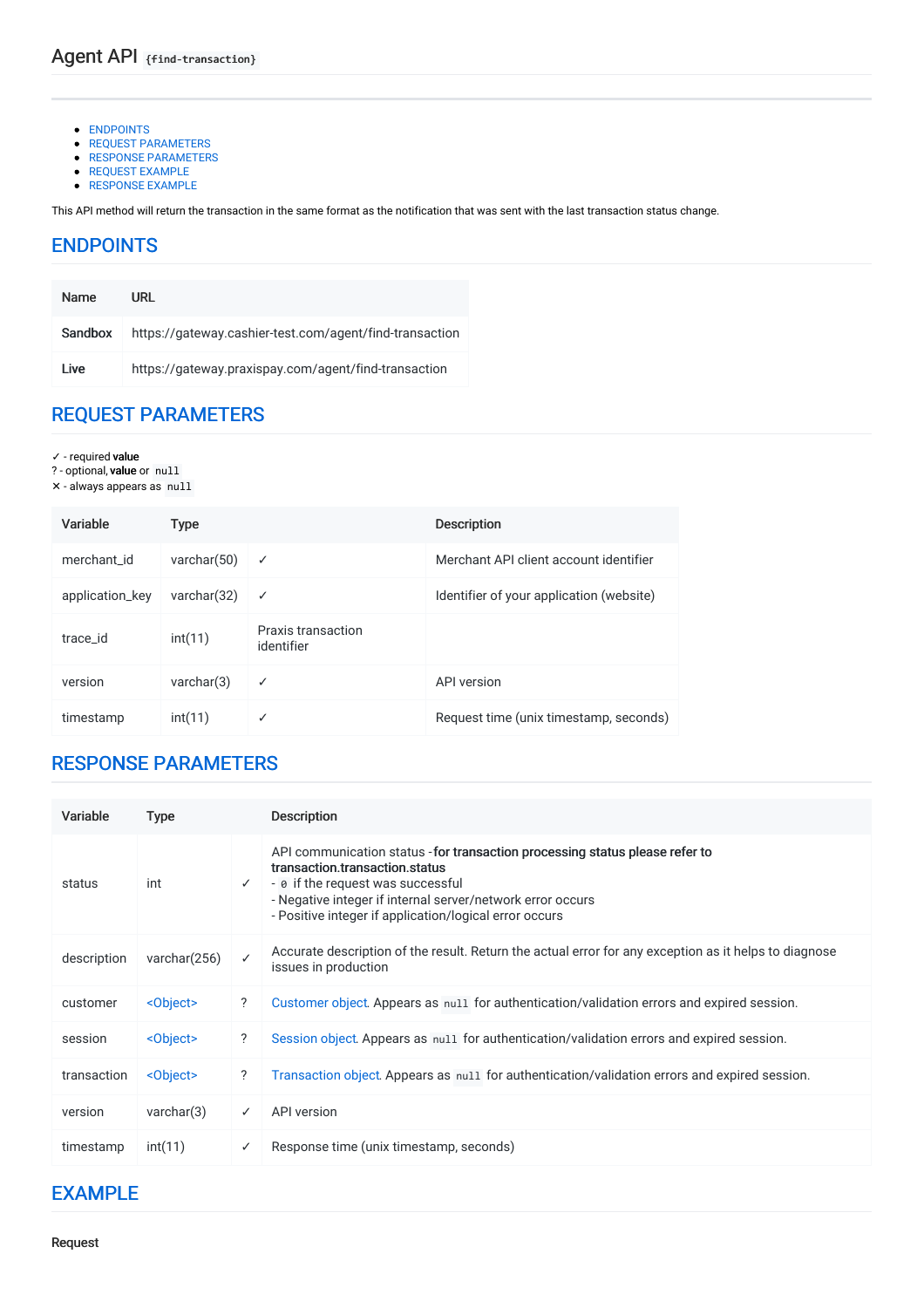```
{
```
}

```
"merchant_id": "Test-Integration-Merchant",
"application_key": "Sandbox",
"trace_id": 756850,
"version": "1.3",
"timestamp": 1590613956
```
#### Response (Found)

```
{
   "status": 0,
   "description": "Ok",
    "customer": {
       "customer_token": "87cfb23a8f1e68e162c276b754d9c061",
       "country": "GB",
       "first_name": "John",
       "last_name": "Johnson",
       "avs_alert": 0,
       "verification_alert": null
   },
    "session": {
        "auth_token": "8a7sd87a8sd778ac961062c6bedddb8",
       "intent": "payment",
       "session_status": "created",
       "order_id": "test-1560610955",
       "currency": "EUR",
       "amount": 100,
        "conversion_rate": 1.000000,
       "processed_currency": "EUR",
       "processed_amount": 100,
       "payment_method": "Credit Card",
       "gateway": null,
       "pin": "1",
        "variable1": "your variable",
        "variable2": "if that is not enough, you can pass even one more variable",
        "variable3": null
   },
    "transaction": {
       "transaction_type": "sale",
       "transaction_status": "approved",
       "trace_id": 756850,
       "transaction_id": "13397",
        "currency": "EUR",
        "amount": 100,
       "conversion_rate": 1.000000,
       "charge_currency": "EUR",
       "charge amount": 100,
       "fee": 0,
        "payment_method": "Credit Card",
        "payment_processor": "TestPP",
        "gateway": "s-pTSZyK23E1Ee5KZpcNbX_aFl0HuhQ0",
        "card": {
           "card_token": "J-4-a0vPhjZ9R75JP98VDUFgbh9y8sYr",
           "card_type": "VISA",
           "card_number": "411111******1111",
           "card_exp": "12\/2024",
           "card_issuer_name": "Bank of Somewhere",
           "card_issuer_country": "GB"
       },
        "wallet": null,
       "is_3d": 0,
       "is_cascade": 0,
       "cascade_level": 0,
```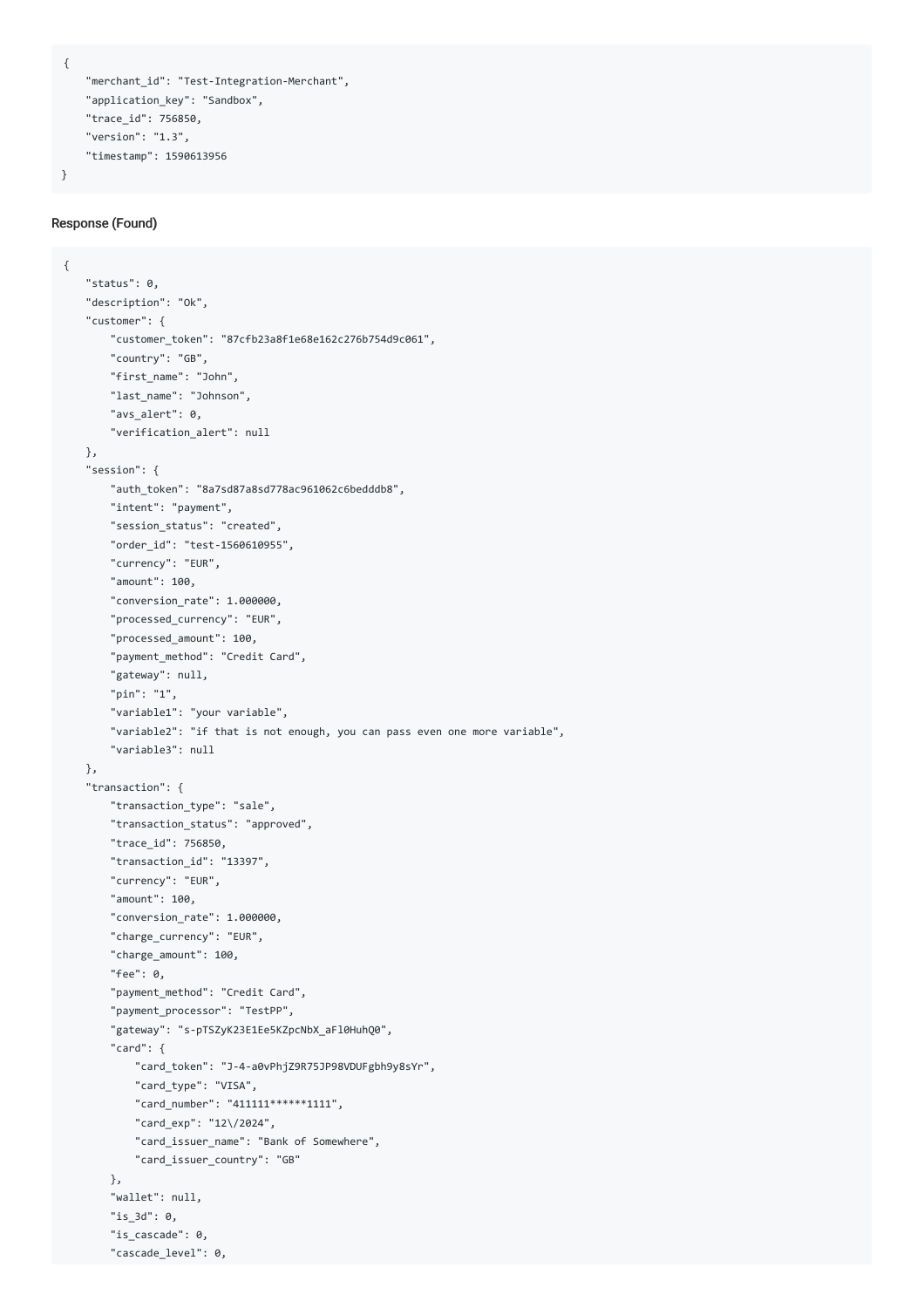```
"reference_id": 756850,
       "withdrawal_request_id": 756853,
       "account_identifier": null,
       "created_by": "INTERNET",
       "edited_by": "INTERNET",
       "status_code": "SC-002",
       "status_details": "Transaction approved"
    },
    "version": "1.3",
    "timestamp": 1590611635
}
```
#### Response (Error)

```
{
   "status": 1,
   "description": "trace_id: transaction not found",
    "transaction": null,
   "version": "1.3",
   "timestamp": 1590611635
}
```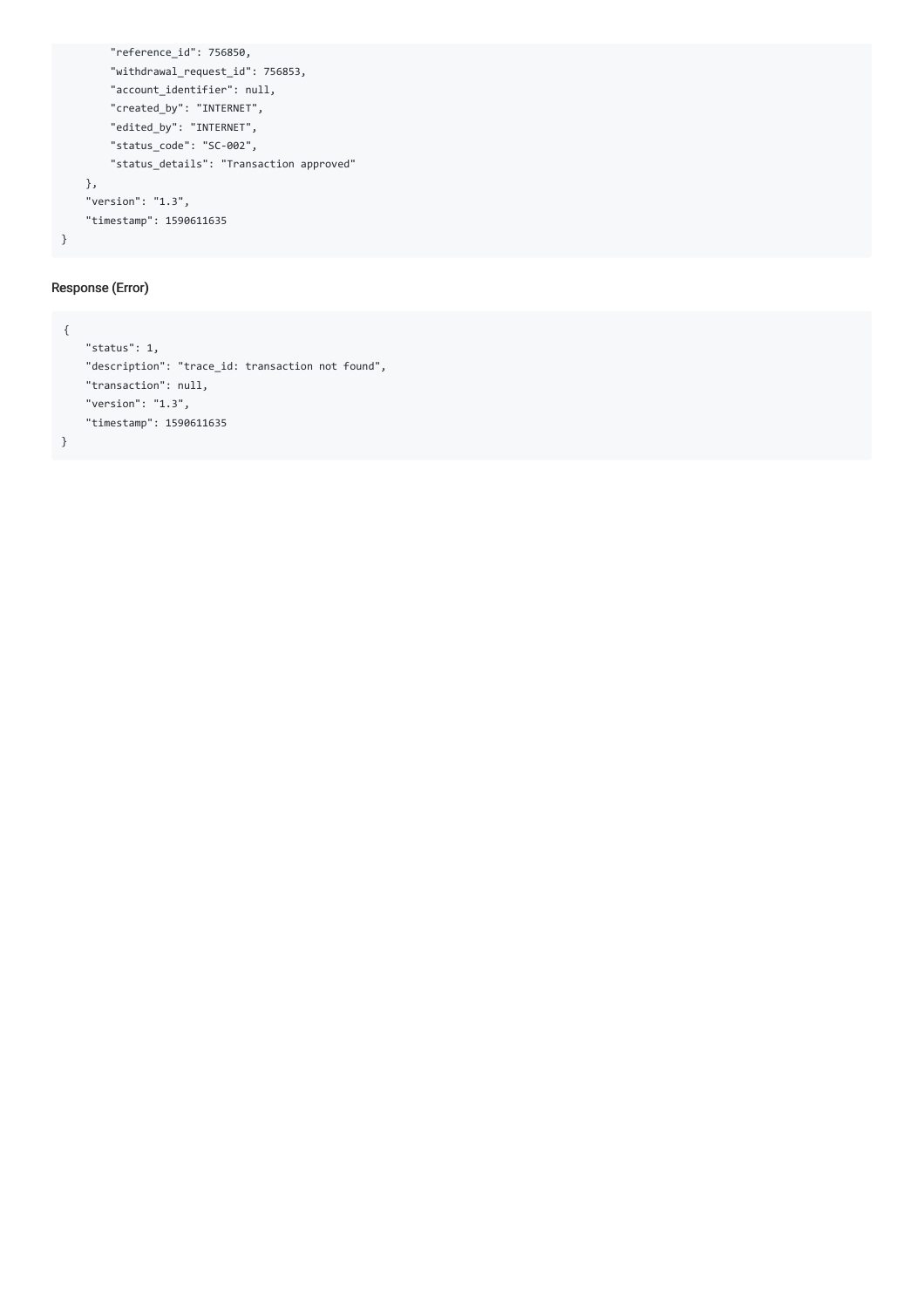- [ENDPOINTS](#page-6-0)
- **REQUEST [PARAMETERS](#page-6-1)**
- **RESPONSE [PARAMETERS](#page-6-2)**
- REQUEST EXAMPLE
- RESPONSE EXAMPLE

This API method will be vital for [Direct](file:///integration_docs/latest/direct_api/apm) API / APM integration. By using {get-gateway-options} you can dynamically fetch all available payment methods as well as the details required to render the payment method forms to customers, for ex., the payment service names, icons and arbitrary details that should be submitted for processing with a certain e-wallet.

### <span id="page-6-0"></span>[ENDPOINTS](#page-6-0)

| <b>Name</b> | URL                                                        |
|-------------|------------------------------------------------------------|
| Sandbox     | https://gateway.cashier-test.com/agent/get-gateway-options |
| Live        | https://gateway.praxispay.com/agent/get-gateway-options    |

# <span id="page-6-1"></span>REQUEST [PARAMETERS](#page-6-1)

- ✓ required value
- ? optional, value or null
- ✕ always appears as null

| Variable        | Type           |   | <b>Description</b>                       |
|-----------------|----------------|---|------------------------------------------|
| merchant id     | varchar $(50)$ | ✓ | Merchant API client account identifier   |
| application_key | varchar(32)    | ✓ | Identifier of your application (website) |
| version         | varchar(3)     | ✓ | API version                              |
| timestamp       | int(11)        | ✓ | Request time (unix timestamp, seconds)   |

### <span id="page-6-2"></span>RESPONSE [PARAMETERS](#page-6-2)

| Variable        | Type         |   | Description                                                                                                                                                                                                                                                                 |
|-----------------|--------------|---|-----------------------------------------------------------------------------------------------------------------------------------------------------------------------------------------------------------------------------------------------------------------------------|
| status          | int          | ✓ | API communication status - for transaction processing status please refer to<br>transaction transaction status<br>- o if the request was successful<br>- Negative integer if internal server/network error occurs<br>- Positive integer if application/logical error occurs |
| description     | varchar(256) |   | Accurate description of the result. Return the actual error for any exception as it helps to<br>diagnose issues in production                                                                                                                                               |
| gateway_options | List<0bject> | 2 | List of gateway objects, where keys are gateway hash strings and values are actual data objects.<br>Appears in all cases except the authentication/validation error, or application malfunction                                                                             |
| version         | varchar(3)   |   | API version                                                                                                                                                                                                                                                                 |
| timestamp       | int(11)      | ✓ | Response time (unix timestamp, seconds)                                                                                                                                                                                                                                     |

### <span id="page-6-3"></span>[EXAMPLE](#page-6-3)

Request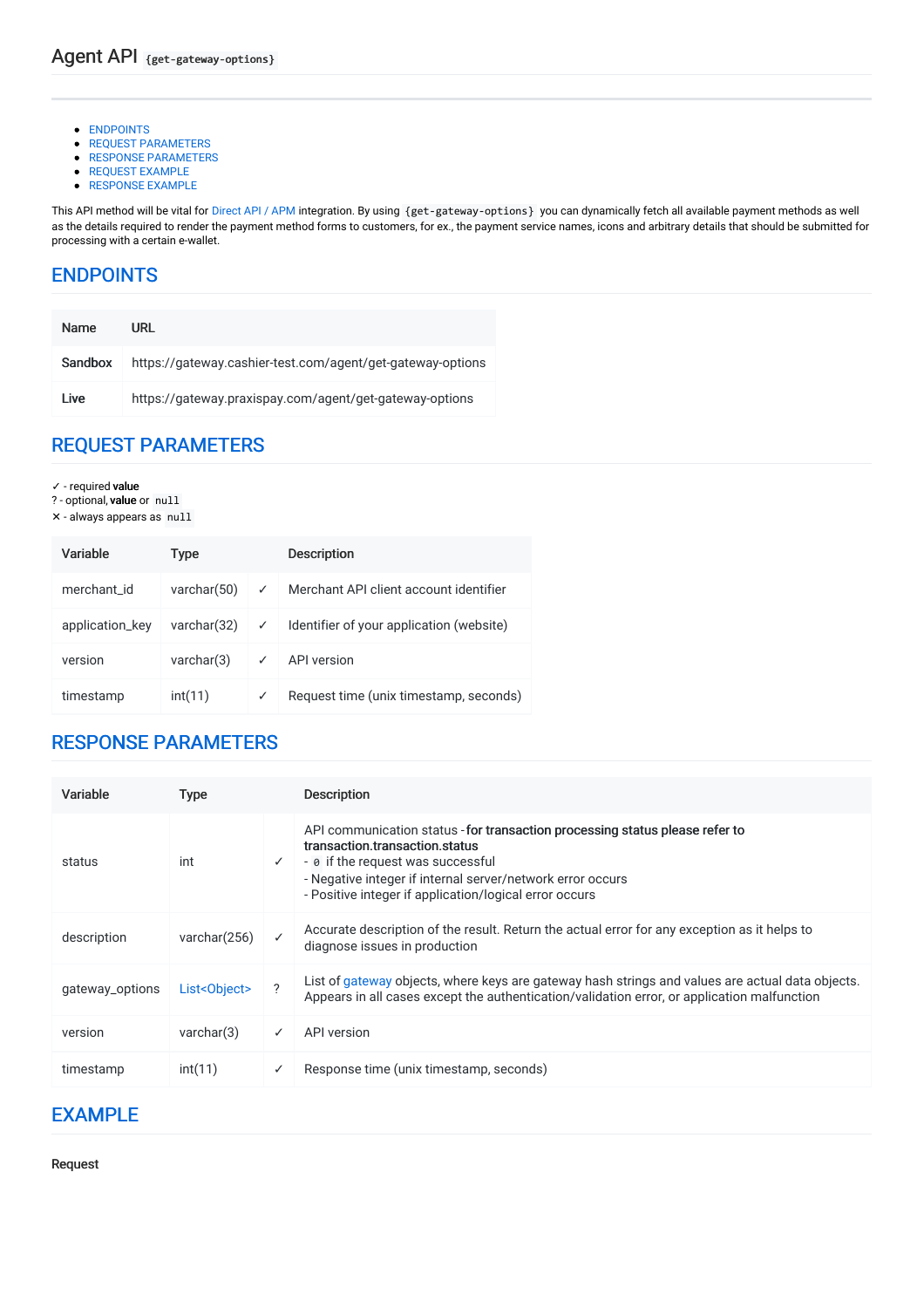```
{
```
}

```
"merchant_id": "Test-Integration-Merchant",
"application_key": "Sandbox",
"version": "1.3",
"timestamp": 1590613956
```
#### Response (Found)

```
{
    "status": 0,
    "description": "Ok",
    "gateway_options": [
       {
            "payment_method": "Credit Card",
            "payment_processor": "TestPP",
            "gateway": "s-pTSZyK23E1Ee5KZpcNbX_aFl0HuhQ0",
            "image": "",
           "input_fields": []
       },
        {
            "payment_method": "WireOnline",
            "payment_processor": "TestWallet",
            "gateway": "XkI4sCxOBpcXylpK3-7ycM39RLTAqsyt",
            "image": "",
            "input_fields": [
               {
                   "key": "login",
                   "label": "Login",
                    "required": 1,
                    "format": "text",
                   "min": 0,
                   "max": 50
               },
                {
                    "key": "full_name",
                    "label": "Full Name",
                    "required": 0,
                   "format": "text",
                   "min": 0,
                    "max": 50
               }
           ]
       }
   ],
    "version": "1.3",
   "timestamp": 1590611635
}
```
Response (No gateway options available)

```
{
    "status": 0,
   "description": "Ok",
   "gateway_options": [],
   "version": "1.3",
   "timestamp": 1590611635
}
```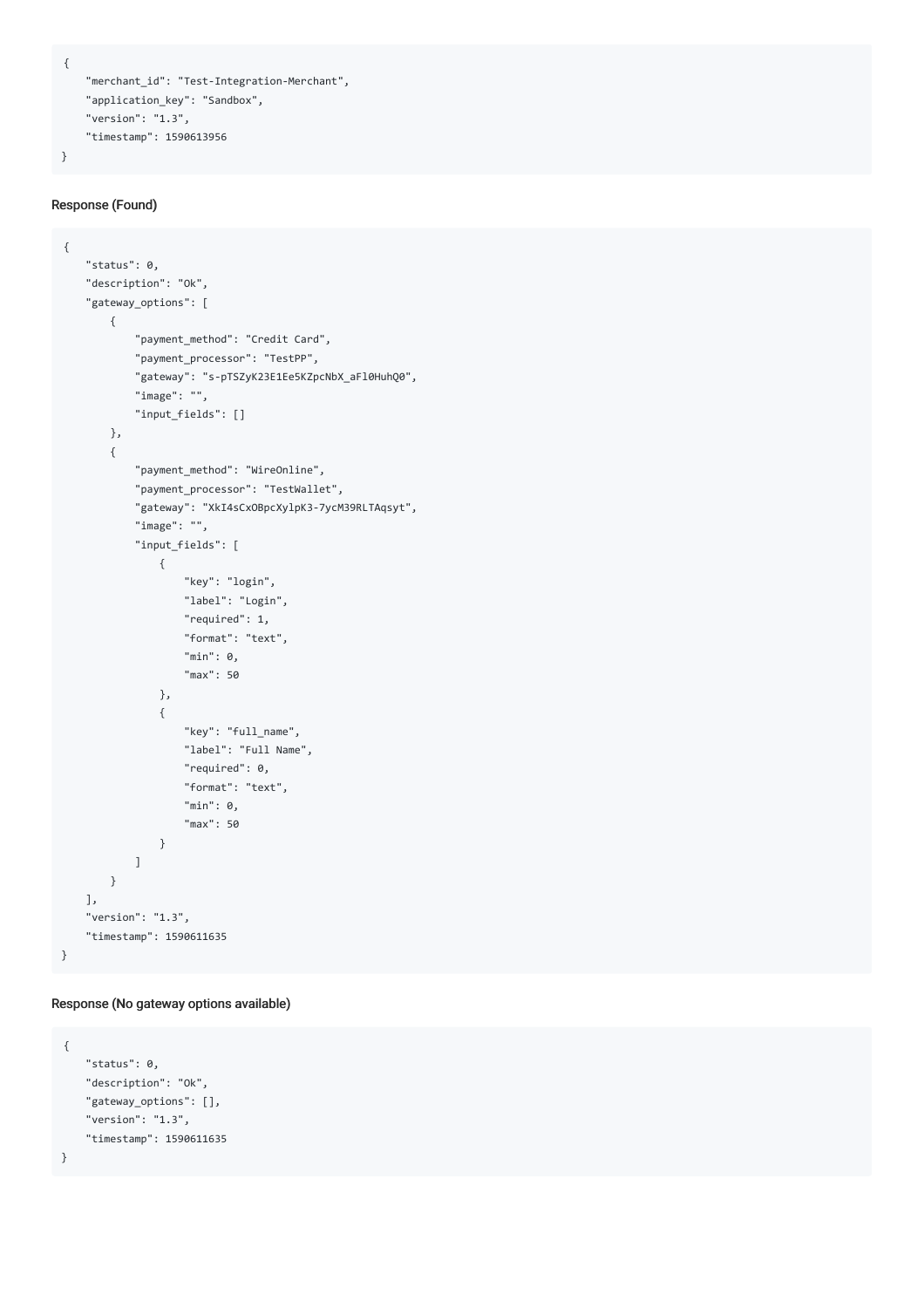- [ENDPOINTS](#page-8-0)
- **REQUEST [PARAMETERS](#page-8-1)**
- **RESPONSE [PARAMETERS](#page-8-2)**
- REQUEST EXAMPLE
- RESPONSE EXAMPLE

{manage-transaction} API function is a tool to manage the existing transactions rather than initiate the new ones, including the control over the successful authorizations.

# <span id="page-8-0"></span>[ENDPOINTS](#page-8-0)

| <b>Name</b> | URL                                                       |
|-------------|-----------------------------------------------------------|
| Sandbox     | https://gateway.cashier-test.com/agent/manage-transaction |
| Live        | https://gateway.praxispay.com/agent/manage-transaction    |

### <span id="page-8-1"></span>REQUEST [PARAMETERS](#page-8-1)

- ✓ required value
- ? optional, value or null
- ✕ always appears as null

| Variable        | <b>Type</b>    |   | <b>Description</b>                                                                                                                            |
|-----------------|----------------|---|-----------------------------------------------------------------------------------------------------------------------------------------------|
| merchant id     | varchar $(50)$ | ✓ | Merchant API client account identifier                                                                                                        |
| application_key | varchar $(32)$ | ✓ | Identifier of your application (website)                                                                                                      |
| intent          | varchar $(32)$ | ✓ | Action intended to be executed:<br>- capture-authorization to capture the authorization<br>- cancel-authorization to cancel the authorization |
| trace id        | int(11)        | ✓ | Praxis transaction identifier                                                                                                                 |
| version         | varchar(3)     | ✓ | API version                                                                                                                                   |
| timestamp       | int(11)        | ✓ | Request time (unix timestamp, seconds)                                                                                                        |

### <span id="page-8-2"></span>RESPONSE [PARAMETERS](#page-8-2)

| Variable    | <b>Type</b>       |               | <b>Description</b>                                                                                                                                                                                                                                                          |
|-------------|-------------------|---------------|-----------------------------------------------------------------------------------------------------------------------------------------------------------------------------------------------------------------------------------------------------------------------------|
| status      | int               | $\checkmark$  | API communication status - for transaction processing status please refer to<br>transaction transaction status<br>- 0 if the request was successful<br>- Negative integer if internal server/network error occurs<br>- Positive integer if application/logical error occurs |
| description | varchar(256)      | ✓             | Accurate description of the result. Return the actual error for any exception as it helps to diagnose<br>issues in production                                                                                                                                               |
| transaction | <object></object> | $\mathcal{P}$ | Transaction object. Appears in all cases except the authentication/validation error, or application<br>malfunction                                                                                                                                                          |
| version     | varchar(3)        | ✓             | API version                                                                                                                                                                                                                                                                 |
| timestamp   | int(11)           | ✓             | Response time (unix timestamp, seconds)                                                                                                                                                                                                                                     |

### <span id="page-8-3"></span>[EXAMPLE](#page-8-3)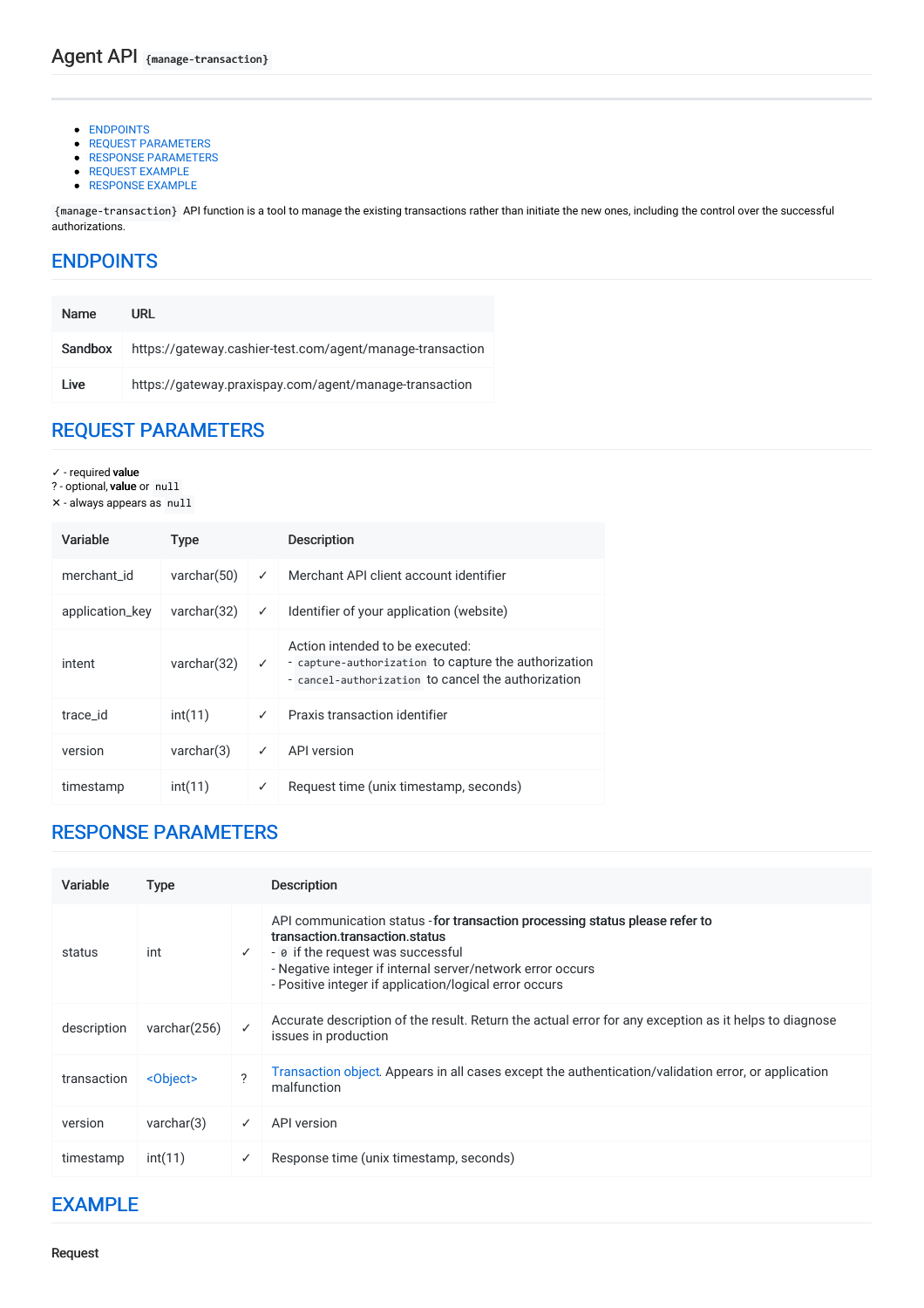```
{
```
}

```
"merchant_id": "Test-Integration-Merchant",
"application_key": "Sandbox",
"intent": "capture-authorization",
"trace_id": 756850,
"version": "1.3",
"timestamp": 1590613956
```
#### Response (Approved)

```
{
    "status": 0,
    "description": "Ok",
    "redirect_url": null,
    "transaction": {
        "transaction_type": "authorization",
       "transaction_status": "approved",
       "order_id": "test-1560610955",
       "trace_id": 756850,
        "transaction_id": "13397",
        "currency": "USD",
        "amount": 100,
        "conversion_rate": 1.000000,
       "charge_currency": "USD",
       "charge_amount": 100,
       "fee": 0,
        "payment_method": "Credit Card",
        "payment_processor": "TestPP",
        "gateway": "s-pTSZyK23E1Ee5KZpcNbX_aFl0HuhQ0",
        "avs_alert": 0,
        "verification_alert": 0,
       "pin": "1",
        "card": {
            "card_token": "J-4-a0vPhjZ9R75JP98VDUFgbh9y8sYr",
           "card_type": "VISA",
            "card_number": "411111******1111",
            "card_exp": "12\/2024",
           "card_issuer_name": "Bank of Somewhere",
           "card_issuer_country": "GB"
       },
        "wallet": null,
       "is_3d": 0,
        "is_cascade": 0,
        "cascade level": 0,
       "reference_id": 756850,
       "withdrawal_request_id": 756853,
       "account_identifier": null,
       "created_by": "INTERNET",
        "edited_by": "INTERNET",
        "status_code": "SC-002",
        "status_details": "Transaction approved",
        "variable1": "your variable",
       "variable2": "another variable",
       "variable3": "if that is not enough, you can pass even one more variable",
        "version": "1.3"
   },
    "version": "1.3",
    "timestamp": 1590611635
}
```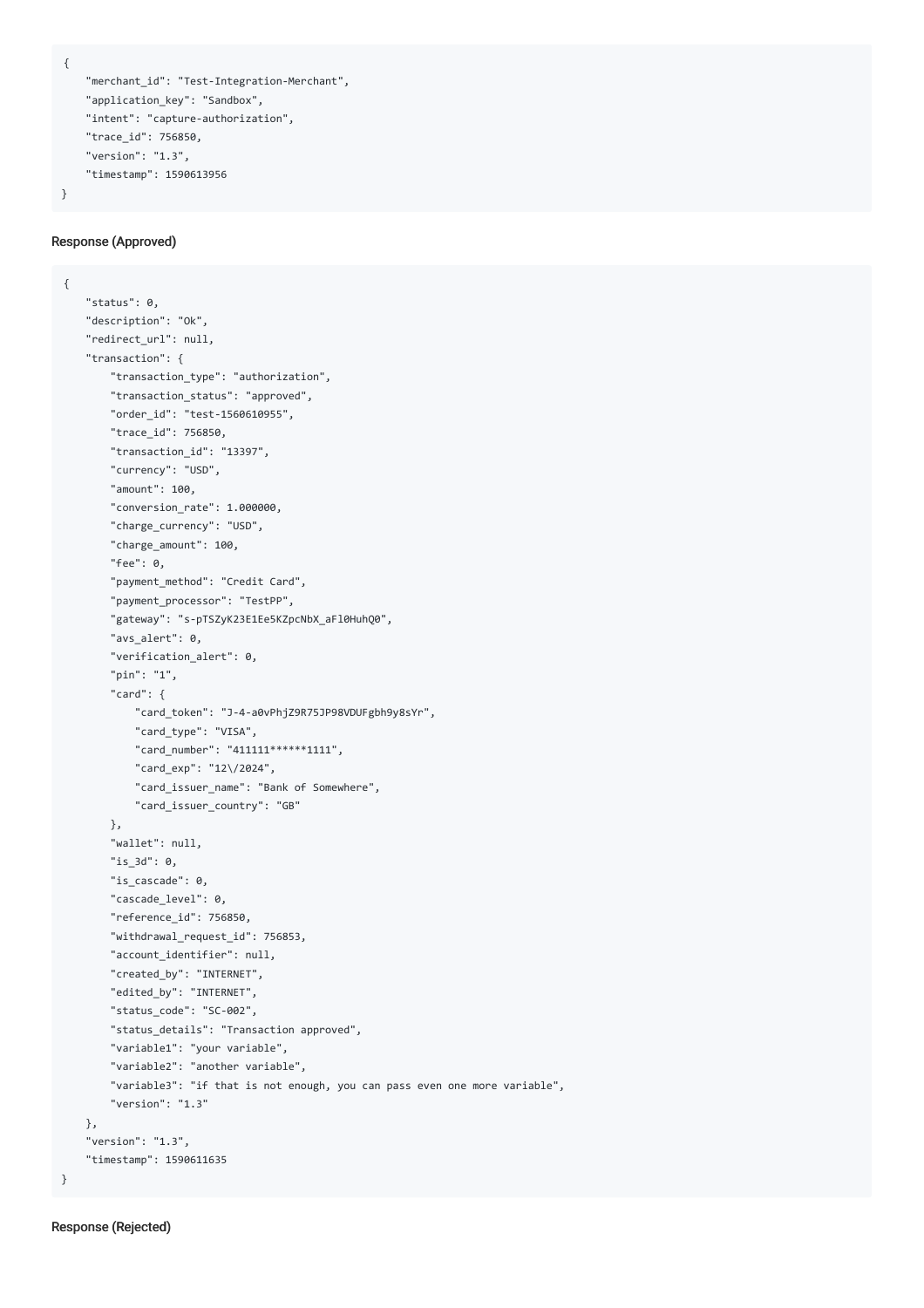```
{
   "status": 0,
   "description": "Ok",
   "redirect_url": null,
    "transaction": {
       "transaction_type": "authorization",
       "transaction_status": "rejected",
       "order_id": "test-1560610955",
       "trace_id": 756853,
       "transaction_id": "13348",
       "currency": "USD",
       "amount": 100,
       "conversion_rate": 1.000000,
        "charge_currency": "USD",
       "charge amount": 100,
       "fee": 0,
       "payment_method": "Credit Card",
       "payment_processor": "TestPP",
       "gateway": "s-pTSZyK23E1Ee5KZpcNbX_aFl0HuhQ0",
       "avs_alert": 0,
       "verification_alert": 0,
       "pin": "1",
       "card": null,
       "wallet": null,
       "is_3d": 0,
       "is_cascade": 0,
       "cascade_level": 0,
       "reference_id": 756850,
       "withdrawal_request_id": 756853,
       "account_identifier": null,
       "created_by": "INTERNET",
       "edited_by": "INTERNET",
       "status_code": "SC-003",
       "status_details": "Transaction rejected",
       "variable1": "your variable",
       "variable2": "another variable",
       "variable3": "if that is not enough, you can pass even one more variable",
       "version": "1.3"
   },
   "version": "1.3",
   "timestamp": 1590611635
```
#### Response (Error)

```
{
   "status": 1,
   "description": "trace_id: transaction is not transaction_type=authorization",
   "redirect_url": null,
   "transaction": null,
   "version": "1.3",
   "timestamp": 1590611635
}
```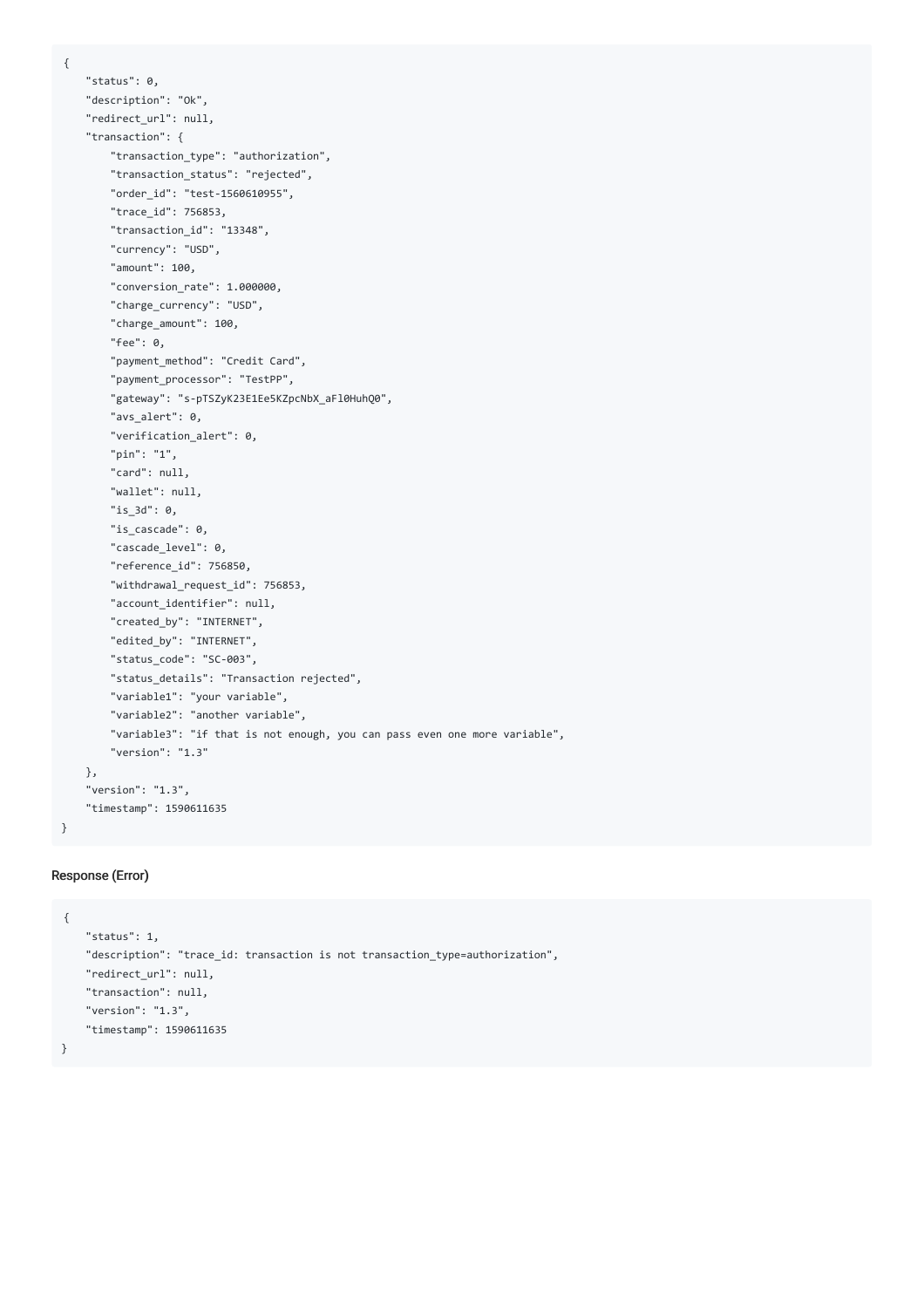- [ENDPOINTS](#page-11-0)
- **CHECKLIST**
- **REQUEST [PARAMETERS](#page-11-1)**
- RESPONSE [PARAMETERS](#page-12-0)
- [EXAMPLE](#page-12-1)

The section explains how to interact with Praxis API.

In some cases the customer activity within the Cashier requires the agent's interaction: payout request approval, finalizing (capture) of the authorized deposit transaction, etc.

Often it is critical for the business flow to interact with the customer in time, whereas it is not always possible for the agent to react instantly. For that purpose the CRM can call Praxis API functions in order to follow the same steps as the agent would do, so you will know that a certain action is taken instantly upon the customer's activity, with all the regulatory considerations.

IMPORTANT #1: Please make sure that you are using correct API version in order to use the features listed in this section. ٠

IMPORTANT #2: To connect and use API you will be provided with the Merchant ID and Merchant Secret for secure communication.

Cashier session allows the customer to access the Cashier UI - an interface where the customer may choose one of the payment methods, offered according to the merchant's visibility rules, limits and priorities.

Upon sending the request to Cashier API, you receive json response that contains redirect\_url parameter. The redirect\_url parameter is a link that will automatically perform the customer login to Cashier.

This redirect\_url value should be set as src attribute of an iframe within the payment page at the merchant website.

### <span id="page-11-0"></span>[ENDPOINTS](#page-11-0)

| <b>Name</b> | URL                                              |
|-------------|--------------------------------------------------|
| Sandbox     | https://gateway.cashier-test.com/cashier/cashier |
| I ive       | https://gateway.praxispay.com/cashier/cashier    |

### <span id="page-11-1"></span>REQUEST [PARAMETERS](#page-11-1)

- ✓ required value
- ? optional, value or null
- ✕ always appears as null

| Variable        | <b>Type</b>    |              | <b>Description</b>                                                                                                                                                                                                                                                                                                                                             |
|-----------------|----------------|--------------|----------------------------------------------------------------------------------------------------------------------------------------------------------------------------------------------------------------------------------------------------------------------------------------------------------------------------------------------------------------|
| merchant id     | varchar $(50)$ | $\checkmark$ | Merchant API client account identifier                                                                                                                                                                                                                                                                                                                         |
| application_key | varchar $(32)$ | $\checkmark$ | Identifier of your application (website)                                                                                                                                                                                                                                                                                                                       |
| intent          | varchar $(32)$ | ✓            | Action to be taken within the cashier. Allowed values are:<br>- authorization for authorization (hold) for the following capture<br>- payment for payment transaction<br>- withdrawal for withdrawal request                                                                                                                                                   |
| currency        | varchar $(10)$ | $\checkmark$ | Intended transaction currency                                                                                                                                                                                                                                                                                                                                  |
| amount          | int(20)        | ?            | Intended transaction amount in cents (send null to let the customer decide).<br>Please note: for certain currencies (see full list here) there is a fraction other than 100 cents per<br>unit, this is important if you multiply by 100 to send the amount in cents                                                                                            |
| balance         | int(20)        | ?            | Customer's withdrawable balance in cents. Can be used for automatic amount validation during<br>the withdrawal request submission (send null to bypass the validation).<br>Please note: for certain currencies (see full list here) there is a fraction other than 100 cents per<br>unit, this is important if you multiply by 100 to send the amount in cents |
| pin             | varchar(50)    | $\checkmark$ | Unique customer id in your system                                                                                                                                                                                                                                                                                                                              |
| locale          | varchar $(5)$  | $\checkmark$ | User locale. See locales reference for the full list of supported locales                                                                                                                                                                                                                                                                                      |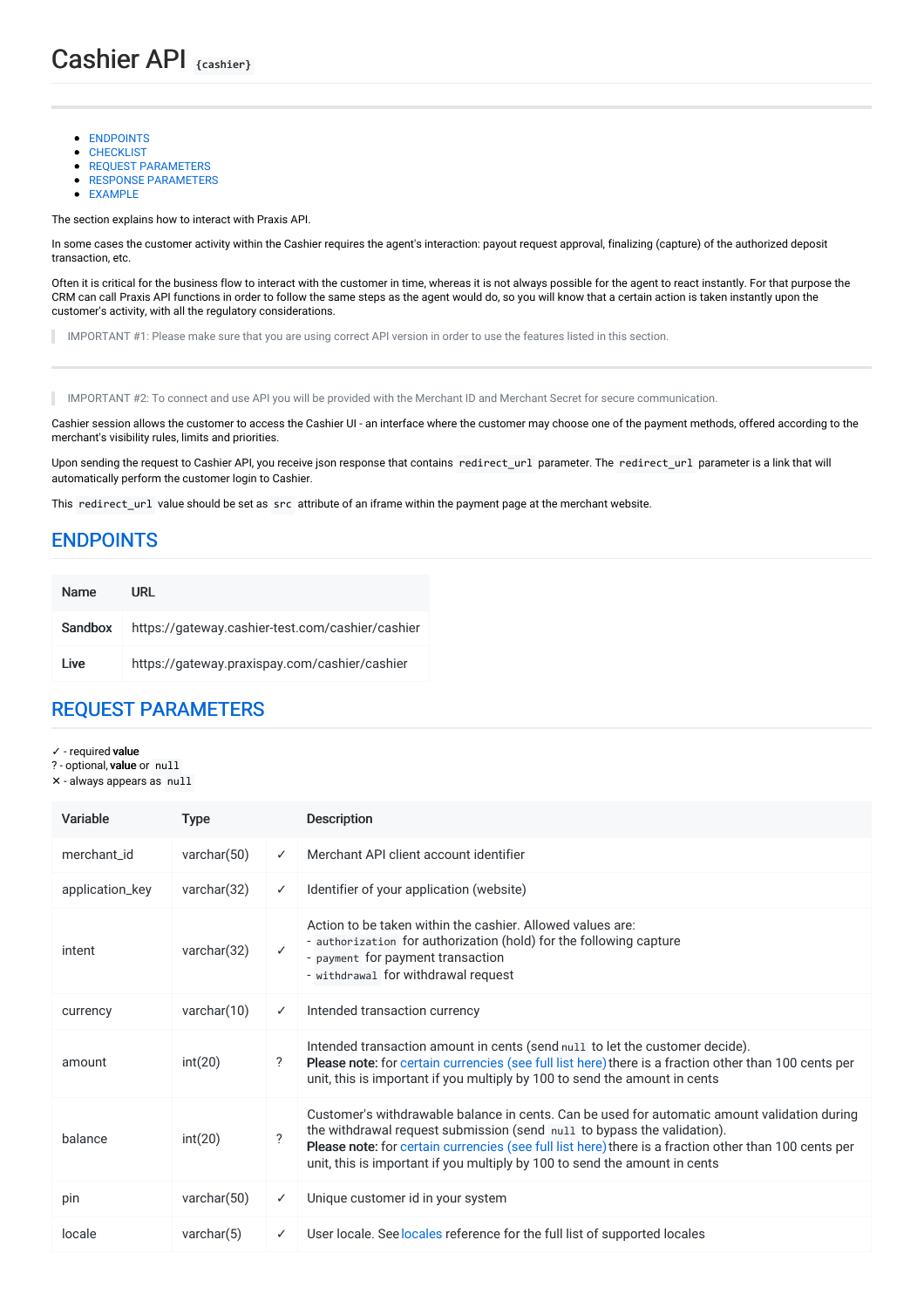| Variable         | Type              |              | <b>Description</b>                                                                                                                  |
|------------------|-------------------|--------------|-------------------------------------------------------------------------------------------------------------------------------------|
| customer_token   | varchar $(32)$    | ?            | HASH value of customer's identity                                                                                                   |
| customer data    | <object></object> | ?            | Customer data object                                                                                                                |
| payment_method   | varchar $(50)$    | ?            | Payment method. The gateway will override this value if provided.                                                                   |
| gateway          | varchar $(32)$    | ?            | Credit card gateway doing the processing                                                                                            |
| validation_url   | varchar(256)      | $\cdot$      | URL to which the pre-deposit validation will be sent                                                                                |
| notification url | varchar(256)      | $\checkmark$ | URL to which the deposit status notification will be sent                                                                           |
| return_url       | varchar(256)      | $\checkmark$ | User will be redirected to a specified URL (relevant for cashier login, virtual terminal, 3D Secure<br>and E-Wallet login redirect) |
| order id         | varchar $(50)$    | ✓            | Transaction identifier in your system                                                                                               |
| version          | varchar(3)        | ✓            | <b>API</b> version                                                                                                                  |
| timestamp        | int(11)           | ✓            | Request time (unix timestamp, seconds)                                                                                              |

# <span id="page-12-0"></span>RESPONSE [PARAMETERS](#page-12-0)

| Variable     | <b>Type</b>       |              | <b>Description</b>                                                                                                                                                                                                                                                          |
|--------------|-------------------|--------------|-----------------------------------------------------------------------------------------------------------------------------------------------------------------------------------------------------------------------------------------------------------------------------|
| status       | int               | $\checkmark$ | API communication status - for transaction processing status please refer to<br>transaction.transaction.status<br>- ø if the request was successful<br>- Negative integer if internal server/network error occurs<br>- Positive integer if application/logical error occurs |
| description  | varchar(256)      | ✓            | Accurate description of the result. Return the actual error for any exception as it helps to diagnose<br>issues in production                                                                                                                                               |
| redirect_url | varchar(256)      | ?            | Cashier login URL. Appears as null for authentication/validation errors and expired session.                                                                                                                                                                                |
| customer     | <object></object> | $\gamma$     | Customer object. Appears as null for authentication/validation errors and expired session, also<br>appears as null if not provided in the request and pin does not exist in the system yet.                                                                                 |
| session      | <object></object> | ?            | Session object. Appears as null for authentication/validation errors and expired session.                                                                                                                                                                                   |
| version      | varchar(3)        | ✓            | API version                                                                                                                                                                                                                                                                 |
| timestamp    | int(11)           | ✓            | Response time (unix timestamp, seconds)                                                                                                                                                                                                                                     |

### <span id="page-12-1"></span>[EXAMPLE](#page-12-1)

Request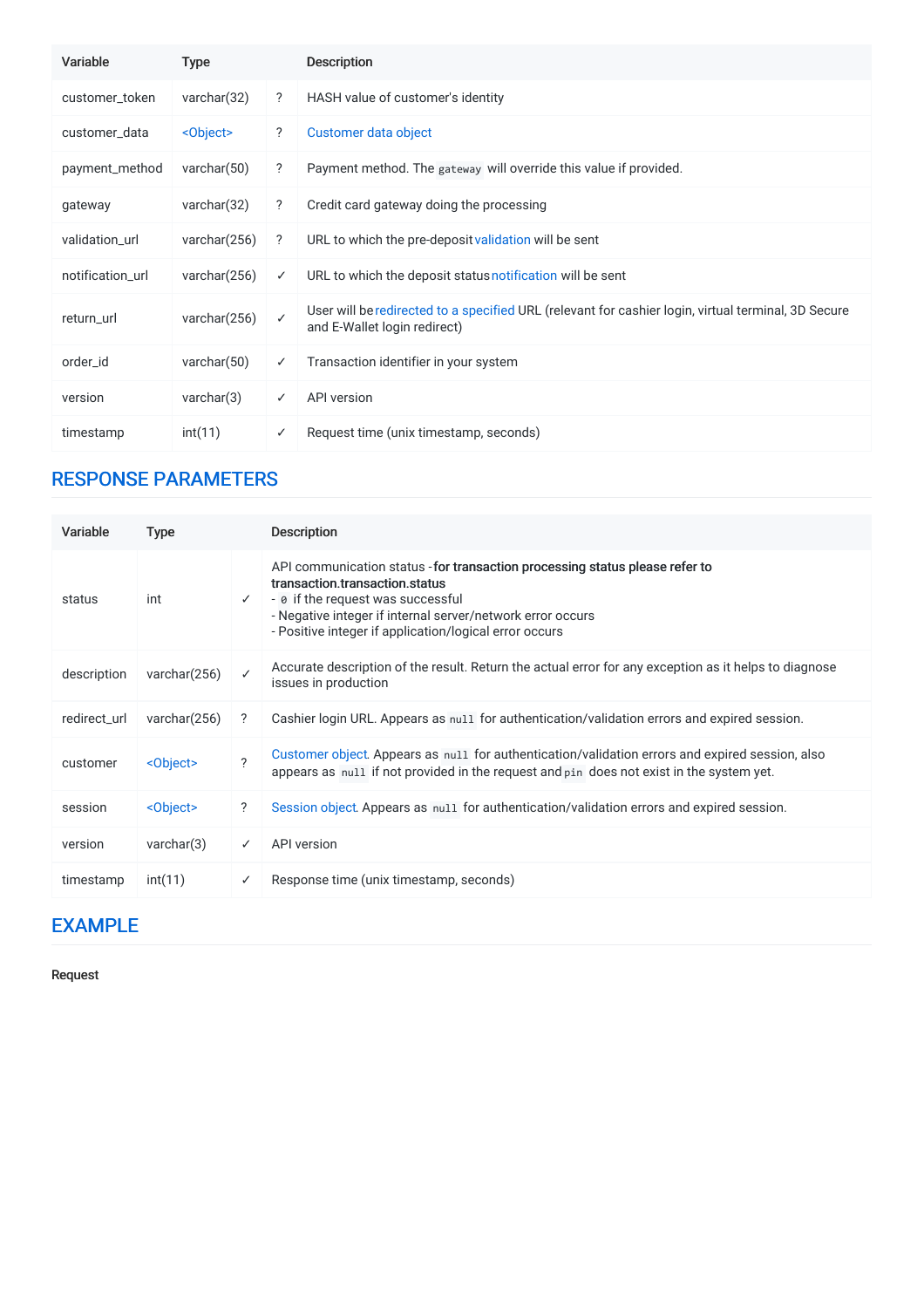{

```
"merchant_id": "Test-Integration-Merchant",
   "application_key": "Sandbox",
   "intent": "sale",
   "currency": "USD",
   "amount": 100,
   "pin": "1",
   "locale": "en-GB",
   "customer_token": null,
   "customer_data": {
       "country": "GB",
       "first_name": "John",
       "last_name": "Johnson",
       "dob": "12\/31\/1980",
       "email": "johnjohnson@example.com",
       "phone": "44201112222",
       "zip": "WC2N 5DU",
       "state": "JS",
       "city": "London",
       "address": "Random st., 12\/3"
   },
   "payment_method": null,
   "gateway": null,
   "validation_url": null,
   "notification_url": "https:\/\/api.merchant.com\/v1\/deposits\/tx-1560610955",
   "return_url": "https:\/\/merchant.com\/payment_result\/tx-1560610955",
   "order_id": "test-1560610955",
   "version": "1.3",
   "timestamp": 1590611635
}
```
Response (Success)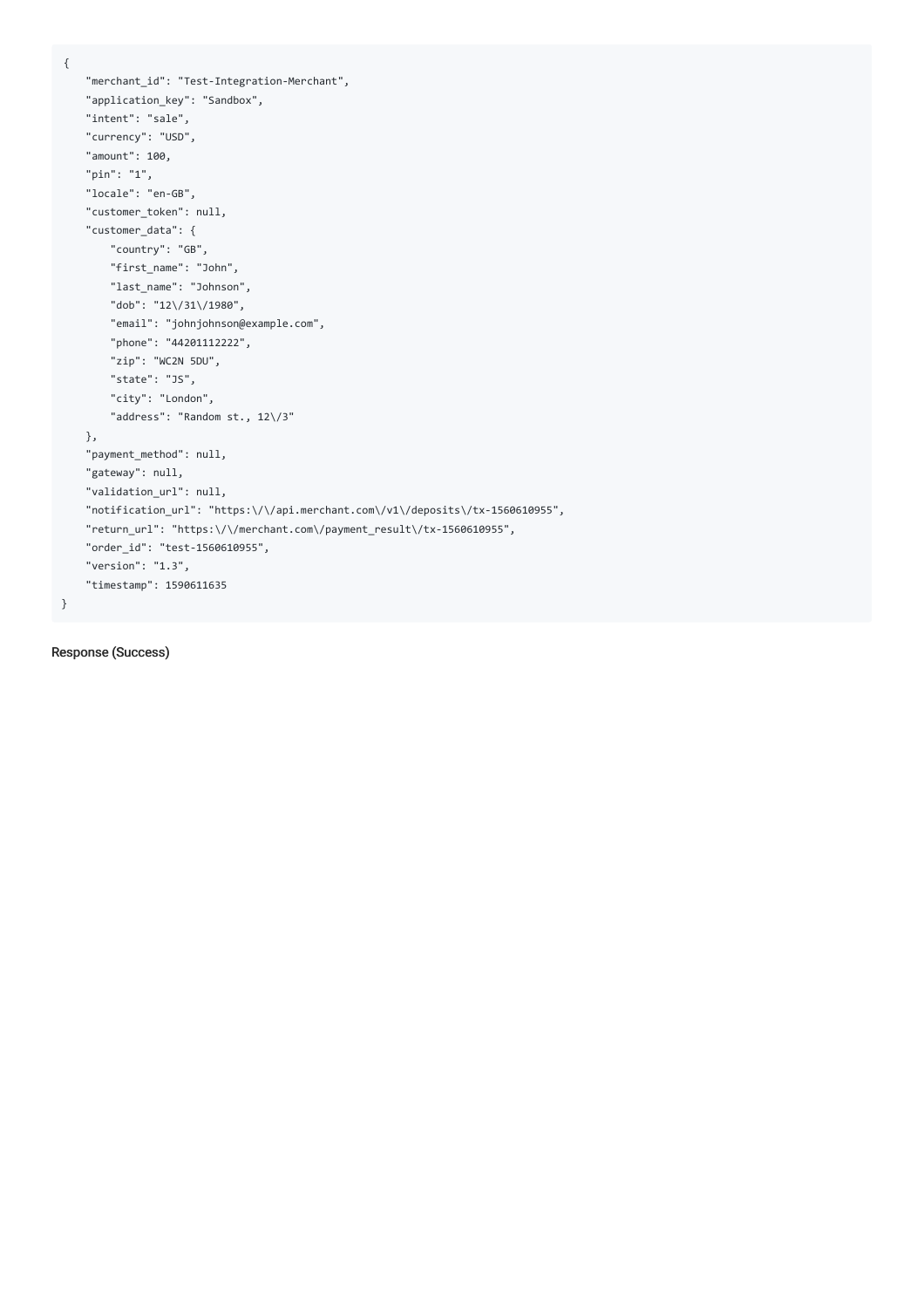```
{
   "status": 0,
   "description": "Ok",
   "redirect_url": "https:\/\/compute.praxispay.com\/login\/8a7sd87a8sd778ac961062c6bedddb8",
    "customer": {
       "customer_token": "87cfb23a8f1e68e162c276b754d9c061",
       "country": "GB",
       "first_name": "John",
       "last_name": "Johnson",
       "avs_alert": 0,
       "verification_alert": 0
   },
    "session": {
       "auth_token": "8a7sd87a8sd778ac961062c6bedddb8",
       "intent": "payment",
       "session_status": "created",
       "order_id": "test-1560610955",
       "currency": "EUR",
       "amount": 100,
       "conversion_rate": 1.000000,
       "processed_currency": "EUR",
       "processed_amount": 100,
       "payment_method": "WireOnline",
       "gateway": null,
       "pin": "1",
       "variable1": "your variable",
       "variable2": "if that is not enough, you can pass even one more variable",
       "variable3": null
   },
    "version": "1.3",
   "timestamp": 1590611635
}
```
#### Response (Error)

```
{
   "status": 1,
   "description": "Application not found",
   "redirect_url": null,
   "customer": null,
   "session": null,
   "version": "1.3",
   "timestamp": 1590611635
}
```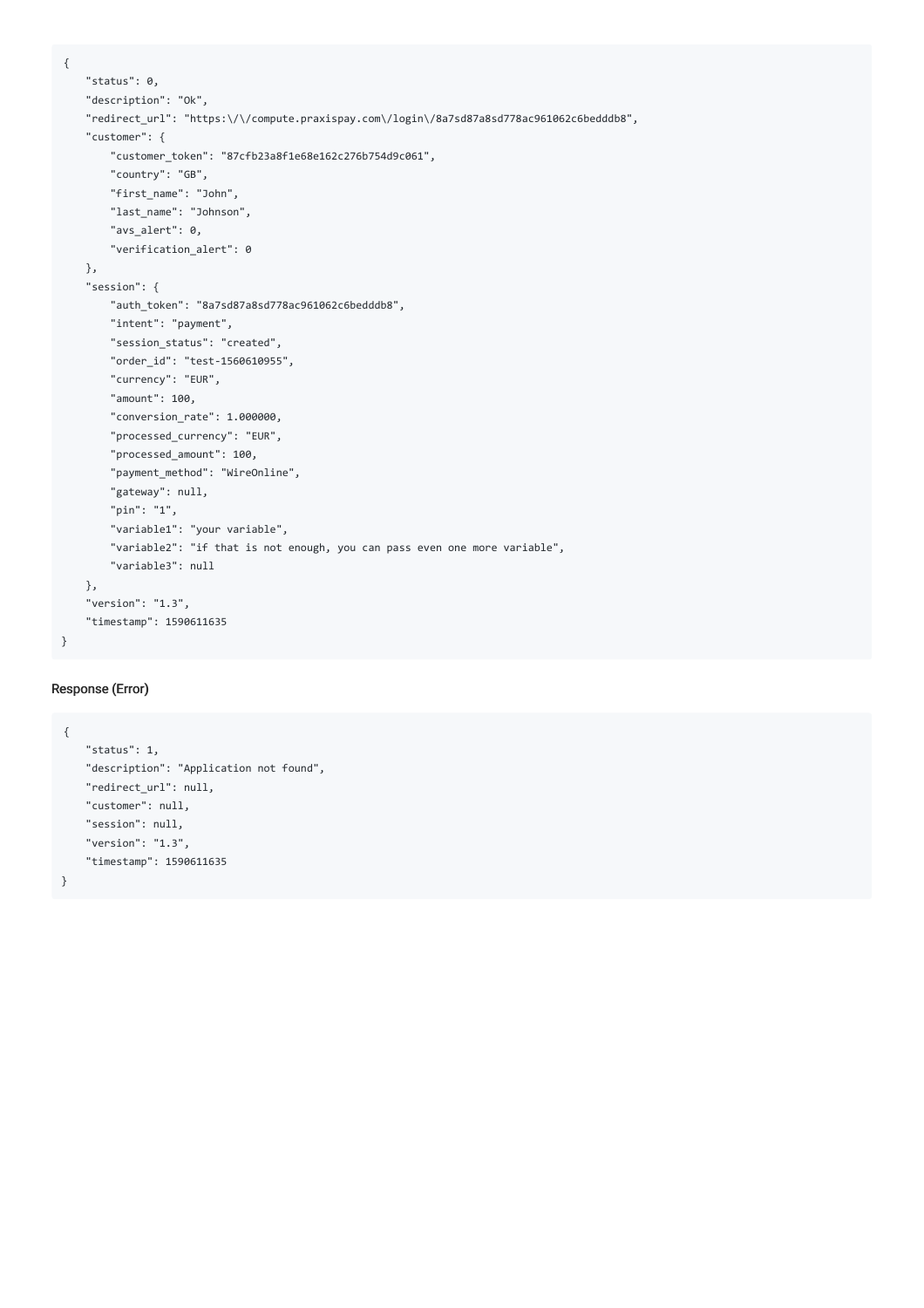```
<!DOCTYPE html>
<html>
<head>
   <title>Cashier</title>
   \langle!-- SANDBOX -->
   <!-- <script src="https://cdn-gateway.praxispay.com/sdk/praxis_cashier_sandbox.v1_3.js"></script> -->
   \langle!-- LIVE -->
   <script src="https://cdn-gateway.praxispay.com/sdk/praxis_cashier.v1_3.js"></script>
</head>
<body>
   <div id="cashier-block">
       <!-- Cashier will be rendered here -->
   </div>
    <script>
       const AUTH_TOKEN = '8a7sd87a8sd778ac961062c6bedddb8'; // auth_token received in response to API call
       const CONTAINER = document.getElementById('cashier-block'); // block where the cashier will be rendered
       let cashier = PraxisCashier({
           auth_token: AUTH_TOKEN,
           container: CONTAINER
       });
       cashier.on('resize', function(data) {
            console.log(data.height);
       });
        cashier.on('payment_method_chosen', function(data) {
            console.log(data.payment_method);
       });
       cashier.on('transaction', function(data) {
           console.log(data.trace_id);
           console.log(data.transaction_status);
           console.log(data.pin);
       });
       cashier.render();
   </script>
</body>
</html>
```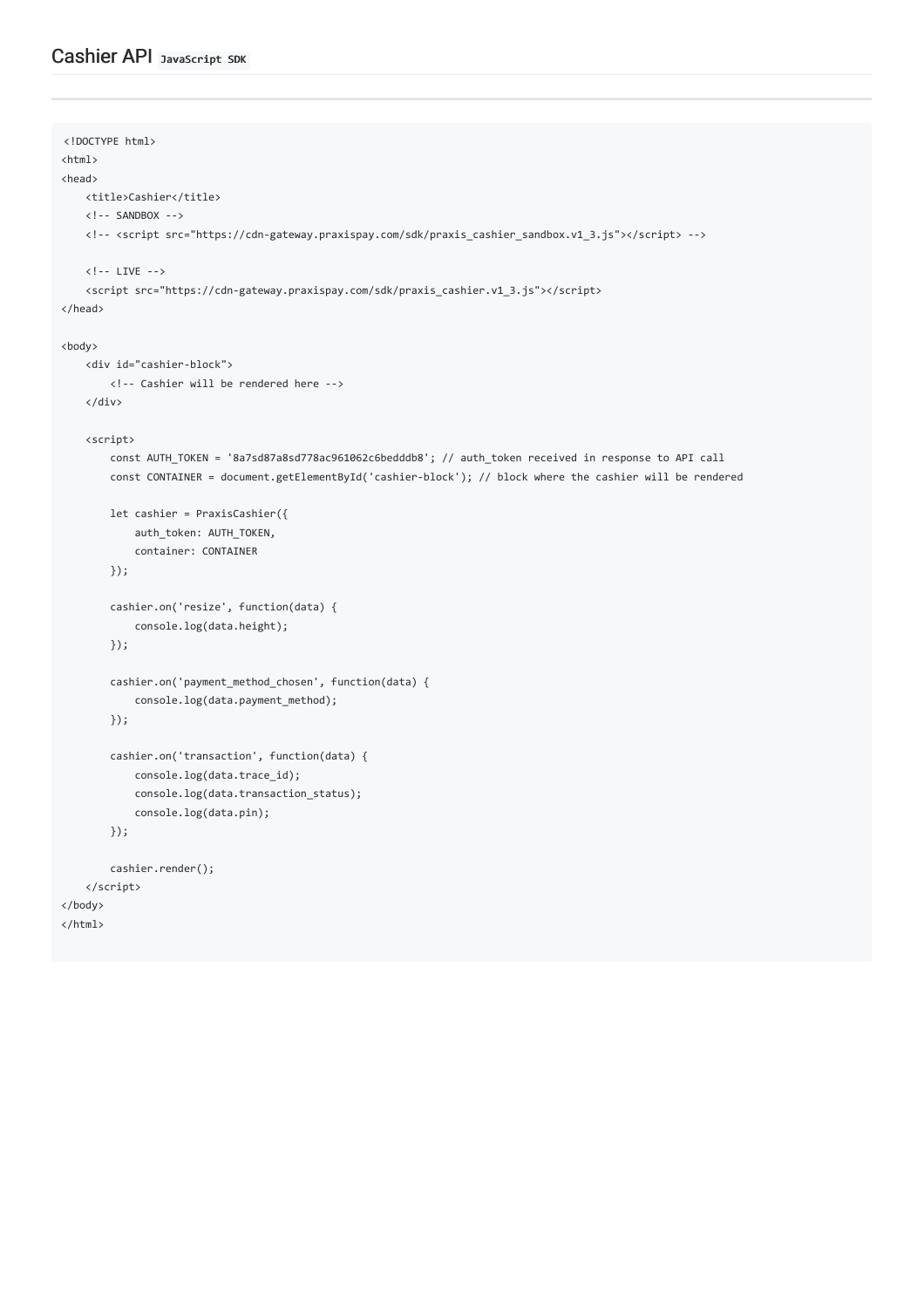- [ENDPOINTS](#page-16-0)
- CHECKLIST
- **REQUEST [PARAMETERS](#page-16-1)**
- RESPONSE [PARAMETERS](#page-17-0)
- [EXAMPLE](#page-17-1)

virtual-terminal is the API function that allow you to open the checkout session on behalf of the customer.

Agent will be led through the process of paying an exact amount, in case of failure the manager will be helped to try with another payment option.

When executing the request, you receive json response that contains redirect\_url parameter. The redirect\_url parameter is a link that will automatically do the customer login to Cashier.

This link should be embedded into iframe's src attribute

### <span id="page-16-0"></span>[ENDPOINTS](#page-16-0)

| <b>Name</b> | URL                                                       |
|-------------|-----------------------------------------------------------|
| Sandbox     | https://gateway.cashier-test.com/cashier/virtual-terminal |
| I ive       | https://gateway.praxispay.com/cashier/virtual-terminal    |

### <span id="page-16-1"></span>REQUEST [PARAMETERS](#page-16-1)

#### ✓ - required value

- ? optional, value or null
- ✕ always appears as null

| Variable         | <b>Type</b>       |                          | <b>Description</b>                                                                                                                                                                                                                                                                                                                                             |
|------------------|-------------------|--------------------------|----------------------------------------------------------------------------------------------------------------------------------------------------------------------------------------------------------------------------------------------------------------------------------------------------------------------------------------------------------------|
| merchant id      | varchar $(50)$    | ✓                        | Merchant API client account identifier                                                                                                                                                                                                                                                                                                                         |
| application_key  | varchar $(32)$    | ✓                        | Identifier of your application (website)                                                                                                                                                                                                                                                                                                                       |
| intent           | varchar(32)       | $\checkmark$             | Action to be taken within the cashier. Allowed values are:<br>- authorization for authorization (hold) for the following capture<br>- payment for payment transaction<br>- withdrawal for withdrawal request                                                                                                                                                   |
| currency         | varchar $(10)$    | ✓                        | Intended transaction currency                                                                                                                                                                                                                                                                                                                                  |
| amount           | int(20)           | ?                        | Intended transaction amount in cents (send null to let the customer decide).<br>Please note: for certain currencies (see full list here) there is a fraction other than 100 cents per<br>unit, this is important if you multiply by 100 to send the amount in cents                                                                                            |
| balance          | int(20)           | $\overline{\phantom{0}}$ | Customer's withdrawable balance in cents. Can be used for automatic amount validation during<br>the withdrawal request submission (send null to bypass the validation).<br>Please note: for certain currencies (see full list here) there is a fraction other than 100 cents per<br>unit, this is important if you multiply by 100 to send the amount in cents |
| pin              | varchar $(50)$    | ✓                        | Unique customer id in your system                                                                                                                                                                                                                                                                                                                              |
| locale           | varchar $(5)$     | ✓                        | User locale. See locales reference for the full list of supported locales                                                                                                                                                                                                                                                                                      |
| customer_data    | <object></object> | ?                        | <b>Customer object</b>                                                                                                                                                                                                                                                                                                                                         |
| payment_method   | varchar(50)       | $\ddot{?}$               | Payment method. The gateway will override this value if provided.                                                                                                                                                                                                                                                                                              |
| gateway          | varchar(32)       | ?                        | Credit card gateway doing the processing                                                                                                                                                                                                                                                                                                                       |
| validation_url   | varchar(256)      | ?                        | URL to which the pre-deposit validation will be sent                                                                                                                                                                                                                                                                                                           |
| notification url | varchar(256)      | ✓                        | URL to which the deposit status notification will be sent                                                                                                                                                                                                                                                                                                      |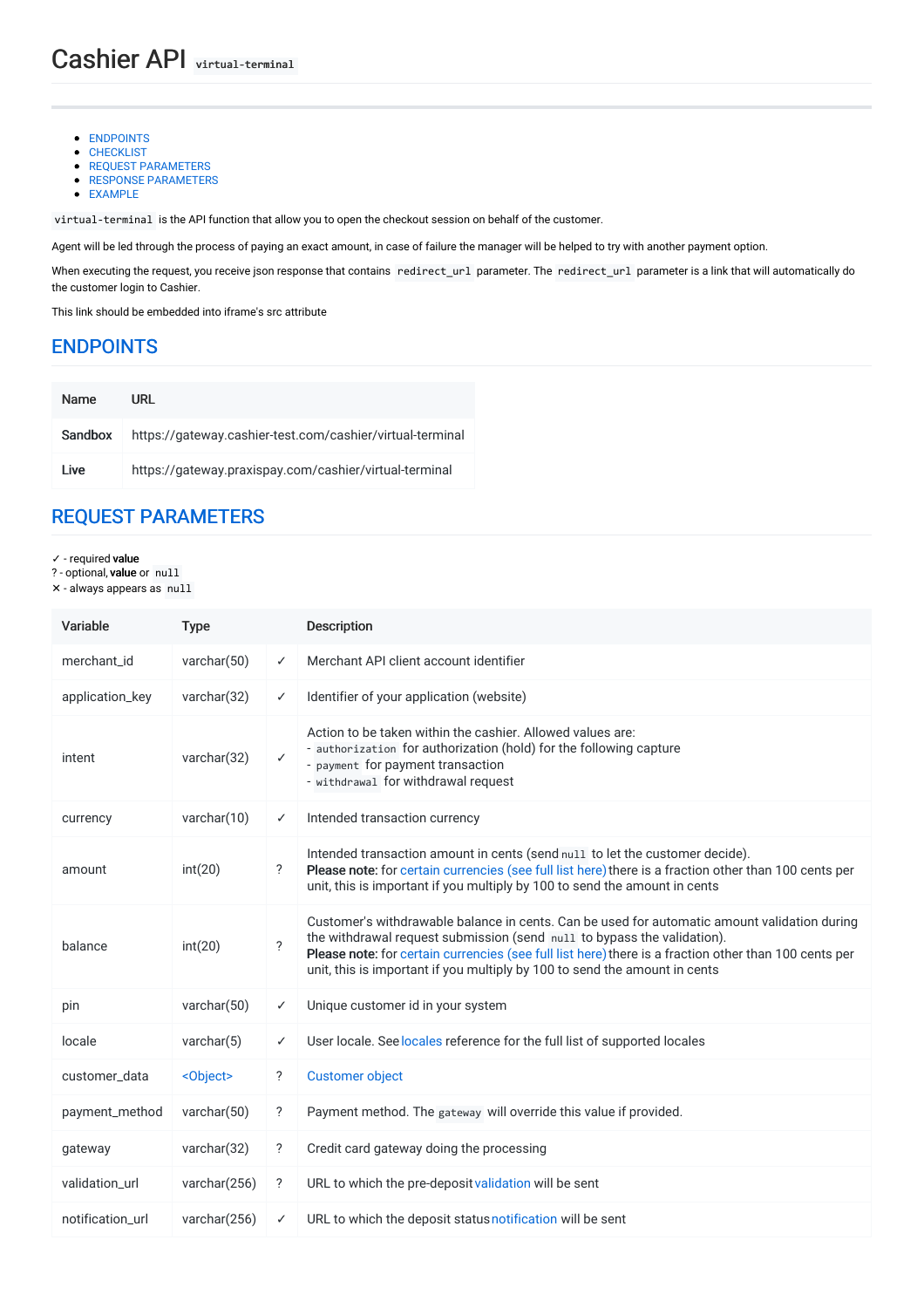| Variable   | Type           |              | <b>Description</b>                                                                                                                  |
|------------|----------------|--------------|-------------------------------------------------------------------------------------------------------------------------------------|
| return_url | varchar(256)   |              | User will be redirected to a specified URL (relevant for cashier login, virtual terminal, 3D Secure<br>and E-Wallet login redirect) |
| order id   | varchar $(50)$ | $\checkmark$ | Transaction identifier in your system                                                                                               |
| version    | varchar(3)     |              | API version                                                                                                                         |
| timestamp  | int(11)        |              | Request time (unix timestamp, seconds)                                                                                              |

# <span id="page-17-0"></span>RESPONSE [PARAMETERS](#page-17-0)

| Variable    | <b>Type</b>       |              | <b>Description</b>                                                                                                                                                                                                                                                          |
|-------------|-------------------|--------------|-----------------------------------------------------------------------------------------------------------------------------------------------------------------------------------------------------------------------------------------------------------------------------|
| status      | int               | $\checkmark$ | API communication status - for transaction processing status please refer to<br>transaction.transaction.status<br>- ø if the request was successful<br>- Negative integer if internal server/network error occurs<br>- Positive integer if application/logical error occurs |
| description | varchar(256)      | ✓            | Accurate description of the result. Return the actual error for any exception as it helps to diagnose<br>issues in production                                                                                                                                               |
| customer    | <object></object> | 2            | Customer object. Appears as null for authentication/validation errors and expired session, also<br>appears as null if not provided in the request and pin does not exist in the system yet.                                                                                 |
| session     | <object></object> | ?            | Session object. Appears as null for authentication/validation errors and expired session.                                                                                                                                                                                   |
| version     | varchar(3)        | ✓            | API version                                                                                                                                                                                                                                                                 |
| timestamp   | int(11)           | ✓            | Response time (unix timestamp, seconds)                                                                                                                                                                                                                                     |

# <span id="page-17-1"></span>[EXAMPLE](#page-17-1)

Request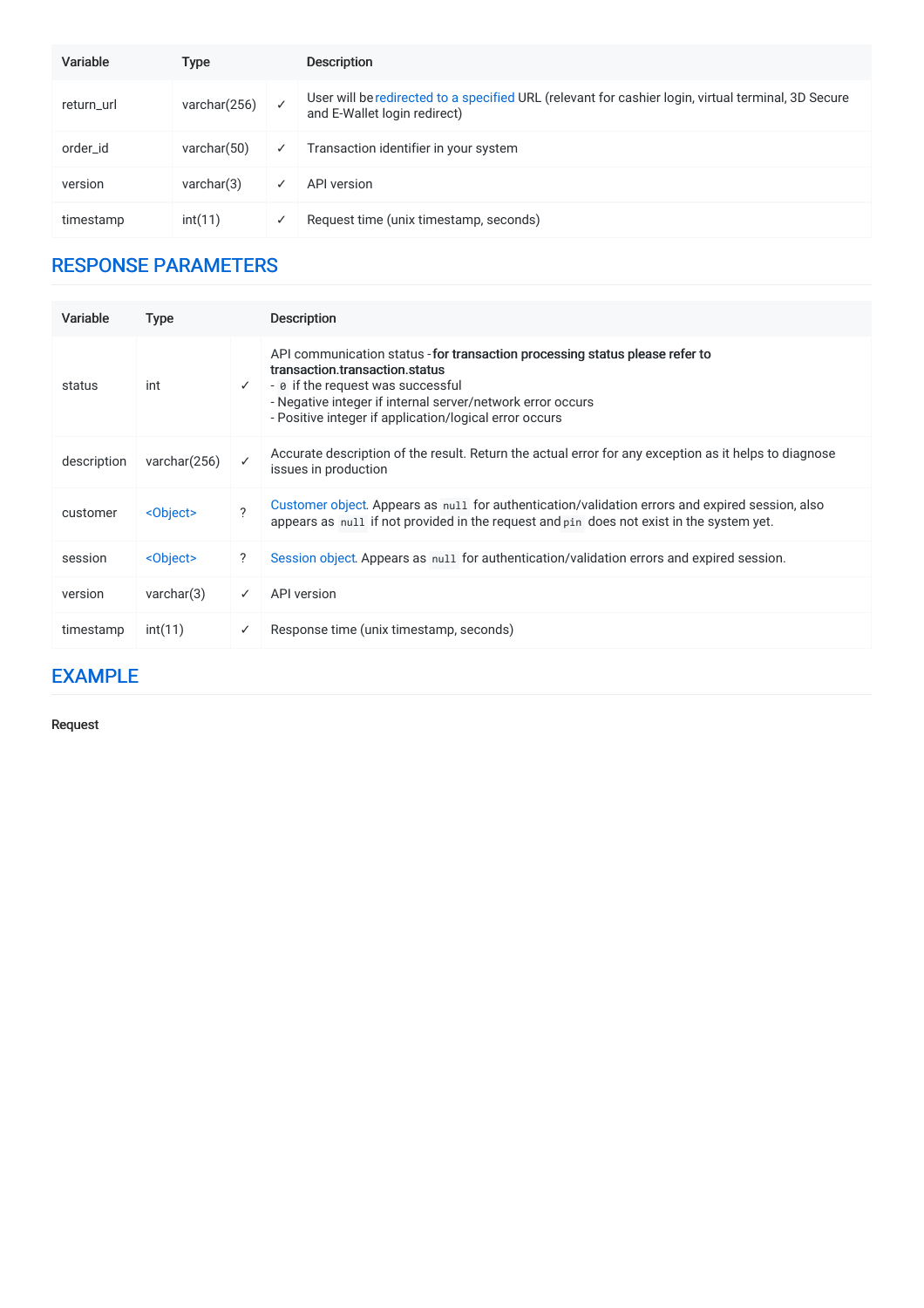{

```
"merchant_id": "Test-Integration-Merchant",
   "application_key": "Sandbox",
   "intent": "sale",
   "currency": "USD",
   "amount": 100,
   "pin": "1",
    "locale": "en-GB",
   "customer": {
       "pin": "1",
       "country": "GB",
       "first_name": "John",
       "last_name": "Johnson",
       "dob": "12\/31\/1980",
       "email": "johnjohnson@example.com",
       "phone": "44201112222",
       "zip": "WC2N 5DU",
       "state": "JS",
       "city": "London",
       "address": "Random st., 12\/3"
   },
   "payment_method": null,
   "gateway": null,
   "validation_url": null,
   "notification_url": "https:\/\/api.merchant.com\/v1\/deposits\/tx-1560610955",
   "return_url": "https:\/\/merchant.com\/payment_result\/tx-1560610955",
   "order_id": "test-1560610955",
   "version": "1.3",
   "timestamp": 1590611635
}
```
Response (Success)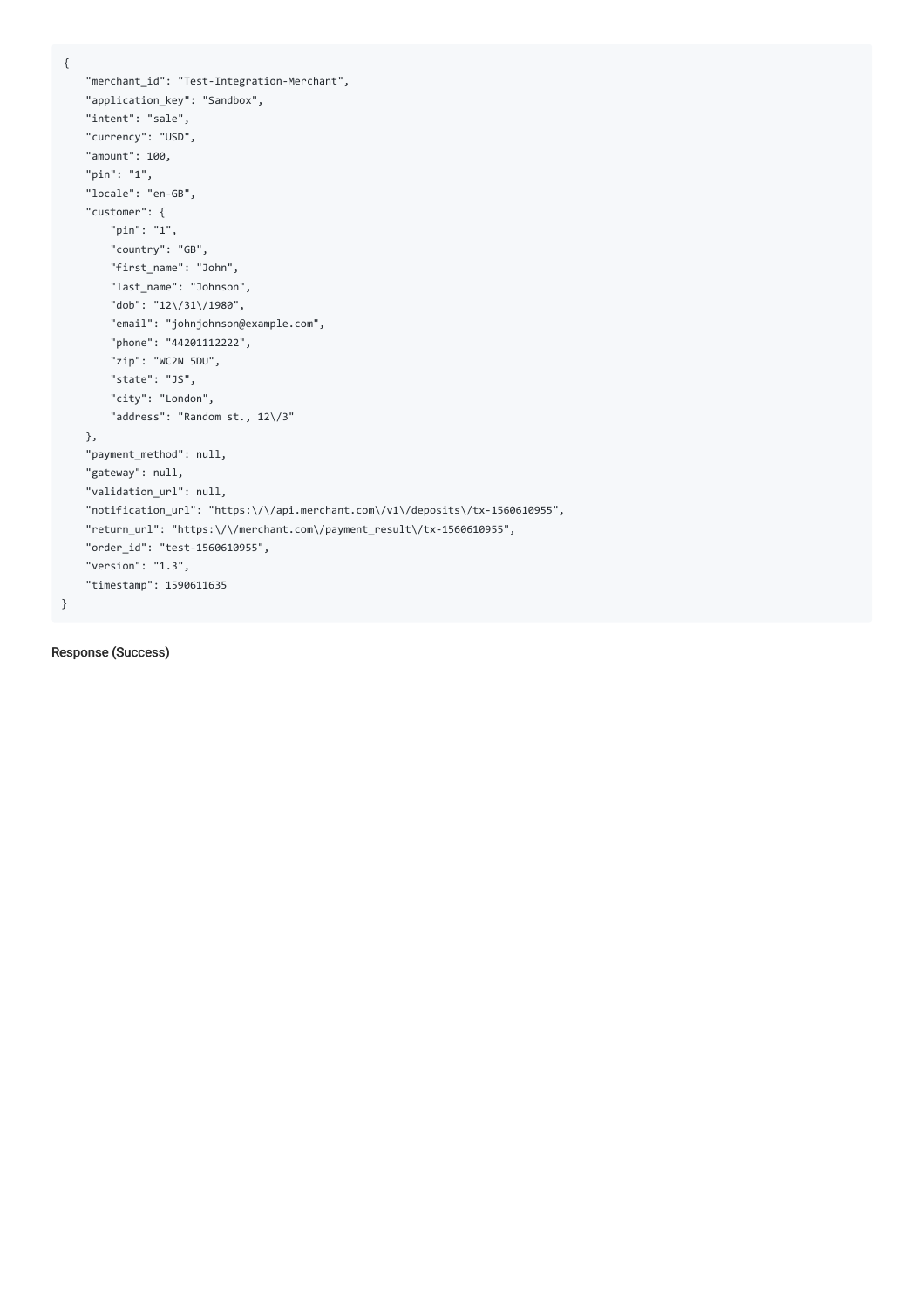```
{
   "status": 0,
   "description": "Ok",
   "customer": {
       "customer_token": "87cfb23a8f1e68e162c276b754d9c061",
       "country": "GB",
       "first_name": "John",
       "last_name": "Johnson",
       "avs_alert": 0,
       "verification_alert": 0
   },
    "session": {
       "auth_token": "8a7sd87a8sd778ac961062c6bedddb8",
       "intent": "payment",
       "session_status": "created",
       "order_id": "test-1560610955",
       "currency": "EUR",
       "amount": 100,
       "conversion_rate": 1.000000,
       "processed_currency": "EUR",
       "processed_amount": 100,
       "payment_method": "WireOnline",
       "gateway": null,
       "pin": "1",
       "variable1": "your variable",
       "variable2": "if that is not enough, you can pass even one more variable",
       "variable3": null
   },
   "version": "1.3",
   "timestamp": 1590611635
}
```
#### Response (Error)

```
{
   "status": 1,
   "description": "Application not found",
   "redirect_url": null,
   "customer": null,
   "session": null,
   "version": "1.3",
   "timestamp": 1590611635
}
```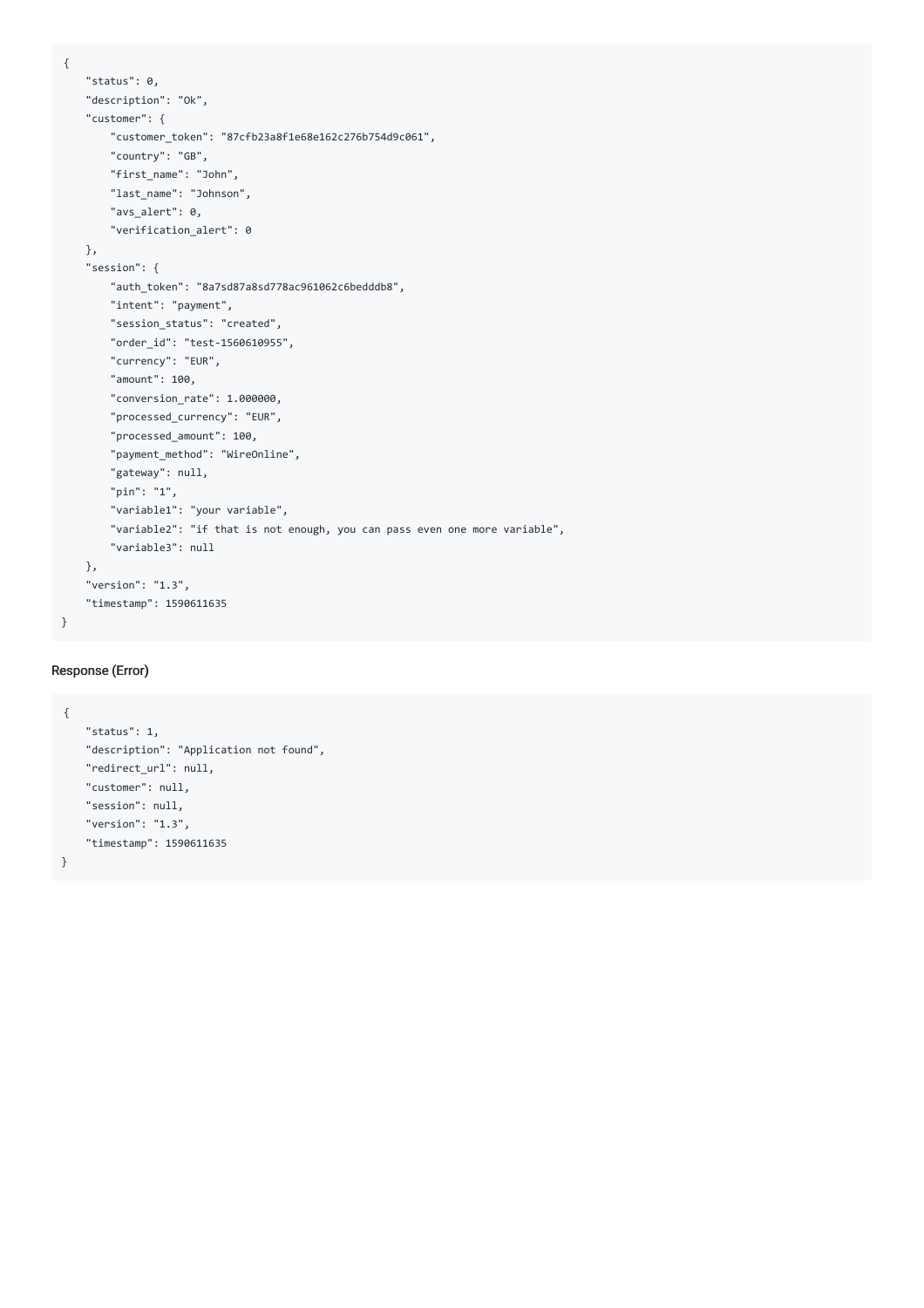- [ENDPOINTS](#page-20-0)
- **REQUEST [PARAMETERS](#page-20-1)**
- **RESPONSE [PARAMETERS](#page-21-0)**
- **[EXAMPLE](#page-21-1)**

Direct API lets you use a single integration to connect with a variety of e-wallets and online banking solutions. In few easy steps you will open a direct path for your customers to pay in most convenient way with their local payment solutions.

Currently Direct API offers the following APIs:

- {sale} lets you receive the card payments from customers;

- {payout} is a fund transfer from your merchant account to customer's wallet or bank account;

In addition, the following webhooks are available in order to stay up-to-date with the updates asynchronously: - [Notification](file:///integration_docs/latest/webhooks/notification) will be triggered each time that the transaction status changes;

Direct API is a single integration to let your customers pay with a number of alternative payment methods directly. For that reason the API call for each payment method is slightly different: it has to consider the local personal ID or e-wallet payer identity, whichever is being used by a certain payment solution.

IMPORTANT #2: Either [wallet\\_data](file:///integration_docs/latest/objects/wallet_data) or wallet token must be present in the request.

### <span id="page-20-0"></span>[ENDPOINTS](#page-20-0)

| <b>Name</b> | URL                                         |
|-------------|---------------------------------------------|
| Sandbox     | https://gateway.cashier-test.com/direct/apm |
| I ive       | https://gateway.praxispay.com/direct/apm    |

# <span id="page-20-1"></span>REQUEST [PARAMETERS](#page-20-1)

✓ - required value

? - optional, value or null

✕ - always appears as null

| Variable         | <b>Type</b>       | auth                     | sale                     | payout                   | <b>Description</b>                                                                                                                                                                                                     |
|------------------|-------------------|--------------------------|--------------------------|--------------------------|------------------------------------------------------------------------------------------------------------------------------------------------------------------------------------------------------------------------|
| merchant id      | varchar $(50)$    | ✓                        | ✓                        | ✓                        | Merchant API client account identifier                                                                                                                                                                                 |
| application_key  | varchar(32)       | ✓                        | ✓                        | ✓                        | Identifier of your application (website)                                                                                                                                                                               |
| transaction_type | varchar(32)       | ✓                        | ✓                        | $\checkmark$             | Transaction type. Allowed values are:<br>- authorization for authorization (allocate funds for later capture)<br>- sale for payment<br>- payout for payout (CFT)                                                       |
| currency         | varchar(10)       | ✓                        | ✓                        | ✓                        | <b>Transaction currency</b>                                                                                                                                                                                            |
| amount           | int(20)           | $\checkmark$             | ✓                        | $\checkmark$             | Transaction amount in cents.<br>Please note: for certain currencies (see full list here) there is a fraction<br>other than 100 cents per unit, this is important if you multiply by 100 to<br>send the amount in cents |
| wallet token     | varchar(32)       | $\overline{\phantom{a}}$ | $\overline{?}$           | $\overline{\phantom{0}}$ | HASH value of customer's e-wallet account details                                                                                                                                                                      |
| wallet data      | <object></object> | $\overline{\phantom{a}}$ | $\overline{\phantom{a}}$ | $\overline{\cdot}$       | Wallet data object                                                                                                                                                                                                     |
| pin              | varchar $(50)$    | ✓                        | ✓                        | ✓                        | Unique customer id in your system                                                                                                                                                                                      |
| locale           | varchar $(5)$     | ✓                        | ✓                        | ✓                        | User locale. See locales reference for the full list of supported locales                                                                                                                                              |
| gateway          | varchar(32)       | $\ddot{?}$               | $\ddot{?}$               | ✓                        | Credit card gateway doing the processing                                                                                                                                                                               |
| notification url | varchar(256)      | ✓                        | ✓                        | ✓                        | URL to which the deposit status notification will be sent                                                                                                                                                              |
| return_url       | varchar(256)      | ✓                        | ✓                        | $\checkmark$             | User will be redirected to a specified URL (relevant for cashier login,<br>virtual terminal, 3D Secure and E-Wallet login redirect)                                                                                    |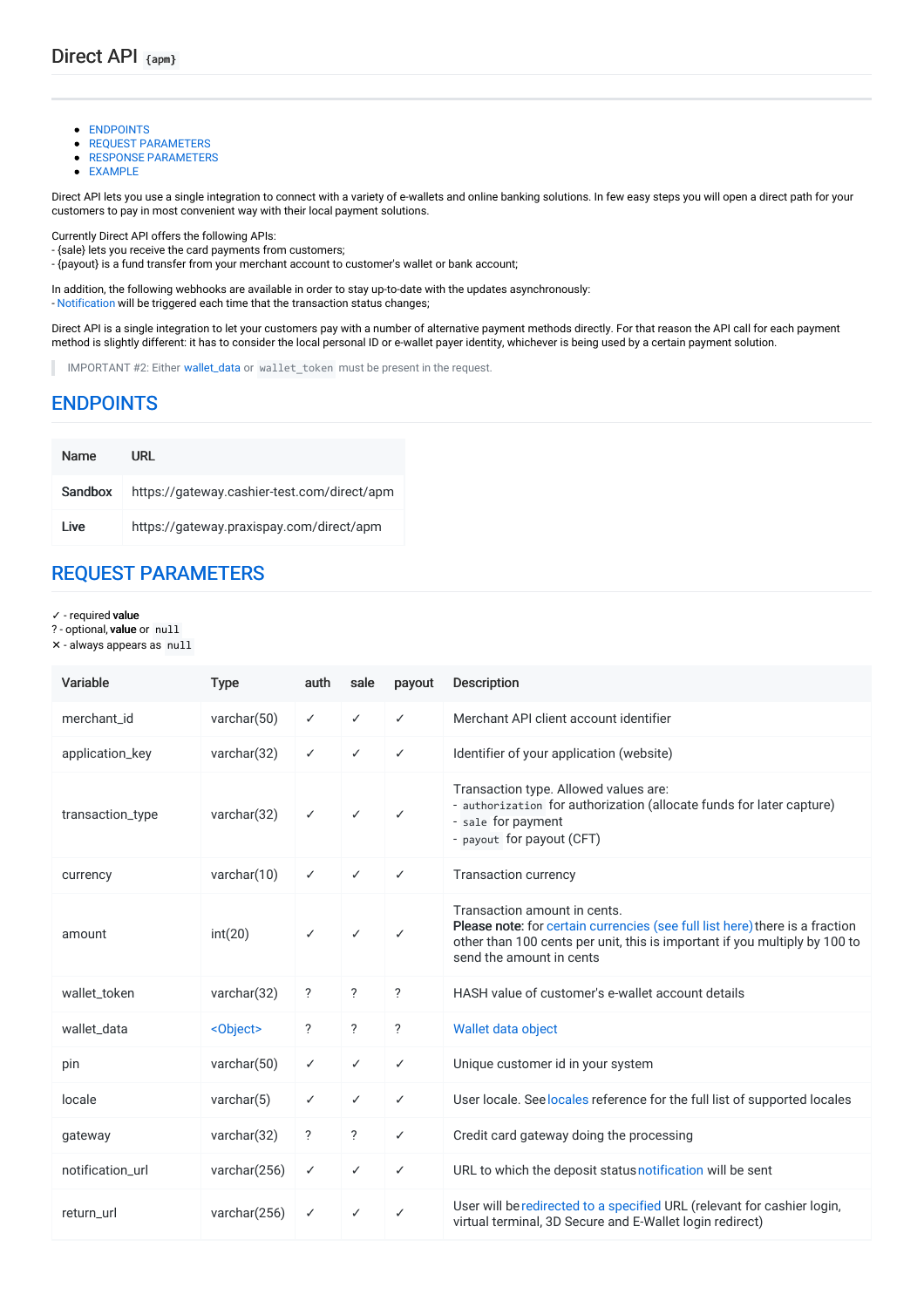| Variable              | <b>Type</b>    | auth         | sale     | payout   | <b>Description</b>                                                                                                                                                           |
|-----------------------|----------------|--------------|----------|----------|------------------------------------------------------------------------------------------------------------------------------------------------------------------------------|
| order id              | varchar $(50)$ | $\checkmark$ | ✓        | ✓        | Transaction identifier in your system                                                                                                                                        |
| reference id          | int(11)        | $\times$     | $\times$ | $\times$ | In case of refund, this value specifies the ID of transaction to be<br>refunded                                                                                              |
| withdrawal_request_id | int(11)        | $\times$     | $\times$ | ?        | Original transaction identifier from Praxis. Send the trace id of<br>withdrawal request if you want the payout amount to be deducted<br>from withdrawal request as processed |
| version               | varchar(3)     | $\checkmark$ | ✓        | ✓        | API version                                                                                                                                                                  |
| timestamp             | int(11)        | ✓            | ✓        | ✓        | Request time (unix timestamp, seconds)                                                                                                                                       |

# <span id="page-21-0"></span>RESPONSE [PARAMETERS](#page-21-0)

| Variable     | <b>Type</b>       |                            | <b>Description</b>                                                                                                                                                                                                                                                          |
|--------------|-------------------|----------------------------|-----------------------------------------------------------------------------------------------------------------------------------------------------------------------------------------------------------------------------------------------------------------------------|
| status       | int               | $\checkmark$               | API communication status - for transaction processing status please refer to<br>transaction.transaction.status<br>- ø if the request was successful<br>- Negative integer if internal server/network error occurs<br>- Positive integer if application/logical error occurs |
| description  | varchar(256)      | $\checkmark$               | Accurate description of the result. Return the actual error for any exception as it helps to diagnose<br>issues in production                                                                                                                                               |
| redirect url | varchar(256)      | $\boldsymbol{\mathcal{P}}$ | 3D Secure verification URL or e-wallet login URL. Appears only in combination with<br>"transaction status": "initialized"                                                                                                                                                   |
| customer     | <object></object> | ?                          | Customer object. Appears as null for authentication/validation errors and expired session.                                                                                                                                                                                  |
| session      | <object></object> | ?                          | Session object. Appears as null for authentication/validation errors and expired session.                                                                                                                                                                                   |
| transaction  | <object></object> | ?                          | Transaction object. Appears as null for authentication/validation errors and expired session.                                                                                                                                                                               |
| version      | varchar(3)        | $\checkmark$               | API version                                                                                                                                                                                                                                                                 |
| timestamp    | int(11)           | ✓                          | Response time (unix timestamp, seconds)                                                                                                                                                                                                                                     |

# <span id="page-21-1"></span>[EXAMPLE](#page-21-1)

For example below: Merchant Secret = "MerchantSecretKey"

Request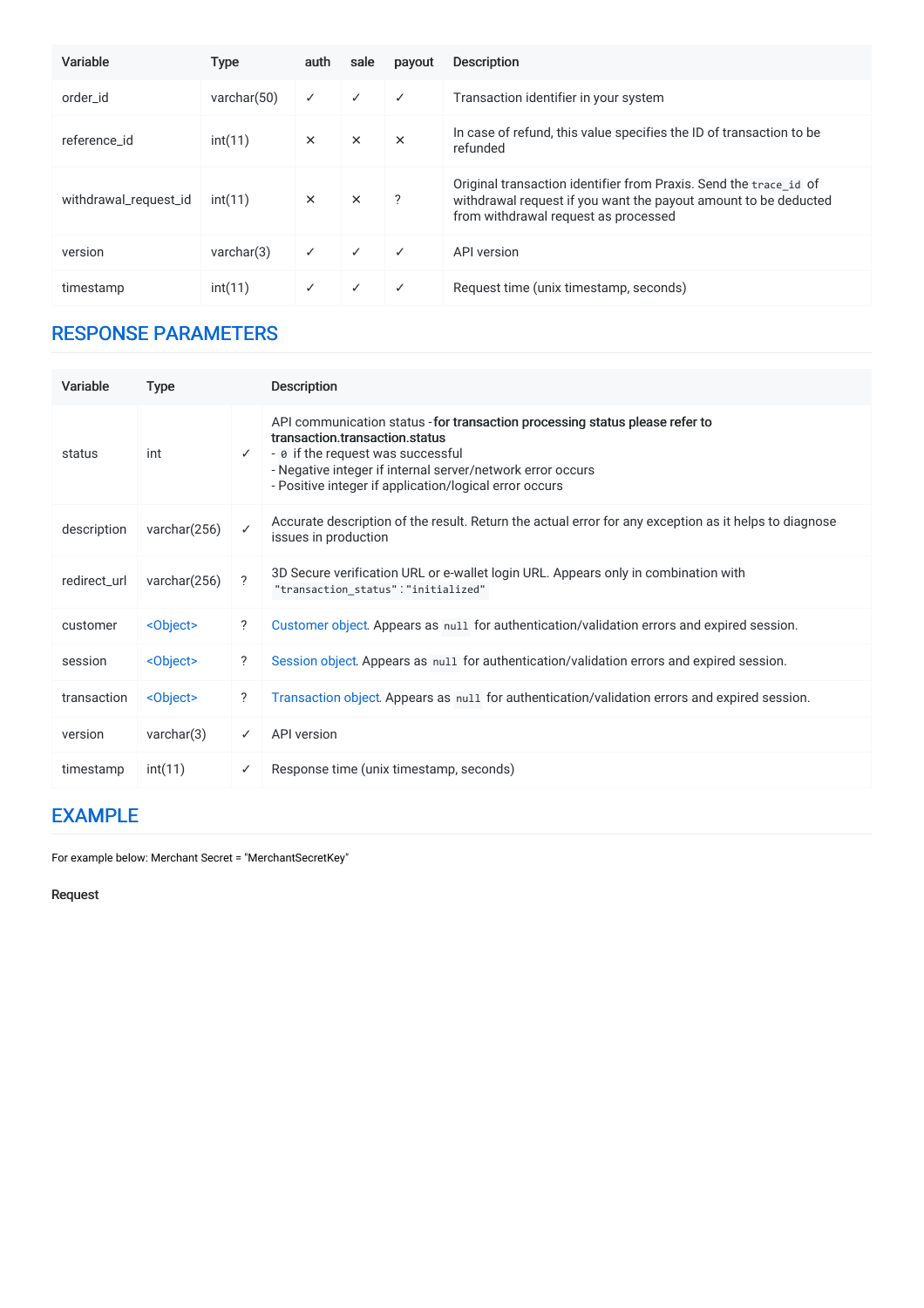{

```
"merchant_id": "Test-Integration-Merchant",
"application_key": "Sandbox",
"transaction_type": "sale",
"currency": "EUR",
"amount": 100,
"wallet_token": null,
"wallet data": {
    "full_name": "John Johnson",
   "bank_account": "11112222333344",
   "bank_name": "Random Bank, London",
   "bank_code": "AABBCC",
    "iban": "GB999911112222333344"
},
"pin": "1",
"locale": "en-GB",
"gateway": "XkI4sCxOBpcXylpK3-7ycM39RLTAqsyt",
"notification_url": "https:\/\/api.merchant.com\/v1\/deposits\/tx-1560610955",
"return_url": "https:\/\/merchant.com\/payment_result\/tx-1560610955",
"order_id": "test-1560610955",
"reference_id": "null",
"withdrawal_request_id": null,
"version": "1.3",
"timestamp": 1590611635
```
#### Response (Async)

```
{
   "status": 0,
   "description": "Ok",
   "redirect_url": "https:\/\/compute.praxispay.com\/login\/8a7sd87a8sd778ac961062c6bedddb8",
   "customer": {
       "customer_token": "87cfb23a8f1e68e162c276b754d9c061",
       "country": null,
       "first_name": null,
       "last_name": null,
       "avs_alert": null,
       "verification_alert": null
   },
   "session": {
       "auth_token": "8a7sd87a8sd778ac961062c6bedddb8",
       "intent": "payment",
       "session_status": "created",
       "order_id": "test-1560610955",
       "currency": "EUR",
       "amount": 100,
       "conversion_rate": 1.000000,
       "processed_currency": "EUR",
       "processed_amount": 100,
       "payment_method": "WireOnline",
       "gateway": null,
       "pin": "1",
       "variable1": "your variable",
       "variable2": "if that is not enough, you can pass even one more variable",
       "variable3": null
   },
    "transaction": {
       "transaction_type": "sale",
       "transaction_status": "initialized",
       "trace_id": 756850,
       "transaction_id": "13348",
       "currency": "EUR",
       "amount": 100,
```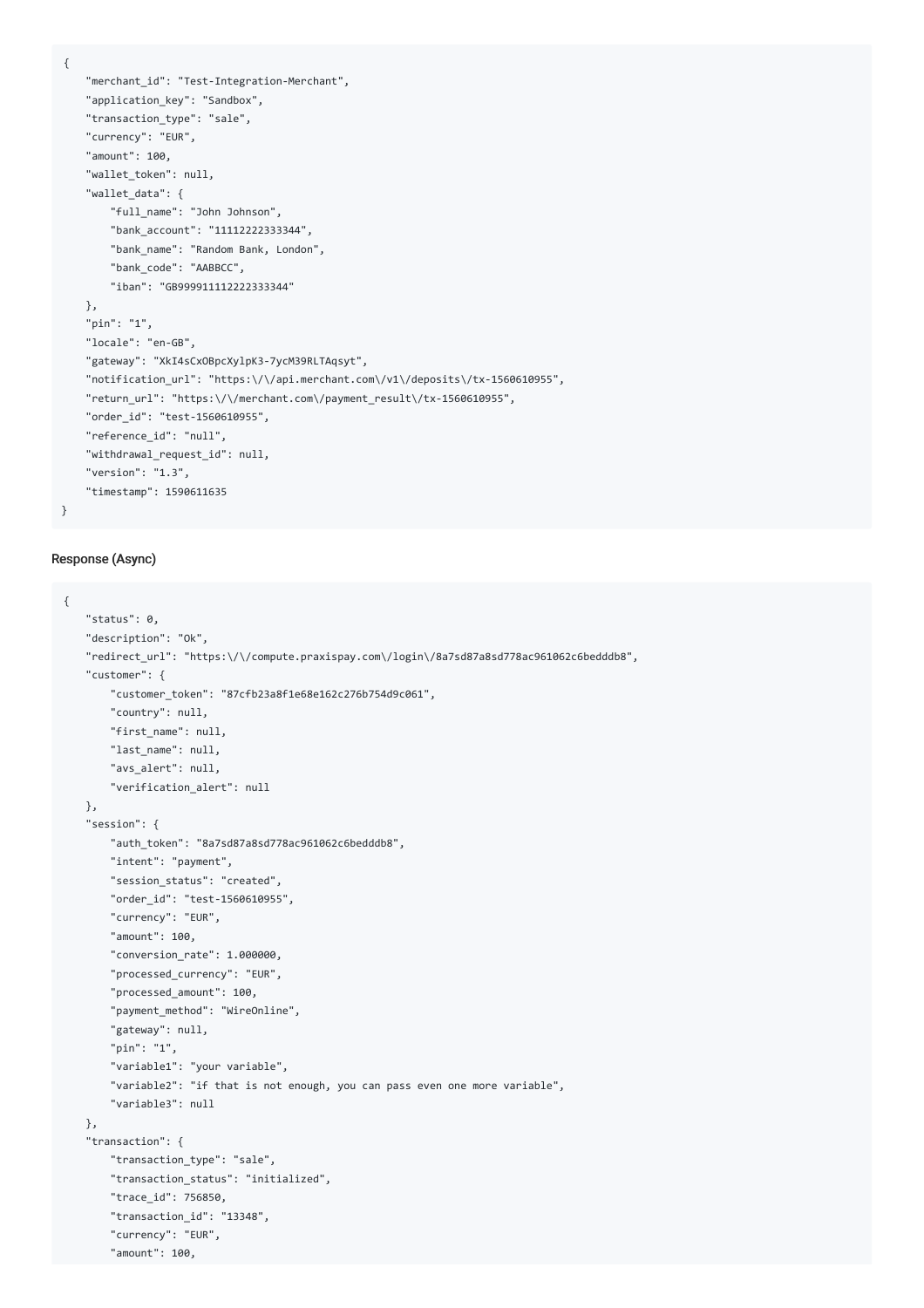```
"conversion rate": null,
    "processed_currency": null,
    "processed_amount": null,
    "fee": 0,
    "payment_method": "WireOnline",
    "payment_processor": "TestWallet",
    "gateway": "XkI4sCxOBpcXylpK3-7ycM39RLTAqsyt",
    "card": null,
    "wallet": {
        "wallet_token": "wxtDmu8trYHrMWnpoBsEoq6YxqNxAsP-",
        "wallet_data": {
           "full_name": "John Johnson",
           "bank_account": "11112222333344",
            "bank_name": "Random Bank, London",
            "bank_code": "AABBCC",
            "iban": "GB999911112222333344"
        }
    },
    "is_3d": 0,
    "is_cascade": 0,
    "cascade_level": 0,
    "reference_id": null,
    "withdrawal_request_id": null,
    "account_identifier": null,
    "created_by": "INTERNET",
    "edited_by": "INTERNET",
    "status_code": "SC-001",
    "status_details": "Redirect to acquirer page"
},
"version": "1.3",
"timestamp": 1590611635
```
#### Response (Approved)

```
{
   "status": 0,
   "description": "Ok",
   "redirect_url": null,
   "customer": {
       "customer_token": "87cfb23a8f1e68e162c276b754d9c061",
       "country": null,
       "first_name": null,
       "last_name": null,
       "avs_alert": null,
       "verification_alert": null
   },
   "session": {
       "auth_token": "8a7sd87a8sd778ac961062c6bedddb8",
       "intent": "payment",
       "session_status": "created",
       "order_id": "test-1560610955",
       "currency": "EUR",
       "amount": 100,
       "conversion_rate": 1.000000,
       "processed_currency": "EUR",
       "processed_amount": 100,
       "payment_method": "WireOnline",
       "gateway": null,
       "pin": "1",
       "variable1": "your variable",
       "variable2": "if that is not enough, you can pass even one more variable",
       "variable3": null
   },
   "transaction": {
```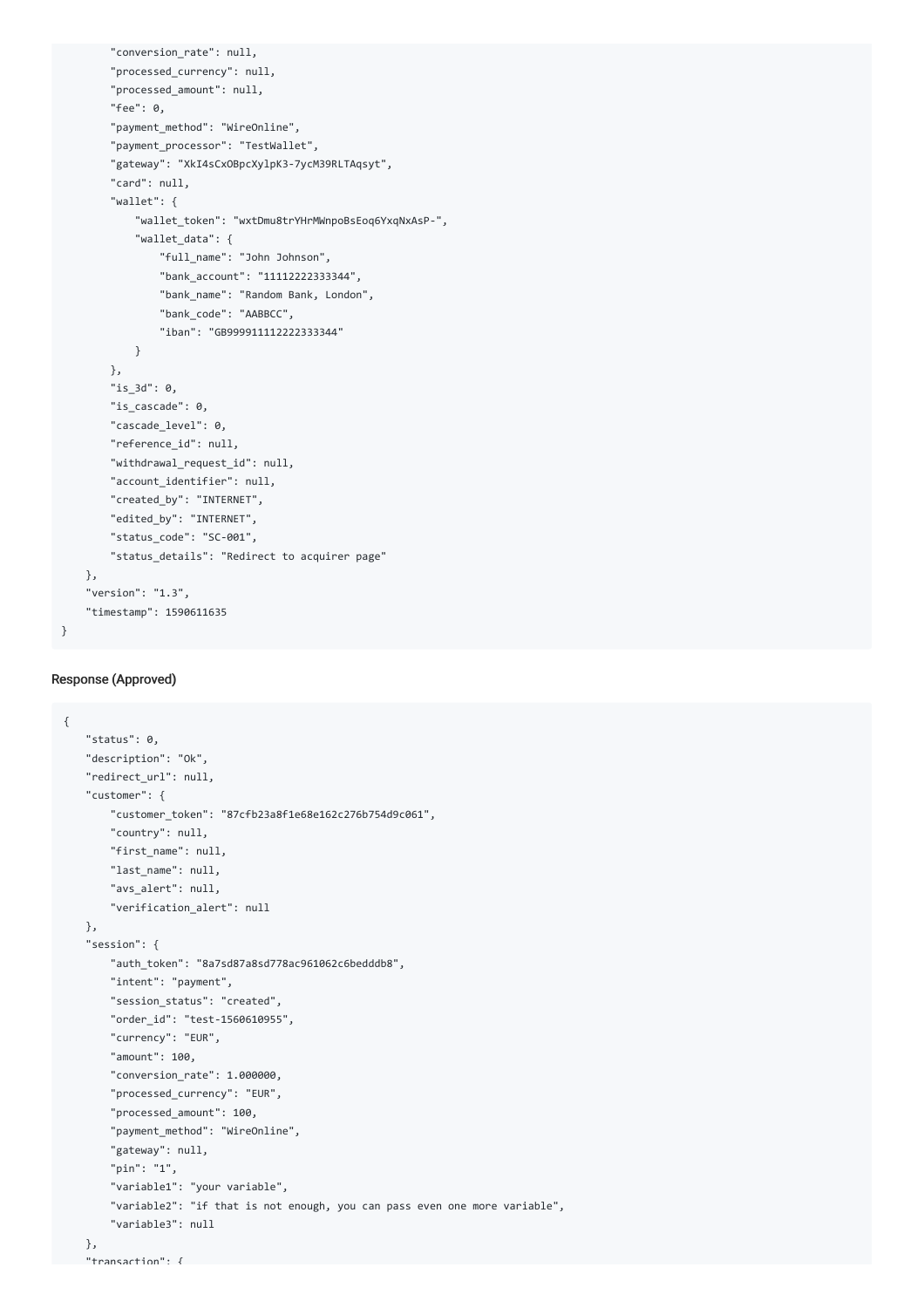```
"transaction_type": "sale",
   "transaction_status": "approved",
   "trace_id": 756850,
   "transaction_id": "13348",
   "currency": "EUR",
    "amount": 100,
    "conversion_rate": 1.000000,
    "processed_currency": "EUR",
    "processed_amount": 100,
   "fee": 0,
   "payment_method": "WireOnline",
   "payment_processor": "TestWallet",
    "gateway": "XkI4sCxOBpcXylpK3-7ycM39RLTAqsyt",
    "card": null,
    "wallet": {
        "wallet_token": "wxtDmu8trYHrMWnpoBsEoq6YxqNxAsP-",
        "wallet_data": {
           "full_name": "John Johnson",
           "bank_account": "11112222333344",
           "bank_name": "Random Bank, London",
           "bank_code": "AABBCC",
           "iban": "GB999911112222333344"
       }
   },
   "is_3d": 0,
   "is_cascade": 0,
   "cascade_level": 0,
   "reference_id": null,
   "withdrawal_request_id": null,
   "account_identifier": null,
   "created_by": "INTERNET",
   "edited_by": "INTERNET",
   "status_code": "SC-002",
   "status_details": "Transaction approved"
},
"version": "1.3",
"timestamp": 1590611635
```
Response (Rejected)

}

"transaction": {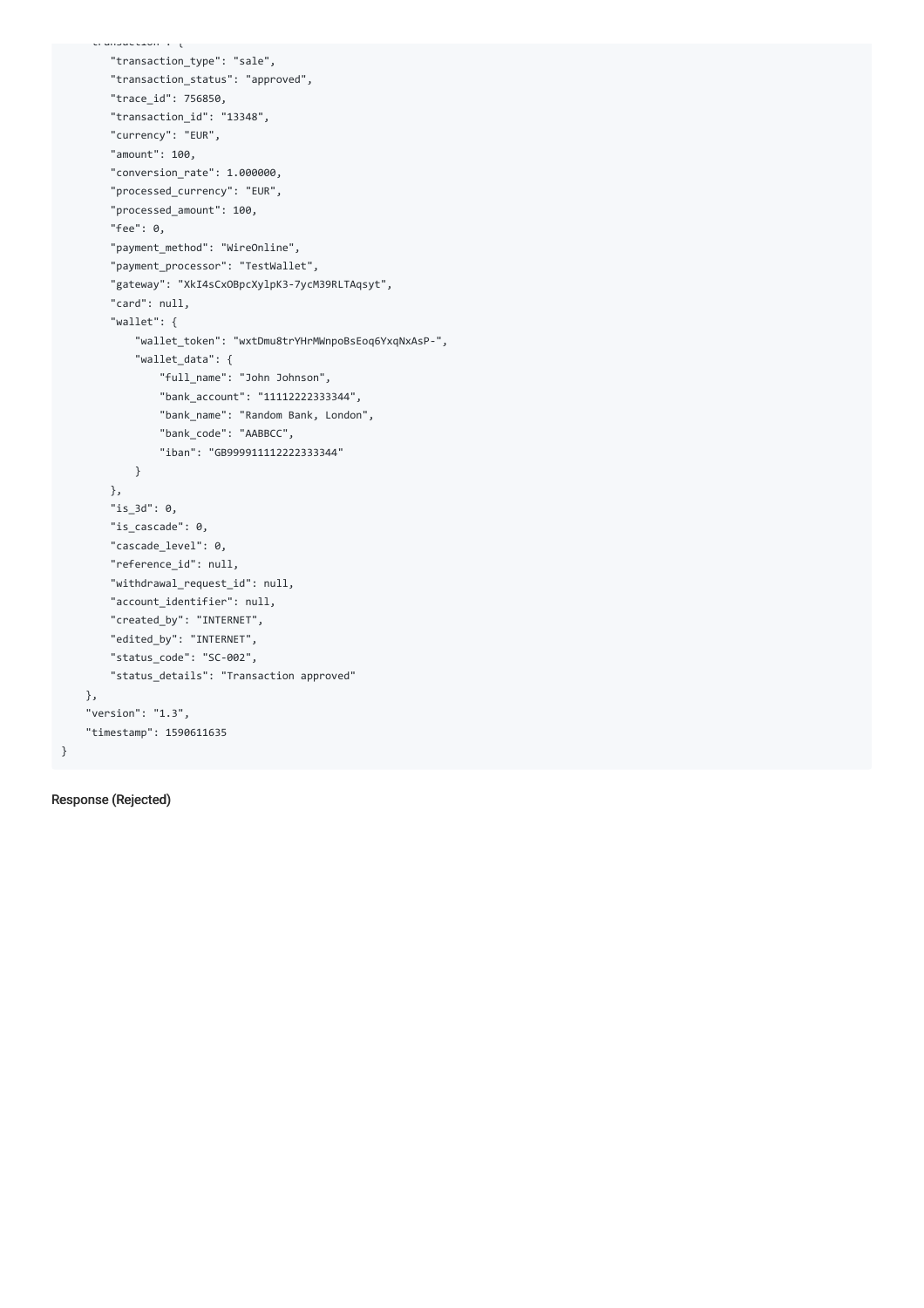```
"status": 0,
   "description": "Ok",
    "redirect_url": null,
    "customer": {
       "customer_token": "87cfb23a8f1e68e162c276b754d9c061",
        "country": null,
       "first_name": null,
       "last_name": null,
       "avs_alert": null,
       "verification_alert": null
   },
    "session": {
        "auth_token": "8a7sd87a8sd778ac961062c6bedddb8",
        "intent": "payment",
       "session_status": "created",
       "order_id": "test-1560610955",
       "currency": "EUR",
       "amount": 100,
       "conversion_rate": 1.000000,
        "processed_currency": "EUR",
        "processed_amount": 100,
       "payment_method": "WireOnline",
       "gateway": null,
       "pin": "1",
        "variable1": "your variable",
        "variable2": "if that is not enough, you can pass even one more variable",
        "variable3": null
   },
    "transaction": {
       "transaction_type": "sale",
       "transaction_status": "rejected",
        "trace_id": 756850,
        "transaction_id": "13348",
        "currency": "EUR",
        "amount": 100,
       "conversion_rate": null,
       "processed_currency": null,
       "processed_amount": null,
       "fee": 0,
        "payment_method": "WireOnline",
        "payment_processor": "TestWallet",
        "gateway": "XkI4sCxOBpcXylpK3-7ycM39RLTAqsyt",
        "card": null,
       "wallet": null,
       "is_3d": 0,
       "is cascade": 0,
       "cascade_level": 0,
        "reference_id": null,
        "withdrawal_request_id": null,
       "account_identifier": null,
       "created_by": "INTERNET",
       "edited_by": "INTERNET",
       "status_code": "GE-001",
        "status_details": "Do not honor"
    },
    "version": "1.3",
    "timestamp": 1590611635,
    "signature": "64c181094246006b2c22d63cf9fa95e2cdfe5ba4d1c78a2c981448af5bffeaee627a3633891292a935290a7b804a06eb"
}
```

```
Response (Error)
```
{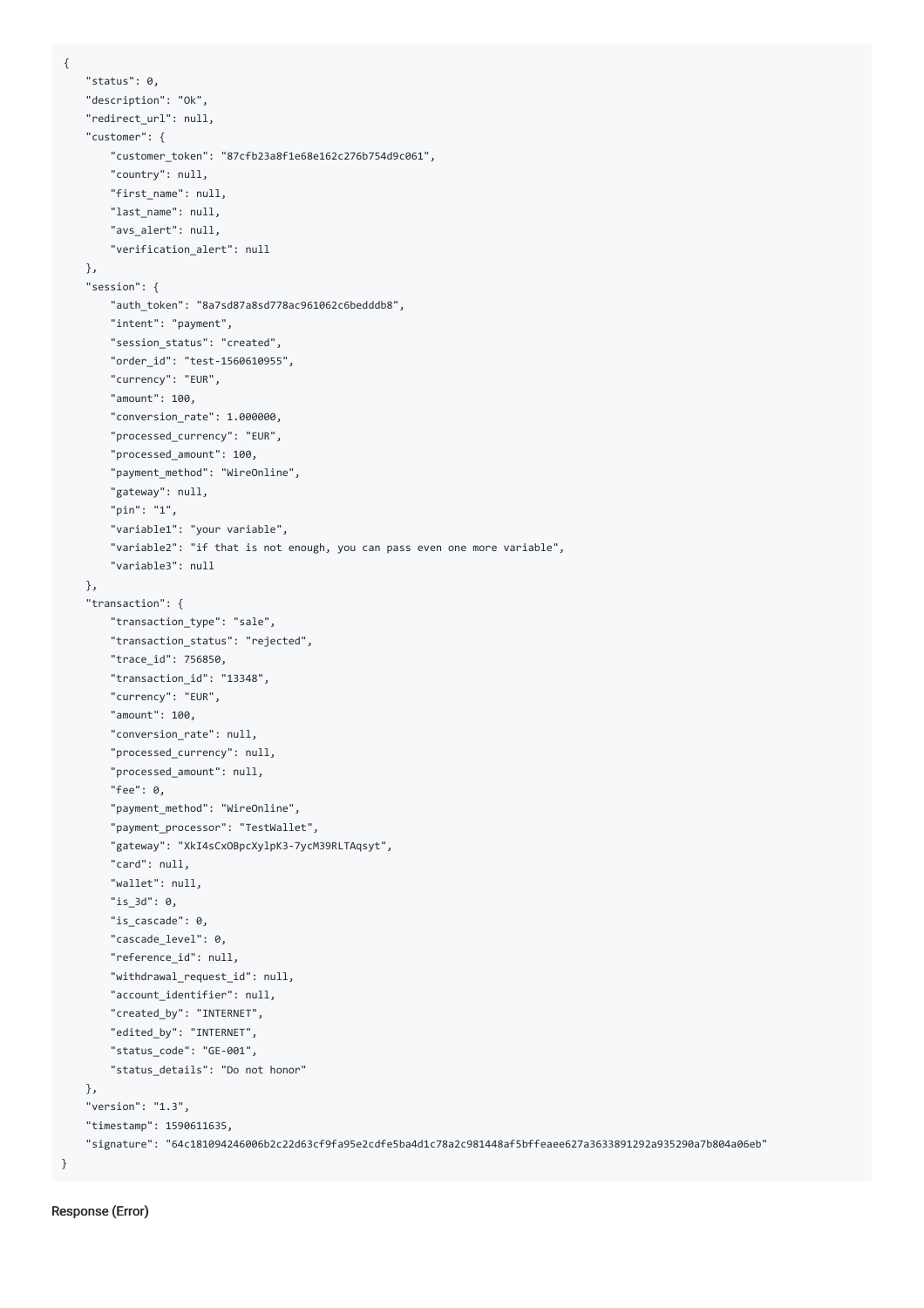```
{
```

```
"status": 1,
"description": "amount: exceeds limit",
"redirect_url": null,
"customer": null,
"session": null,
"transaction": null,
"version": "1.3",
"timestamp": 1590611635
```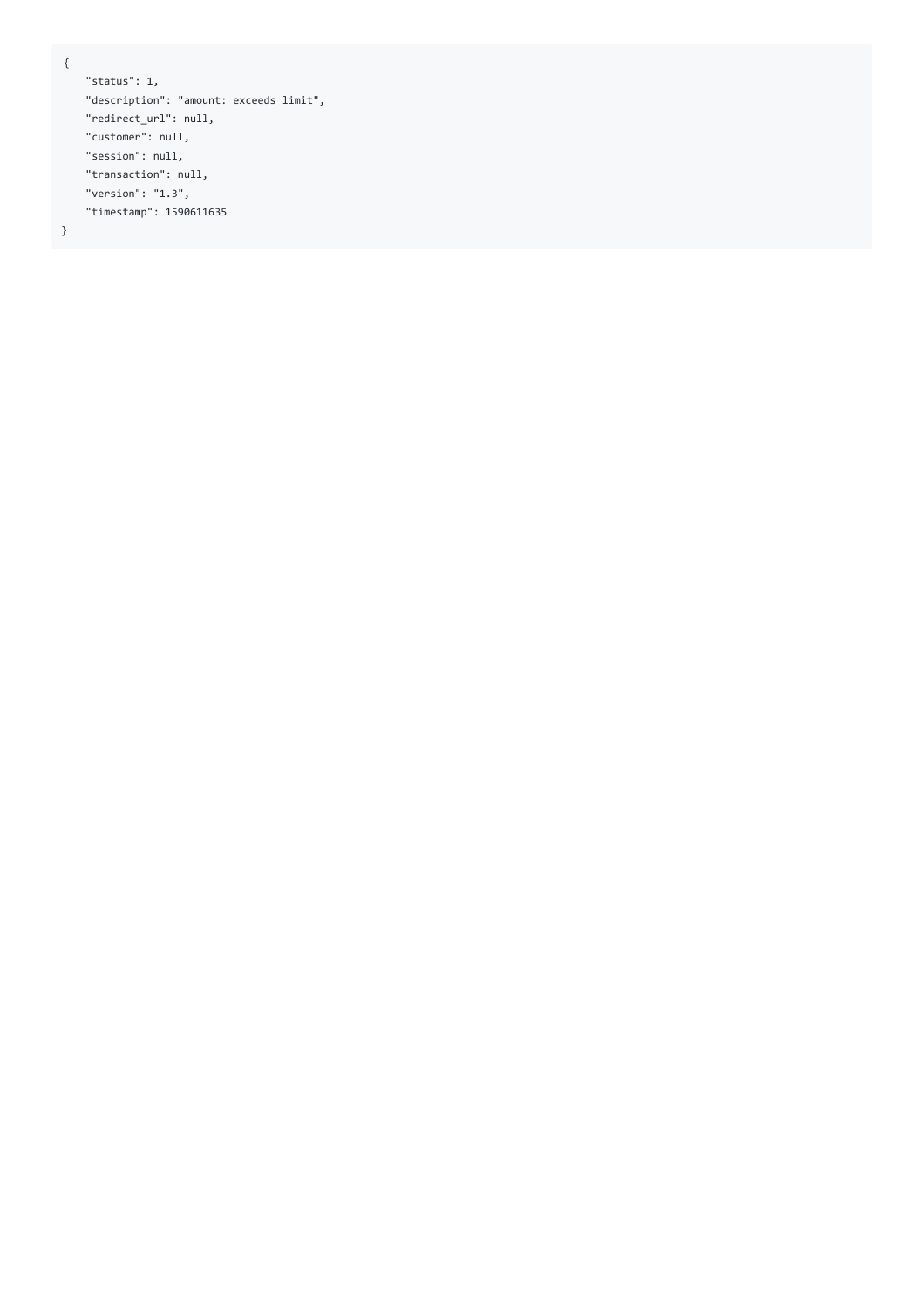- [ENDPOINTS](#page-27-0)
- **REQUEST [PARAMETERS](#page-27-1)**
- **RESPONSE [PARAMETERS](#page-28-0)**
- **[EXAMPLE](#page-28-1)**

Payment Card Processing API lets you process the credit and debit card deposits and payouts over REST API. In simple words, with this API the merchant will perform the card data collection on his side.

There are several transaction types supported by the API:

- {authorization} lets you receive the card payments from customers;
- {sale} lets you receive the card payments from customers;
- {payout} is a fund transfer from your merchant account to customer's card;

successful deposit;

In addition, the following webhooks are available in order to stay up-to-date with the updates asynchronously:

- [Notification](file:///integration_docs/latest/webhooks/notification) will be triggered each time that the transaction status changes;

IMPORTANT #1: In order to use the Payment API with full credit card details the merchant has to comply with PCI DSS and confirm their compliance level by providing the up-to-date AOC (Attestation of Compliance) document or SAQ-D with external vulnerability scan report.

IMPORTANT #2: The [customer\\_data](file:///integration_docs/latest/objects/customer_data) or customer\_token must be present in the request.

IMPORTANT #2: The [card\\_data](file:///integration_docs/latest/objects/card_data) (see minimal verified card data) must be added to the request even if the card\_token is present.

### <span id="page-27-0"></span>[ENDPOINTS](#page-27-0)

| <b>Name</b> | URL                                          |
|-------------|----------------------------------------------|
| Sandbox     | https://gateway.cashier-test.com/direct/card |
| I ive       | https://gateway.praxispay.com/direct/card    |

# <span id="page-27-1"></span>REQUEST [PARAMETERS](#page-27-1)

- ✓ required value
- ? optional, value or null
- ✕ always appears as null

| Variable         | <b>Type</b>       | auth         | sale         | payout                   | <b>Description</b>                                                                                                                                                                                                     |
|------------------|-------------------|--------------|--------------|--------------------------|------------------------------------------------------------------------------------------------------------------------------------------------------------------------------------------------------------------------|
| merchant id      | varchar $(50)$    | $\checkmark$ | ✓            | ✓                        | Merchant API client account identifier                                                                                                                                                                                 |
| application_key  | varchar(32)       | ✓            | ✓            | ✓                        | Identifier of your application (website)                                                                                                                                                                               |
| transaction_type | varchar(32)       | $\checkmark$ | ✓            | ✓                        | Transaction type. Allowed values are:<br>- authorization for authorization (allocate funds for later capture)<br>- sale for payment<br>- payout for payout (CFT)                                                       |
| currency         | varchar $(10)$    | $\checkmark$ | $\checkmark$ | $\checkmark$             | <b>Transaction currency</b>                                                                                                                                                                                            |
| amount           | int(20)           | $\checkmark$ | ✓            | ✓                        | Transaction amount in cents.<br>Please note: for certain currencies (see full list here) there is a fraction<br>other than 100 cents per unit, this is important if you multiply by 100 to<br>send the amount in cents |
| card_token       | varchar(32)       | ?            | ?            | $\overline{\phantom{a}}$ | HASH value of customer's card                                                                                                                                                                                          |
| card_data        | <object></object> | $\checkmark$ | $\checkmark$ | ✓                        | Card data object                                                                                                                                                                                                       |
| device_data      | <object></object> | ?            | ?            | $\overline{?}$           | Device data object                                                                                                                                                                                                     |
| pin              | varchar $(50)$    | ✓            | ✓            | ✓                        | Unique customer id in your system                                                                                                                                                                                      |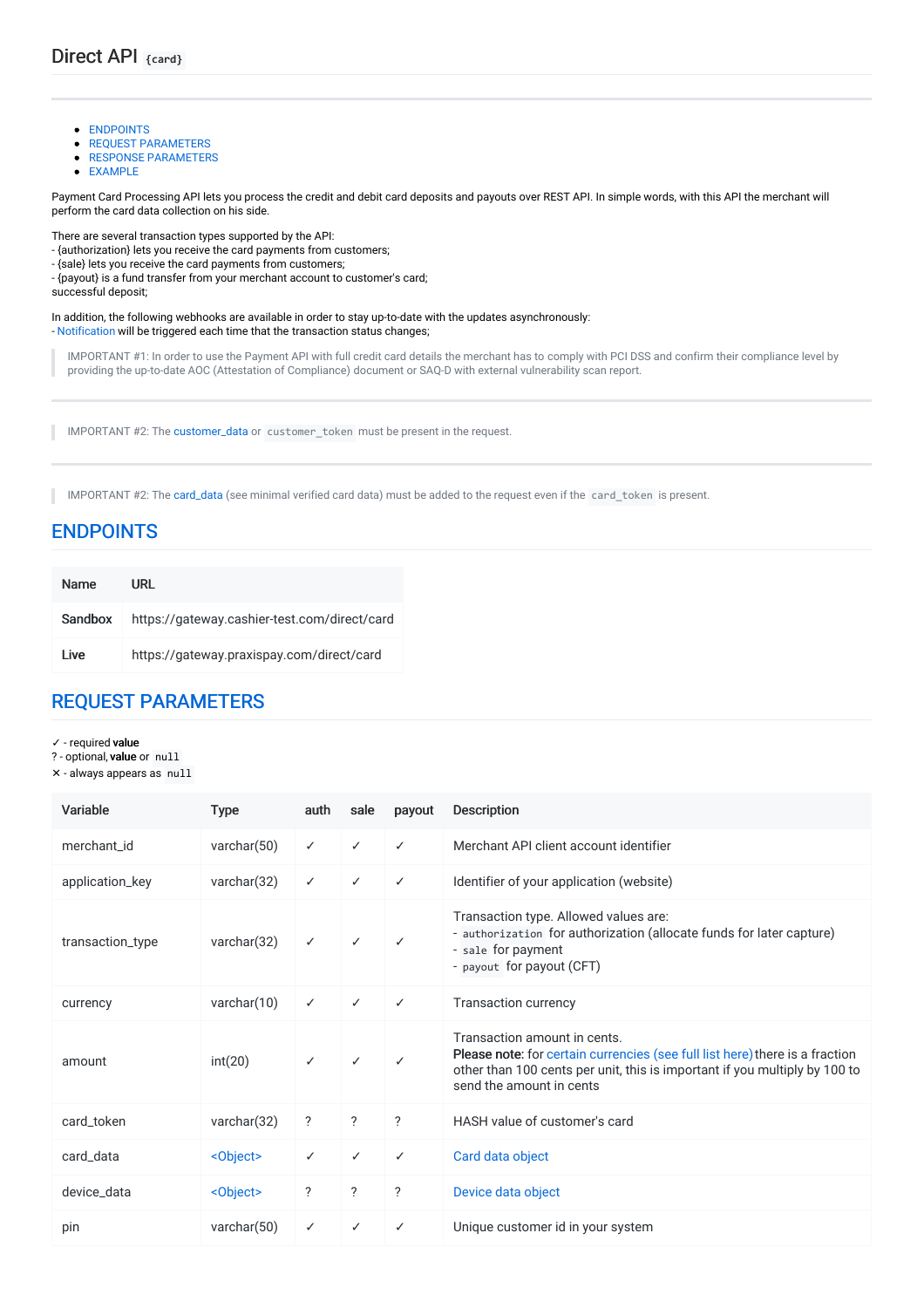| Variable              | <b>Type</b>       | auth           | sale                     | payout             | <b>Description</b>                                                                                                                                                           |
|-----------------------|-------------------|----------------|--------------------------|--------------------|------------------------------------------------------------------------------------------------------------------------------------------------------------------------------|
| locale                | varchar $(5)$     | $\checkmark$   | ✓                        | ✓                  | User locale. See locales reference for the full list of supported locales                                                                                                    |
| customer token        | varchar(32)       | ?              | ?                        | ?                  | HASH value of customer's identity                                                                                                                                            |
| customer data         | <object></object> | $\overline{?}$ | ?                        | $\overline{\cdot}$ | Customer data object                                                                                                                                                         |
| gateway               | varchar $(32)$    | ?              | $\overline{\phantom{a}}$ | ✓                  | Credit card gateway doing the processing                                                                                                                                     |
| notification_url      | varchar(256)      | $\checkmark$   | ✓                        | $\checkmark$       | URL to which the deposit status notification will be sent                                                                                                                    |
| return_url            | varchar(256)      | $\checkmark$   | ✓                        | $\checkmark$       | User will be redirected to a specified URL (relevant for cashier login,<br>virtual terminal, 3D Secure and E-Wallet login redirect)                                          |
| order id              | varchar(50)       | $\checkmark$   | ✓                        | $\checkmark$       | Transaction identifier in your system                                                                                                                                        |
| reference id          | int(11)           | $\times$       | $\times$                 | $\times$           | In case of refund, this value specifies the ID of transaction to be<br>refunded                                                                                              |
| withdrawal_request_id | int(11)           | $\times$       | $\times$                 | ?                  | Original transaction identifier from Praxis. Send the trace id of<br>withdrawal request if you want the payout amount to be deducted<br>from withdrawal request as processed |
| version               | varchar(3)        | $\checkmark$   | $\checkmark$             | ✓                  | <b>API</b> version                                                                                                                                                           |
| timestamp             | int(11)           | ✓              | ✓                        | ✓                  | Request time (unix timestamp, seconds)                                                                                                                                       |

# <span id="page-28-0"></span>RESPONSE [PARAMETERS](#page-28-0)

| Variable     | <b>Type</b>       |                            | <b>Description</b>                                                                                                                                                                                                                                                          |
|--------------|-------------------|----------------------------|-----------------------------------------------------------------------------------------------------------------------------------------------------------------------------------------------------------------------------------------------------------------------------|
| status       | int               | $\checkmark$               | API communication status - for transaction processing status please refer to<br>transaction transaction status<br>- ø if the request was successful<br>- Negative integer if internal server/network error occurs<br>- Positive integer if application/logical error occurs |
| description  | varchar $(256)$   | ✓                          | Accurate description of the result. Return the actual error for any exception as it helps to diagnose<br>issues in production                                                                                                                                               |
| redirect_url | varchar(256)      | $\boldsymbol{\mathcal{P}}$ | 3D Secure verification URL or e-wallet login URL. Appears only in combination with<br>"transaction status": "initialized"                                                                                                                                                   |
| customer     | <object></object> | ?                          | Customer object. Appears as null for authentication/validation errors and expired session.                                                                                                                                                                                  |
| session      | <object></object> | $\overline{?}$             | Session object. Appears as null for authentication/validation errors and expired session.                                                                                                                                                                                   |
| transaction  | <object></object> | ?                          | Transaction object. Appears as null for authentication/validation errors and expired session.                                                                                                                                                                               |
| version      | varchar(3)        | ✓                          | API version                                                                                                                                                                                                                                                                 |
| timestamp    | int(11)           | ✓                          | Response time (unix timestamp, seconds)                                                                                                                                                                                                                                     |

# <span id="page-28-1"></span>[EXAMPLE](#page-28-1)

Request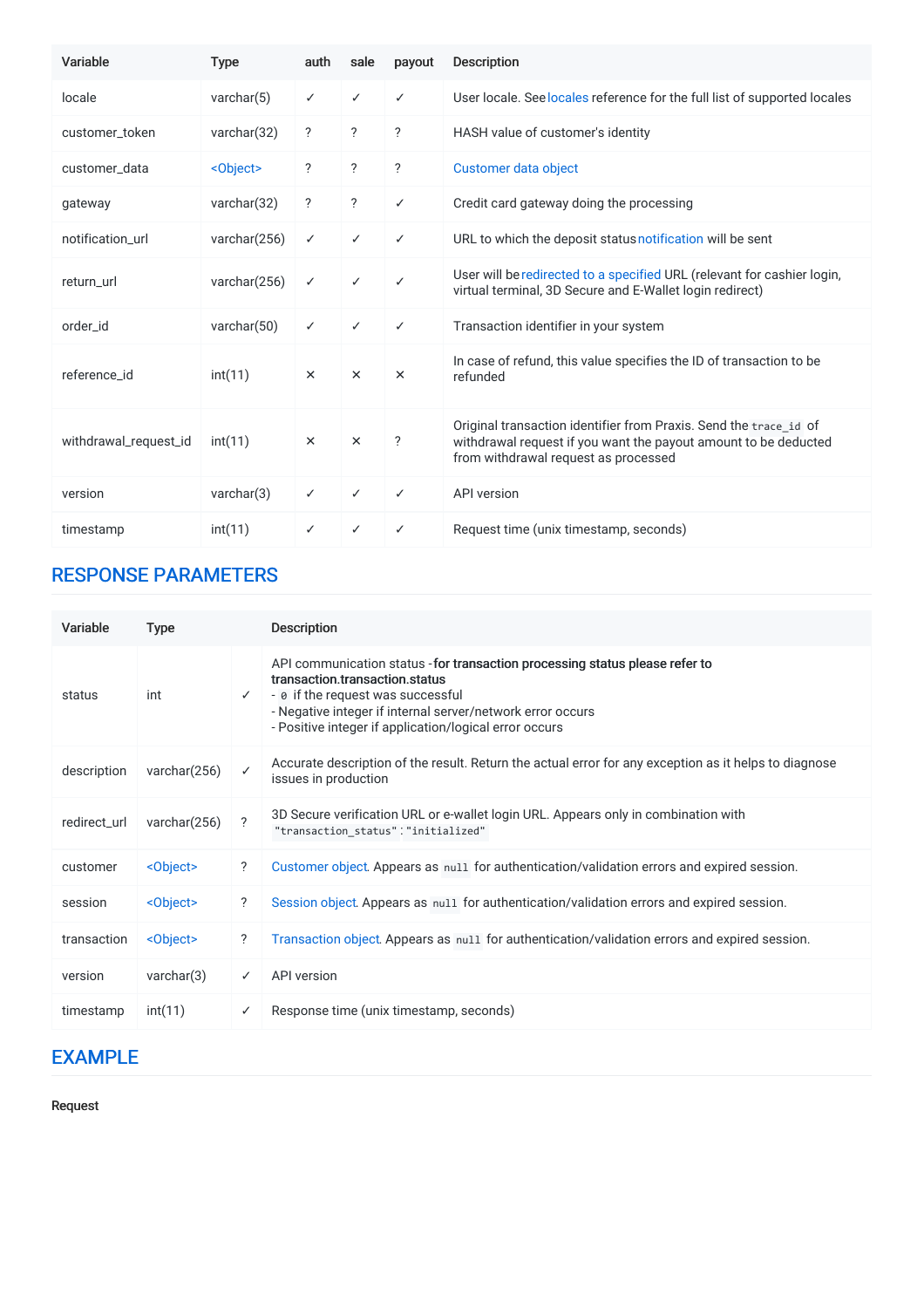{

```
"merchant_id": "Test-Integration-Merchant",
     "application_key": "Sandbox",
     "transaction_type": "sale",
     "currency": "EUR",
     "amount": 100,
     "card_token": null,
     "card_data": {
         "card_number": "4111111111111111",
         "card_exp": "12\/2028",
         "cvv": "111"
     },
     "device_data": {
         "user_agent": "Mozilla/5.0 (Macintosh; Intel Mac OS X 10_15_5) AppleWebKit/605.1.15 (KHTML, like Gecko) Version/13.1.1 Safar
         "accept header": "text/html,application/xhtml+xml,application/xml;q=0.9,*/*;q=0.8",
         "language": "en-us",
         "ip_address": "127.0.0.1",
         "timezone_offset": -180,
         "color depth": 24,
         "screen_height": 900,
         "screen_width": 1440,
         "java_enabled": 0
     },
     "pin": "1",
     "locale": "en-GB",
     "customer_token": null,
     "customer_data": {
         "country": "GB",
         "first_name": "John",
         "last_name": "Johnson",
         "dob": "12\/31\/1980",
         "email": "johnjohnson@example.com",
         "phone": "44201112222",
         "zip": "WC2N 5DU",
         "state": "JS",
         "city": "London",
         "address": "Random st., 12\/3",
         "profile": 1
     },
     "gateway": "s-pTSZyK23E1Ee5KZpcNbX_aFl0HuhQ0",
     "notification_url": "https:\/\/api.merchant.com\/v1\/deposits\/tx-1560610955",
     "return_url": "https:\/\/merchant.com\/payment_result\/tx-1560610955",
     "order_id": "test-1560610955",
     "reference_id": "null",
     "withdrawal_request_id": null,
     "version": "1.3",
     "timestamp": 1590611635
\left| \cdot \right|
```
#### Response (3D Secure)

"session": {

```
{
   "status": 0,
   "description": "Ok",
   "redirect_url": "https:\/\/compute.praxispay.com\/login\/8a7sd87a8sd778ac961062c6bedddb8",
   "customer": {
       "customer_token": "87cfb23a8f1e68e162c276b754d9c061",
       "country": "GB",
       "first_name": "John",
       "last_name": "Johnson",
       "avs_alert": 0,
       "verification_alert": 0
   },
```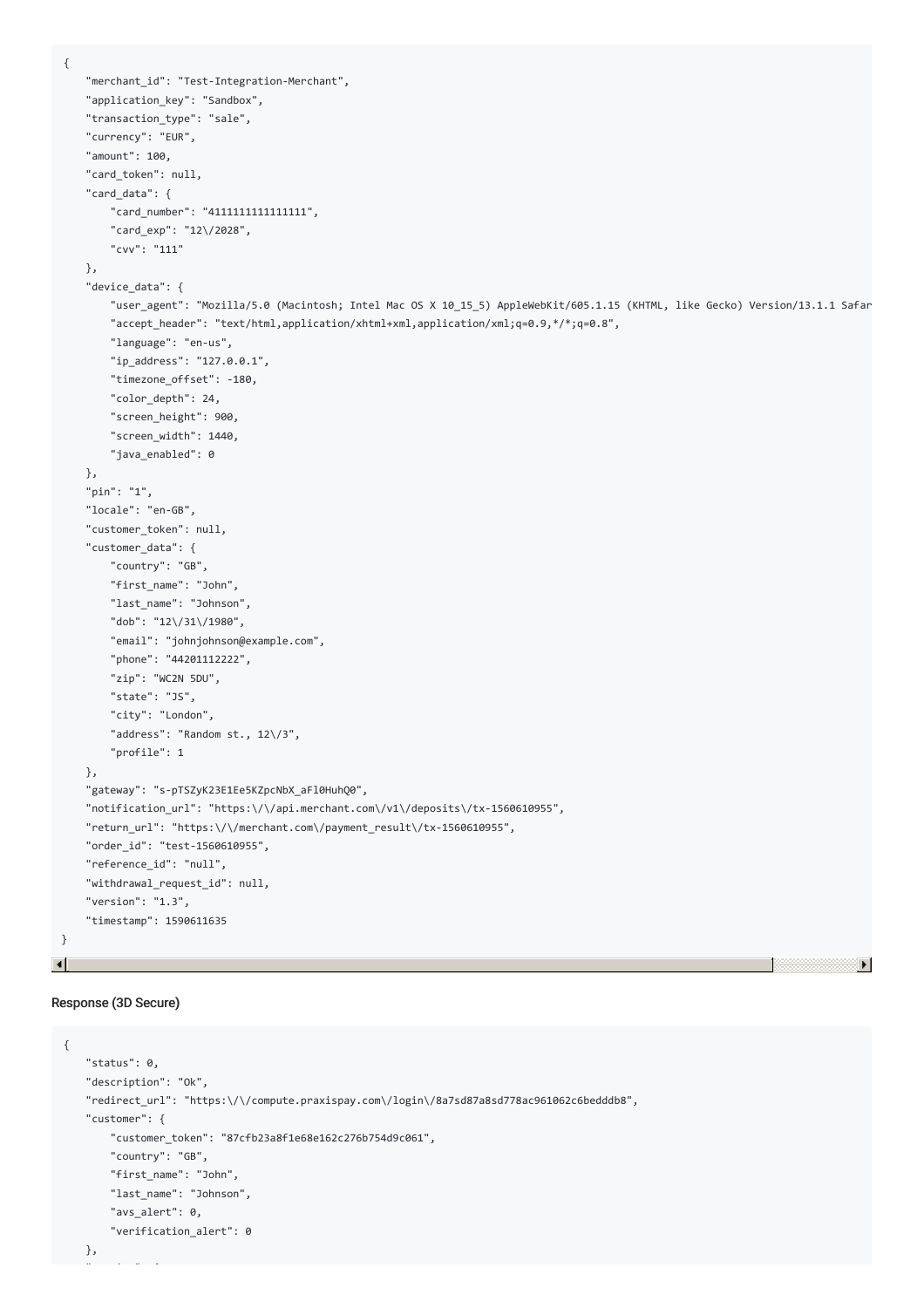```
"session": {
    "auth_token": "8a7sd87a8sd778ac961062c6bedddb8",
    "intent": "payment",
    "session_status": "created",
    "order_id": "test-1560610955",
    "currency": "EUR",
    "amount": 100,
    "conversion_rate": 1.000000,
    "processed_currency": "EUR",
    "processed_amount": 100,
    "payment_method": "Credit Card",
    "gateway": null,
    "pin": "1",
    "variable1": "your variable",
    "variable2": "if that is not enough, you can pass even one more variable",
    "variable3": null
},
"transaction": {
    "transaction_type": "sale",
    "transaction_status": "initialized",
    "trace_id": 756850,
    "transaction_id": "13348",
    "currency": "EUR",
    "amount": 100,
    "conversion_rate": null,
    "processed_currency": null,
    "processed_amount": null,
    "fee": 0,
    "payment_method": "Credit Card",
    "payment_processor": "TestPP",
    "gateway": "s-pTSZyK23E1Ee5KZpcNbX_aFl0HuhQ0",
    "card": {
        "card_token": "J-4-a0vPhjZ9R75JP98VDUFgbh9y8sYr",
        "card_type": "VISA",
       "card_number": "411111******1111",
       "card_exp": "12\/2024",
        "card_issuer_name": "Bank of Somewhere",
        "card_issuer_country": "GB"
    },
    "wallet": null,
    "is async": 1,
    "is_cascade": 0,
    "cascade_level": 0,
    "reference_id": null,
    "withdrawal_request_id": null,
    "account_identifier": null,
    "created_by": "INTERNET",
    "edited_by": "INTERNET",
    "status_code": "SC-001",
    "status_details": "Redirect to acquirer page"
},
"version": "1.3",
"timestamp": 1590611635
```

```
}
```
#### Response (Approved)

```
{
   "status": 0,
   "description": "Ok",
   "redirect_url": null,
   "customer": {
       "customer_token": "87cfb23a8f1e68e162c276b754d9c061",
       "country": "GB",
     "first_name": "John",
```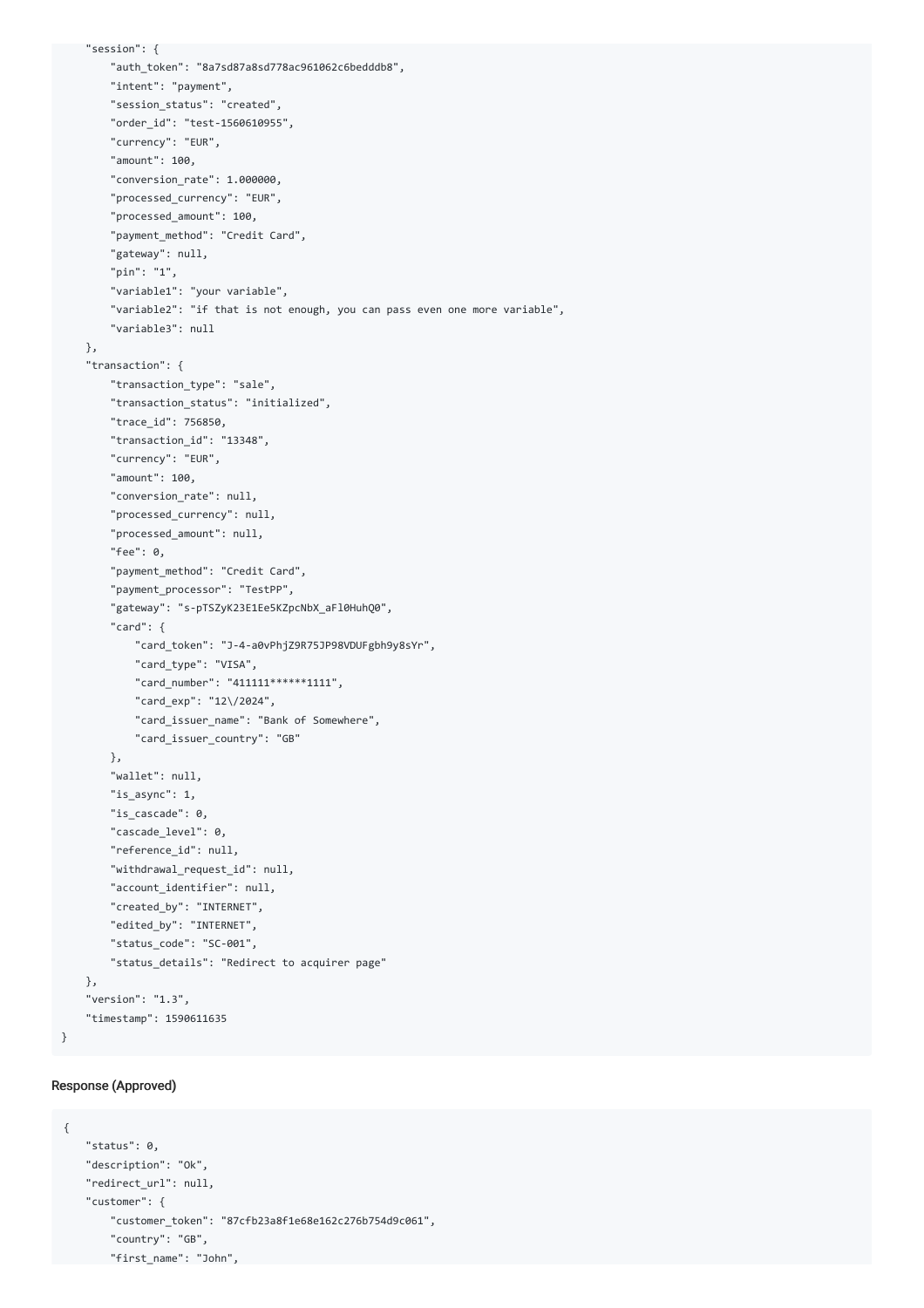```
"last_name": "Johnson",
        "avs_alert": 0,
        "verification_alert": 0
    },
    "session": {
        "auth_token": "8a7sd87a8sd778ac961062c6bedddb8",
        "intent": "payment",
        "session_status": "created",
        "order_id": "test-1560610955",
        "currency": "EUR",
        "amount": 100,
        "conversion_rate": 1.000000,
        "processed_currency": "EUR",
        "processed_amount": 100,
        "payment_method": "Credit Card",
        "gateway": null,
        "pin": "1",
        "variable1": "your variable",
        "variable2": "if that is not enough, you can pass even one more variable",
        "variable3": null
    },
    "transaction": {
        "transaction_type": "sale",
        "transaction_status": "approved",
        "trace_id": 756850,
        "transaction_id": "13348",
        "currency": "EUR",
        "amount": 100,
        "conversion_rate": 1.000000,
        "processed_currency": "EUR",
        "processed_amount": 100,
        "fee": 0,
        "payment_method": "Credit Card",
        "payment_processor": "TestPP",
        "gateway": "s-pTSZyK23E1Ee5KZpcNbX_aFl0HuhQ0",
        "card": {
            "card_token": "J-4-a0vPhjZ9R75JP98VDUFgbh9y8sYr",
            "card_type": "VISA",
            "card_number": "411111******1111",
            "card_exp": "12\/2024",
            "card_issuer_name": "Bank of Somewhere",
            "card_issuer_country": "GB"
        },
        "wallet": null,
        "is async": 0,
        "is_cascade": 0,
        "cascade_level": 0,
        "reference_id": null,
        "withdrawal_request_id": null,
        "account_identifier": null,
        "created_by": "INTERNET",
        "edited_by": "INTERNET",
        "status_code": "SC-002",
        "status_details": "Transaction approved"
    },
    "version": "1.3",
    "timestamp": 1590611635
}
```
Response (Rejected)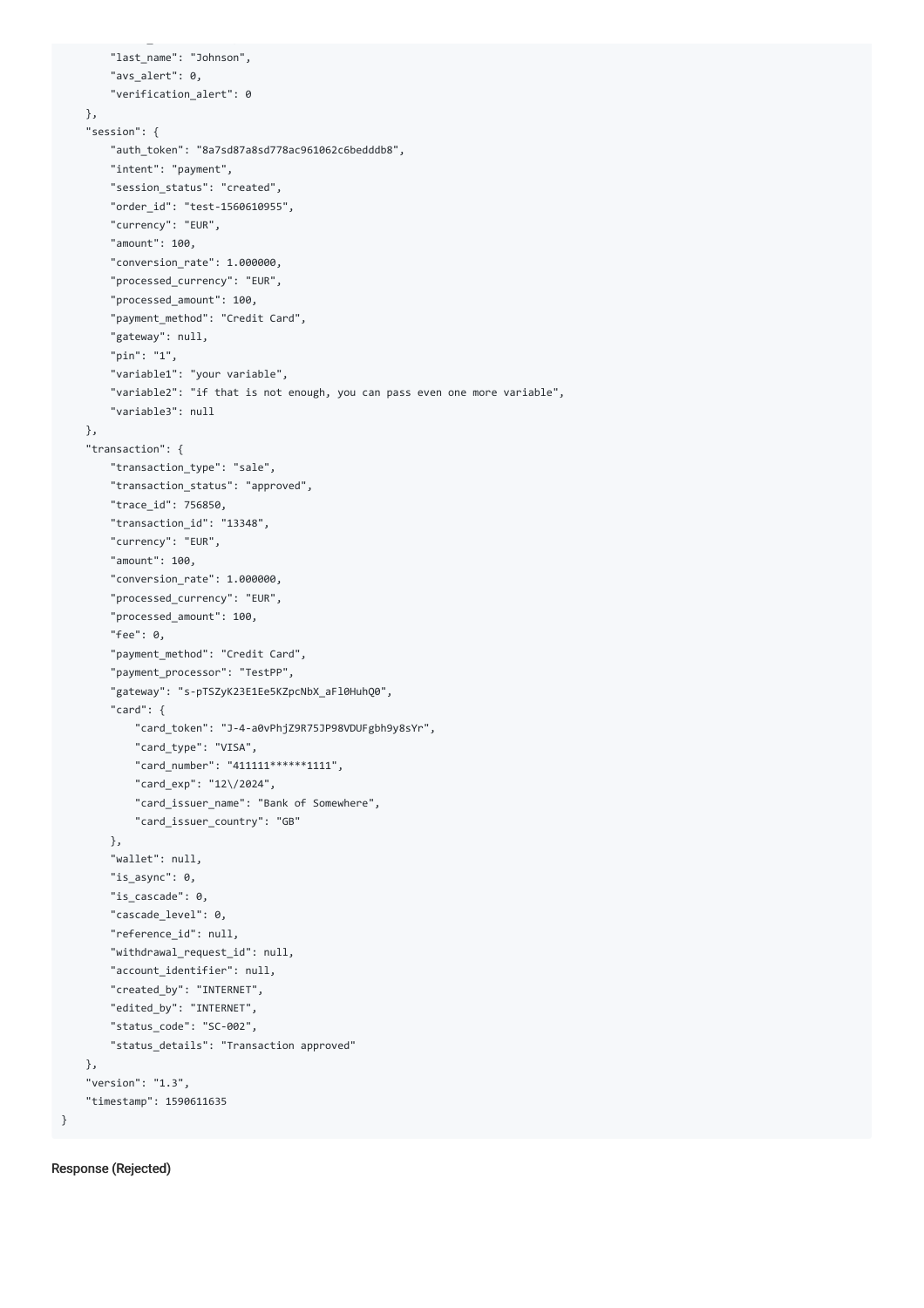```
{
    "status": 0,
   "description": "Ok",
    "redirect_url": null,
    "customer": {
       "customer_token": "87cfb23a8f1e68e162c276b754d9c061",
        "country": "GB",
       "first_name": "John",
       "last_name": "Johnson",
       "avs_alert": 0,
       "verification_alert": 0
   },
    "session": {
        "auth_token": "8a7sd87a8sd778ac961062c6bedddb8",
        "intent": "payment",
       "session_status": "created",
       "order_id": "test-1560610955",
       "currency": "EUR",
       "amount": 100,
       "conversion_rate": 1.000000,
        "processed_currency": "EUR",
        "processed_amount": 100,
       "payment_method": "Credit Card",
       "gateway": null,
       "pin": "1",
        "variable1": "your variable",
        "variable2": "if that is not enough, you can pass even one more variable",
        "variable3": null
   },
    "transaction": {
       "transaction_type": "sale",
       "transaction_status": "rejected",
        "trace_id": 756850,
        "transaction_id": "13348",
        "currency": "EUR",
        "amount": 100,
       "conversion_rate": null,
       "processed_currency": null,
       "processed_amount": null,
       "fee": 0,
        "payment_method": "Credit Card",
        "payment_processor": "TestPP",
        "gateway": "s-pTSZyK23E1Ee5KZpcNbX_aFl0HuhQ0",
        "card": null,
       "wallet": null,
       "is_async": 0,
       "is_cascade": 0,
       "cascade_level": 0,
        "reference_id": null,
        "withdrawal_request_id": null,
       "account_identifier": null,
       "created_by": "INTERNET",
       "edited_by": "INTERNET",
       "status_code": "GE-001",
        "status_details": "Do not honor"
   },
    "version": "1.3",
    "timestamp": 1590611635
}
```
Response (Error)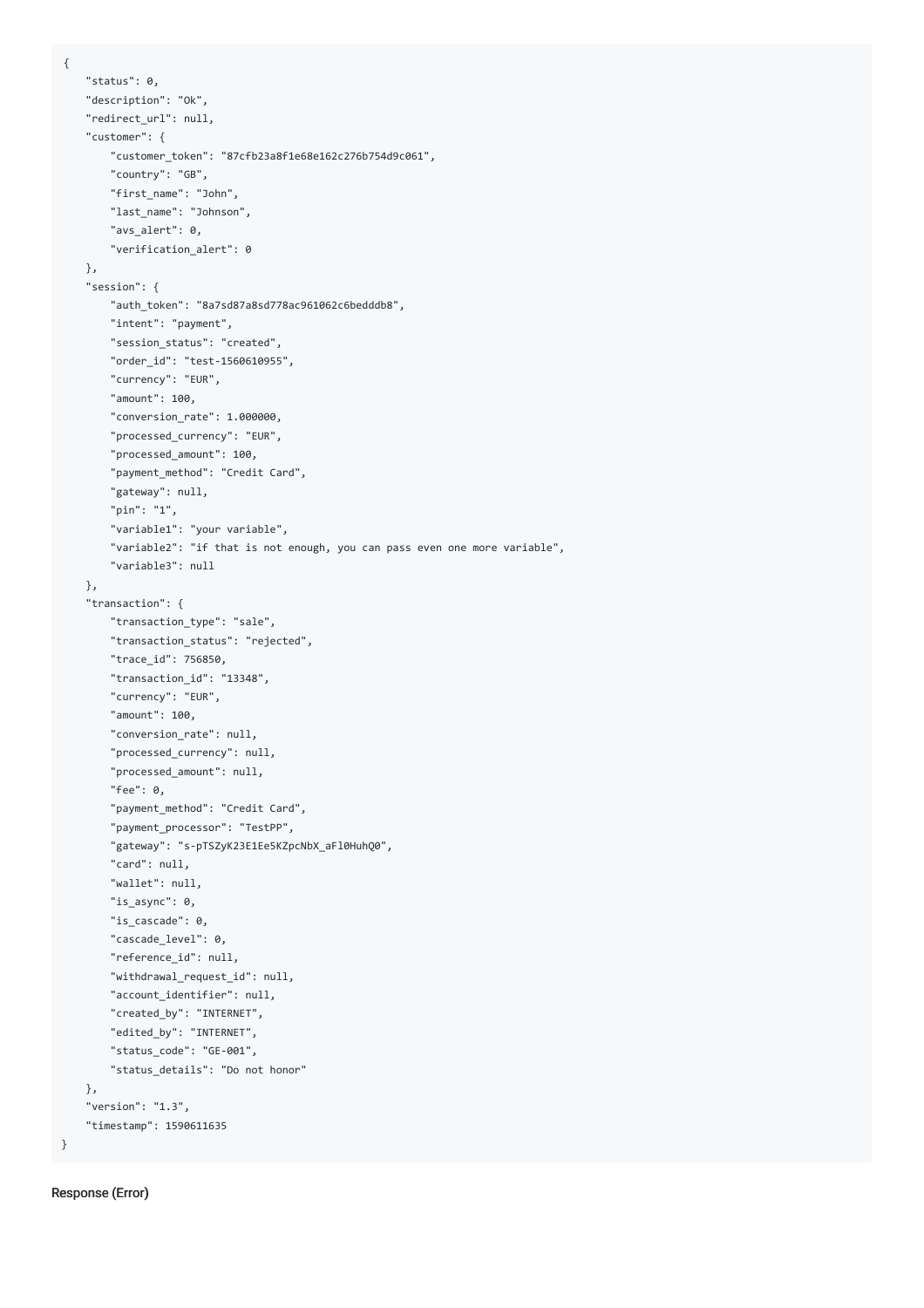{

```
"status": 1,
"description": "card_number: Unknown card type",
"redirect_url": null,
"customer": null,
"session": null,
"transaction": null,
"version": "1.3",
"timestamp": 1590611635
```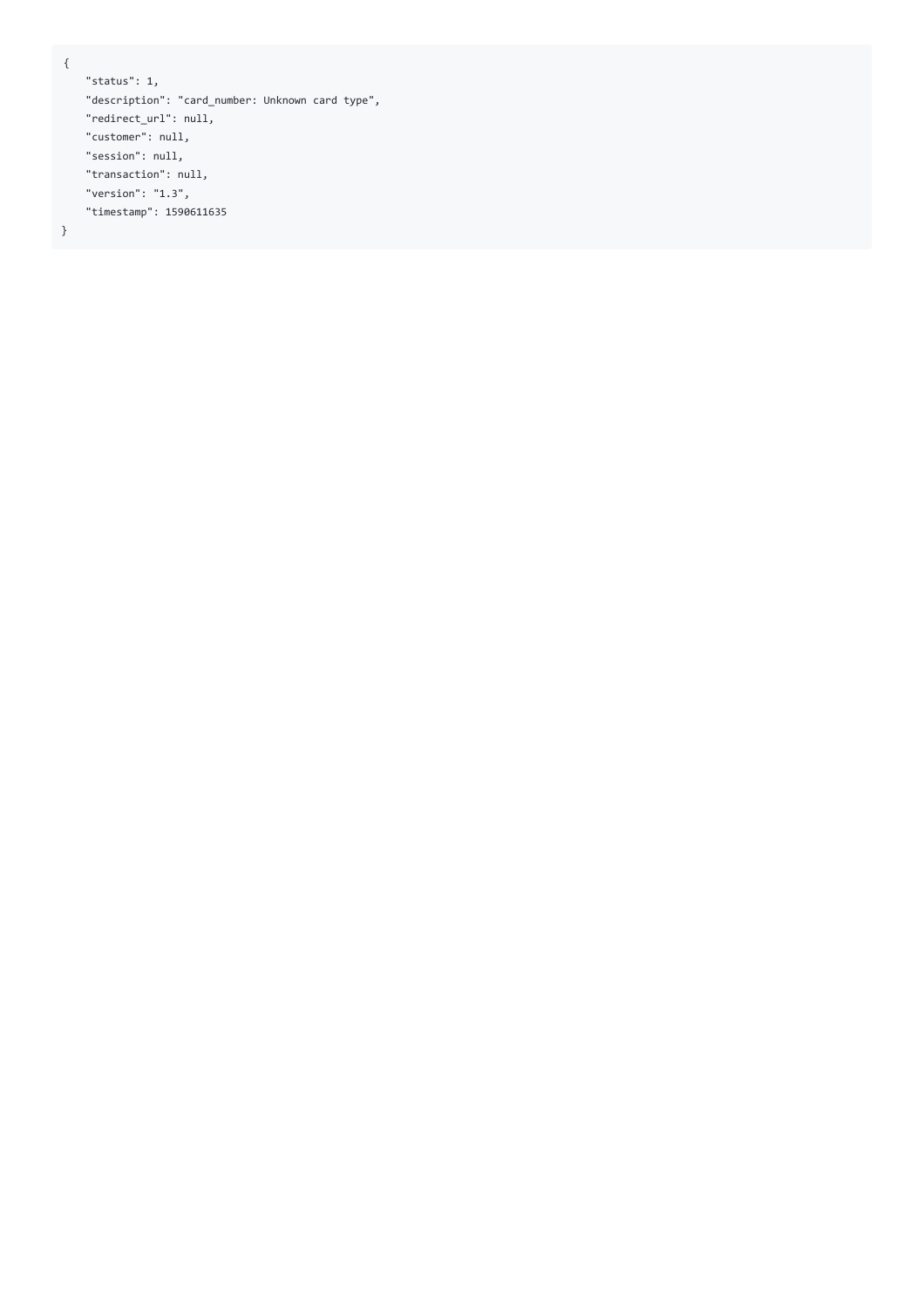- [ENDPOINTS](#page-34-0)
- **REQUEST [PARAMETERS](#page-34-1)**
- **RESPONSE [PARAMETERS](#page-34-2)**
- [EXAMPLE](#page-35-0)

{refund} API function lets you refund the approved deposit transaction. The refund will be a new transaction sent to the same PSP as the one used for the original deposit transaction in order to send the same amount back to customer's account.

IMPORTANT #1: The original referenced transaction (see reference\_id request parameter) has to be a deposit having the approved status.

IMPORTANT #2: Please make sure that the PSP supports the refund transaction type. If the refund amount is different from the original deposit amount, you will also need to confirm that the PSP supports the partial refunds.

### <span id="page-34-0"></span>[ENDPOINTS](#page-34-0)

| <b>Name</b> | URL                                            |
|-------------|------------------------------------------------|
| Sandbox     | https://gateway.cashier-test.com/direct/refund |
| I ive       | https://gateway.praxispay.com/direct/refund    |

# <span id="page-34-1"></span>REQUEST [PARAMETERS](#page-34-1)

- ✓ required value
- ? optional, value or null
- ✕ always appears as null

| Variable              | <b>Type</b>    |                          | <b>Description</b>                                                                                                                                                                                                  |
|-----------------------|----------------|--------------------------|---------------------------------------------------------------------------------------------------------------------------------------------------------------------------------------------------------------------|
| merchant id           | varchar $(50)$ | ✓                        | Merchant API client account identifier                                                                                                                                                                              |
| application_key       | varchar $(32)$ | $\checkmark$             | Identifier of your application (website)                                                                                                                                                                            |
| transaction_type      | varchar $(32)$ | ✓                        | Transaction type refund                                                                                                                                                                                             |
| currency              | varchar $(10)$ | ✓                        | <b>Transaction currency</b>                                                                                                                                                                                         |
| amount                | int(20)        | ✓                        | Transaction amount in cents.<br>Please note: for certain currencies (see full list here) there is a fraction other than 100 cents<br>per unit, this is important if you multiply by 100 to send the amount in cents |
| locale                | varchar(5)     | ✓                        | User locale. See locales reference for the full list of supported locales                                                                                                                                           |
| order id              | varchar $(50)$ | ✓                        | Transaction identifier in your system                                                                                                                                                                               |
| reference id          | int(11)        | ✓                        | This value specifies the ID of transaction to be refunded                                                                                                                                                           |
| withdrawal_request_id | int(11)        | $\overline{\phantom{0}}$ | Original transaction identifier from Praxis. Send the trace id of withdrawal request if you<br>want the payout amount to be deducted from withdrawal request as processed                                           |
| version               | varchar(3)     | ✓                        | API version                                                                                                                                                                                                         |
| timestamp             | int(11)        |                          | Request time (unix timestamp, seconds)                                                                                                                                                                              |

### <span id="page-34-2"></span>RESPONSE [PARAMETERS](#page-34-2)

Variable Type Description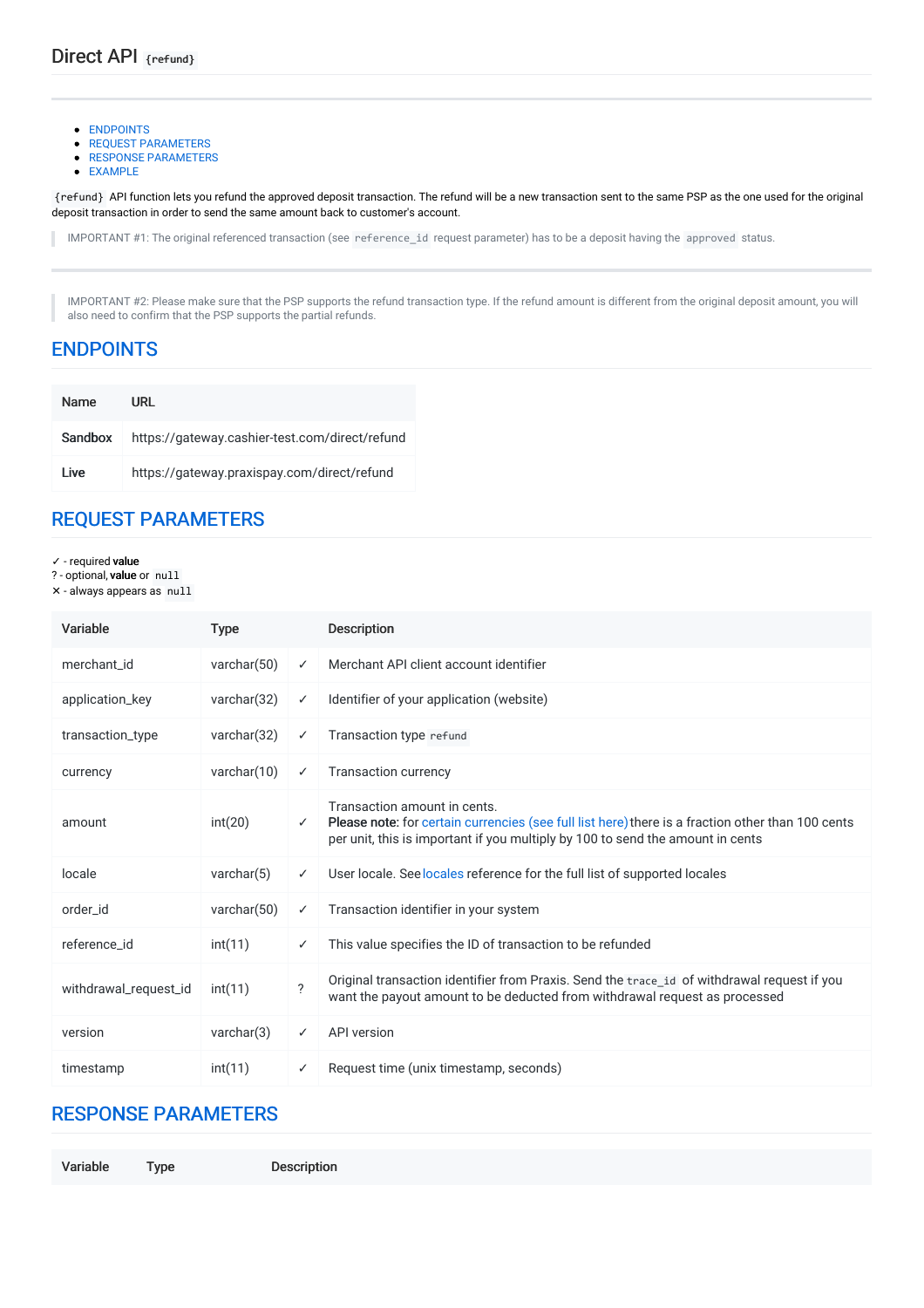| Variable    | <b>Type</b>       |   | <b>Description</b>                                                                                                                                                                                                                                                          |
|-------------|-------------------|---|-----------------------------------------------------------------------------------------------------------------------------------------------------------------------------------------------------------------------------------------------------------------------------|
| status      | int               | ✓ | API communication status - for transaction processing status please refer to<br>transaction.transaction.status<br>- 0 if the request was successful<br>- Negative integer if internal server/network error occurs<br>- Positive integer if application/logical error occurs |
| description | varchar (256)     | ✓ | Accurate description of the result. Return the actual error for any exception as it helps to diagnose<br>issues in production                                                                                                                                               |
| customer    | <object></object> | ? | Customer object. Appears as null for authentication/validation errors and expired session.                                                                                                                                                                                  |
| session     | <object></object> | ? | Session object. Appears as null for authentication/validation errors and expired session.                                                                                                                                                                                   |
| transaction | <object></object> | ? | Transaction object. Appears as null for authentication/validation errors and expired session.                                                                                                                                                                               |
| version     | varchar(3)        | ✓ | API version                                                                                                                                                                                                                                                                 |
| timestamp   | int(11)           | ✓ | Response time (unix timestamp, seconds)                                                                                                                                                                                                                                     |

### <span id="page-35-0"></span>[EXAMPLE](#page-35-0)

#### Request

```
{
   "application_key": "Sandbox",
   "merchant_id": "Test-Integration-Merchant",
   "transaction_type": "refund",
   "currency": "EUR",
    "amount": 100,
   "locale": "en-GB",
   "order_id": "test-1560610955",
   "reference_id": 756850,
   "withdrawal_request_id": 756853,
   "version": "1.3",
    "timestamp": 1590613956
}
```
#### Response (Approved)

```
{
   "status": 0,
   "description": "Ok",
    "customer": {
       "customer_token": "87cfb23a8f1e68e162c276b754d9c061",
       "country": "GB",
       "first_name": "John",
       "last_name": "Johnson",
       "avs_alert": 0,
       "verification_alert": null
   },
    "session": {
       "auth_token": "8a7sd87a8sd778ac961062c6bedddb8",
        "intent": "withdrawal",
       "session_status": "created",
       "order_id": "test-1560610955",
       "currency": "EUR",
       "amount": 100,
       "conversion_rate": 1.000000,
        "processed_currency": "EUR",
        "processed_amount": 100,
       "payment_method": "Credit Card",
       "gateway": null,
```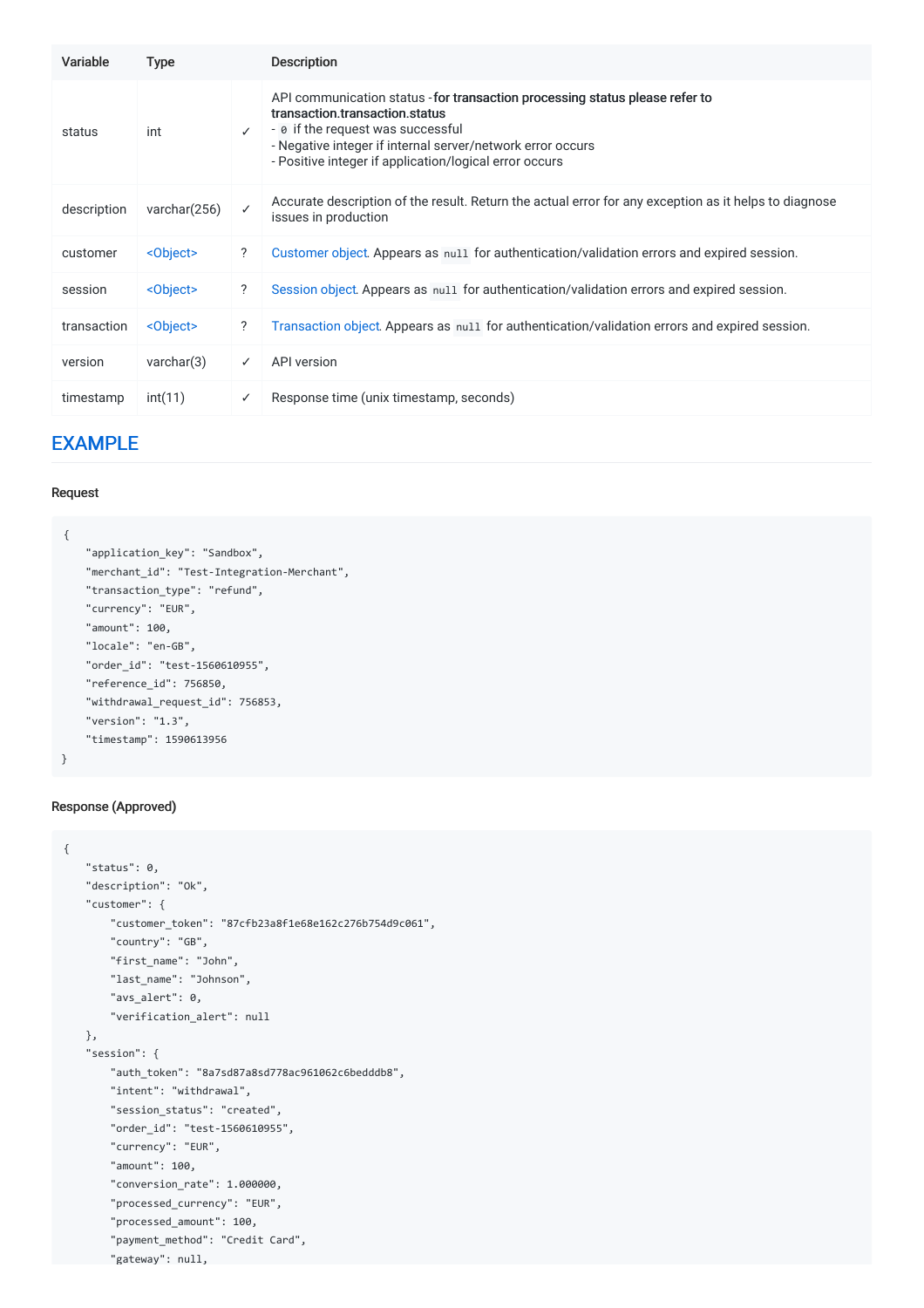```
"gateway": null,
    "pin": "1",
    "variable1": "your variable",
    "variable2": "if that is not enough, you can pass even one more variable",
    "variable3": null
},
"transaction": {
    "transaction_type": "refund",
    "transaction_status": "approved",
    "trace_id": 756853,
    "transaction_id": "13397",
    "currency": "EUR",
    "amount": 100,
    "conversion_rate": 1.000000,
    "processed_currency": "EUR",
    "processed_amount": 100,
    "fee": 0,
    "payment_method": "Credit Card",
    "payment_processor": "TestPP",
    "gateway": "s-pTSZyK23E1Ee5KZpcNbX_aFl0HuhQ0",
    "card": {
       "card_token": "J-4-a0vPhjZ9R75JP98VDUFgbh9y8sYr",
       "card_type": "VISA",
       "card_number": "411111******1111",
       "card_exp": "12\/2024",
        "card_issuer_name": "Bank of Somewhere",
        "card_issuer_country": "GB"
    },
    "wallet": null,
    "is async": 0,
    "is_cascade": 0,
    "cascade_level": 0,
    "reference_id": 756850,
    "withdrawal_request_id": 756853,
    "account_identifier": null,
    "created_by": "INTERNET",
   "edited_by": "INTERNET",
    "status_code": "SC-002",
    "status_details": "Transaction approved"
},
"version": "1.3",
"timestamp": 1590611635
```
#### Response (Rejected)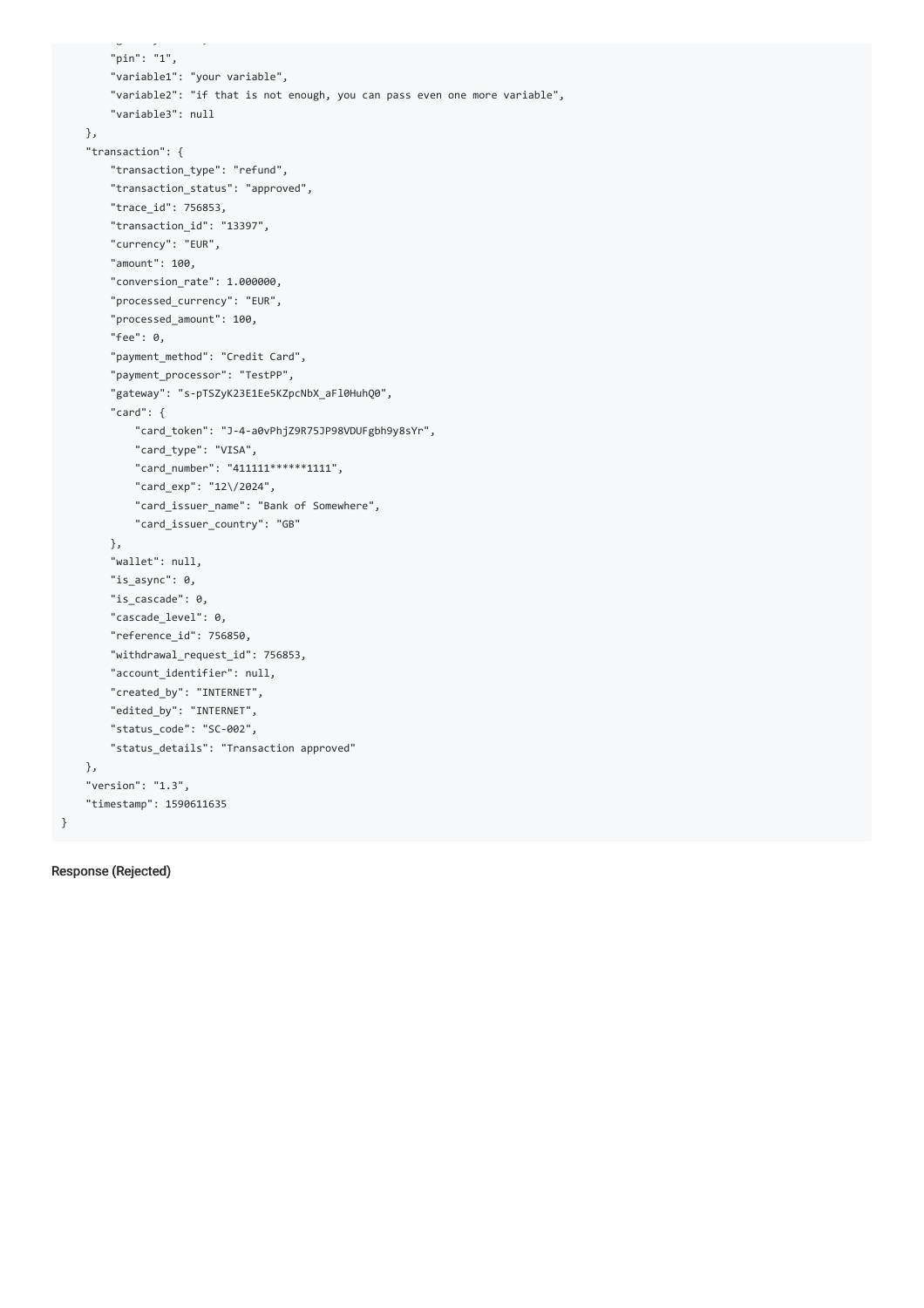```
{
    "status": 0,
   "description": "Ok",
    "customer": {
       "customer_token": "87cfb23a8f1e68e162c276b754d9c061",
       "country": "GB",
       "first_name": "John",
       "last_name": "Johnson",
       "avs_alert": 0,
       "verification_alert": null
   },
    "session": {
       "auth_token": "8a7sd87a8sd778ac961062c6bedddb8",
        "intent": "withdrawal",
        "session_status": "created",
       "order_id": "test-1560610955",
       "currency": "EUR",
       "amount": 100,
       "conversion_rate": 1.000000,
        "processed_currency": "EUR",
        "processed_amount": 100,
        "payment_method": "Credit Card",
        "gateway": null,
       "pin": "1",
       "variable1": "your variable",
       "variable2": "if that is not enough, you can pass even one more variable",
        "variable3": null
    },
    "transaction": {
        "transaction_type": "refund",
       "transaction_status": "rejected",
       "trace_id": 756853,
        "transaction_id": "13348",
        "currency": "EUR",
        "amount": 100,
        "conversion_rate": null,
       "processed_currency": null,
       "processed_amount": null,
       "fee": 0,
        "payment_method": "Credit Card",
        "payment_processor": "TestPP",
        "gateway": "s-pTSZyK23E1Ee5KZpcNbX_aFl0HuhQ0",
        "card": null,
        "wallet": null,
       "is_async": 0,
       "is_cascade": 0,
       "cascade_level": 0,
       "reference_id": 756850,
        "withdrawal_request_id": 756853,
        "account_identifier": null,
       "created_by": "INTERNET",
       "edited_by": "INTERNET",
       "status_code": "GE-001",
       "status_details": "Do not honor"
   },
    "version": "1.3",
    "timestamp": 1590611635
}
```
#### Response (Error)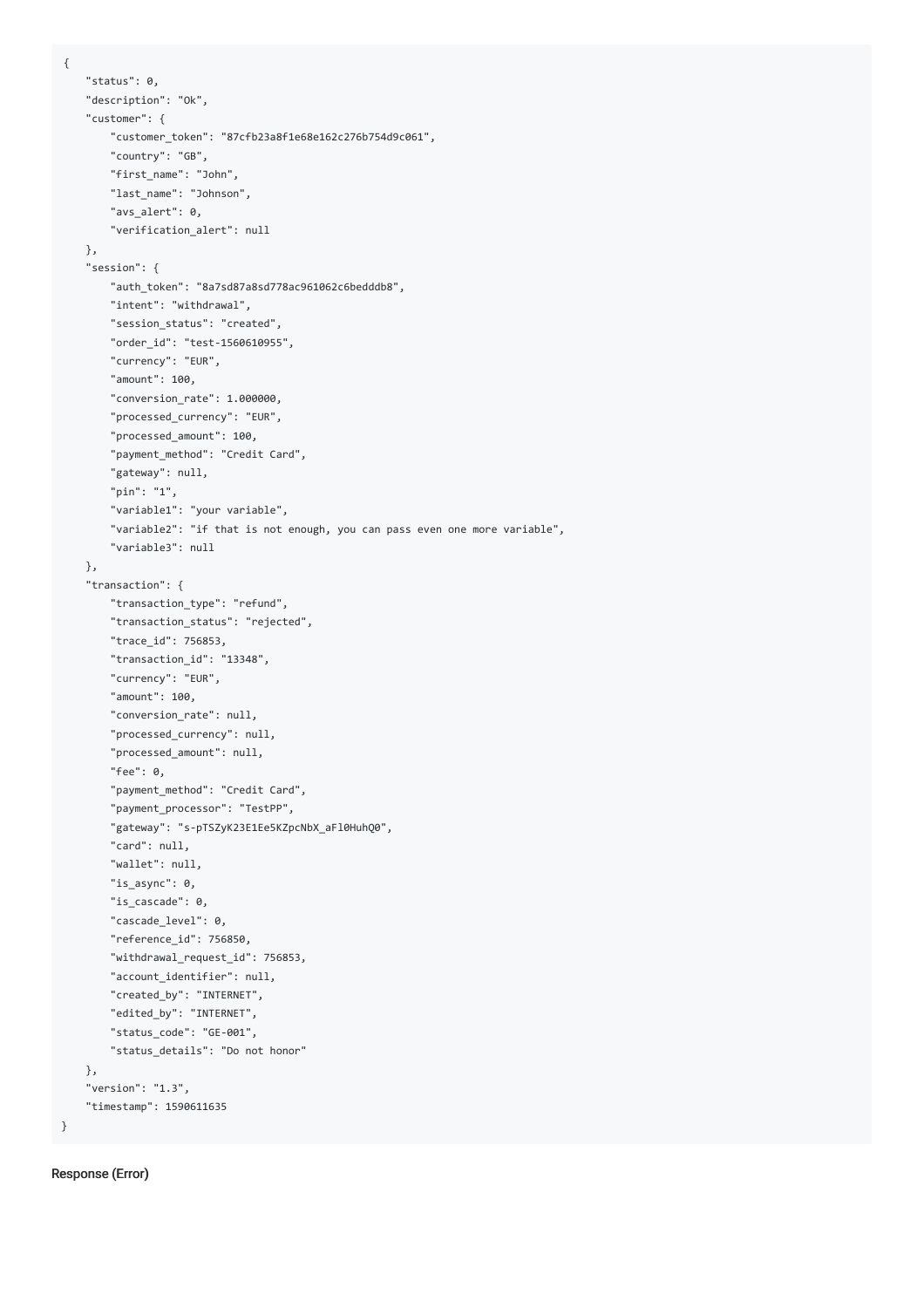```
{
```

```
"status": 1,
"description": "reference_id: referenced transaction must have transaction_type=sale",
"customer": null,
"session": null,
"transaction": null,
"version": "1.3",
"timestamp": 1590611635
```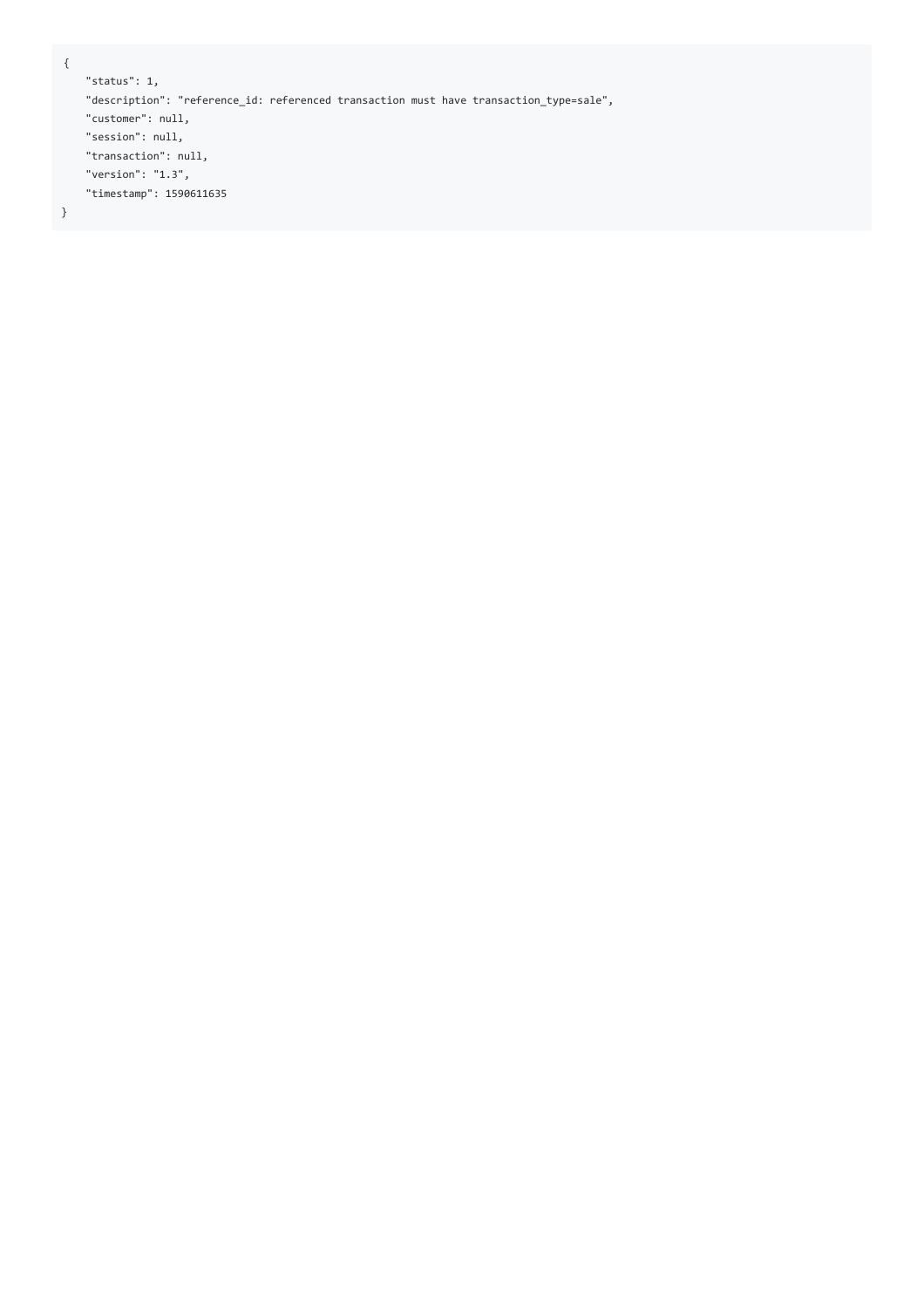- **[STRUCTURE](#page-39-0)**
- [EXAMPLE](#page-39-1)

The card object represents the card details having the sensitive information masked. The card object appears within the transaction object as a part of the card transaction notification.

IMPORTANT: Card data from the card object can be stored by the merchants and does not require the PCI DSS compliance from the merchant. The tokenized card format does not have any restrictions, except for the general privacy and confidentiality principles.

### <span id="page-39-0"></span>**[STRUCTURE](#page-39-0)**

- ✓ required value
- ? optional, value or null
- ✕ always appears as null

| Variable            | <b>Type</b>    |              | <b>Description</b>                                                                                |
|---------------------|----------------|--------------|---------------------------------------------------------------------------------------------------|
| card token          | varchar $(32)$ | $\checkmark$ | HASH value of customer's card                                                                     |
| card_type           | varchar $(10)$ | 2            | Customer card type (AMEX, DinersClub, Discover, Electron, JCB, Maestro, MasterCard, Mir,<br>VISA) |
| card number         | varchar $(19)$ | $\checkmark$ | Customer card number (4444 44** **** 1233)                                                        |
| card_exp            | varchar(8)     | $\checkmark$ | Customer card exp (10/2023)                                                                       |
| card_issuer_name    | varchar $(32)$ | ?            | Customer card issuing bank name                                                                   |
| card_issuer_country | varchar(2)     | ?            | Customer card issuing bank country                                                                |

### <span id="page-39-1"></span>[EXAMPLE](#page-39-1)

```
{
   "card_token": "J-4-a0vPhjZ9R75JP98VDUFgbh9y8sYr",
   "card_type": "VISA",
   "card_number": "411111******1111",
   "card_exp": "12\/2024",
   "card_issuer_name": "Random Bank, London",
   "card_issuer_country": "GB"
```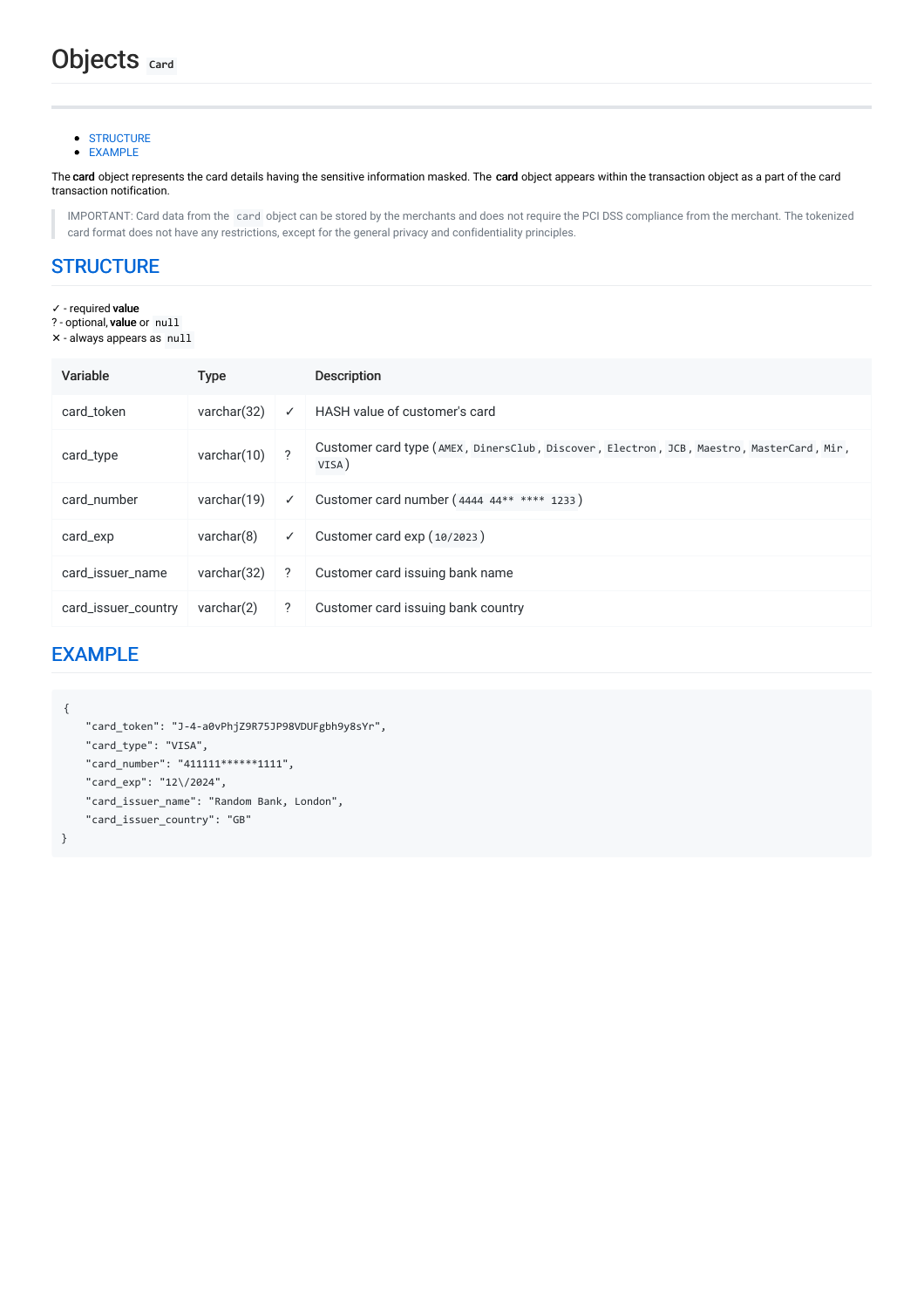**[STRUCTURE](#page-40-0)** [EXAMPLE](#page-40-1)

The card data object represents the authorization details - the minimal required information to perform the online payments. The card is considered as verified in case if it has at least one successful authorization in our records.

IMPORTANT: In order to collect, store and/or transfer the card details over API the merchant needs to be compliant with PCI DSS.

### <span id="page-40-0"></span>**[STRUCTURE](#page-40-0)**

- ✓ required value
- ? optional, value or null
- ✕ always appears as null

| Variable    | Type           | <b>New</b><br>Card | <b>Verified</b><br>Card | <b>Description</b>                      |
|-------------|----------------|--------------------|-------------------------|-----------------------------------------|
| card_number | varchar $(19)$ | $\checkmark$       | $\times$                | Customer card number (4444333322221111) |
| card_exp    | varchar(8)     | $\checkmark$       | $\times$                | Customer card exp (10/2023)             |
| <b>CVV</b>  | varchar $(4)$  | ✓                  |                         | Customer card CVV                       |

### <span id="page-40-1"></span>[EXAMPLE](#page-40-1)

```
{
    "card_number": "4444333322221111",
   "card_exp": "12\/2024",
   "cvv": "023"
}
```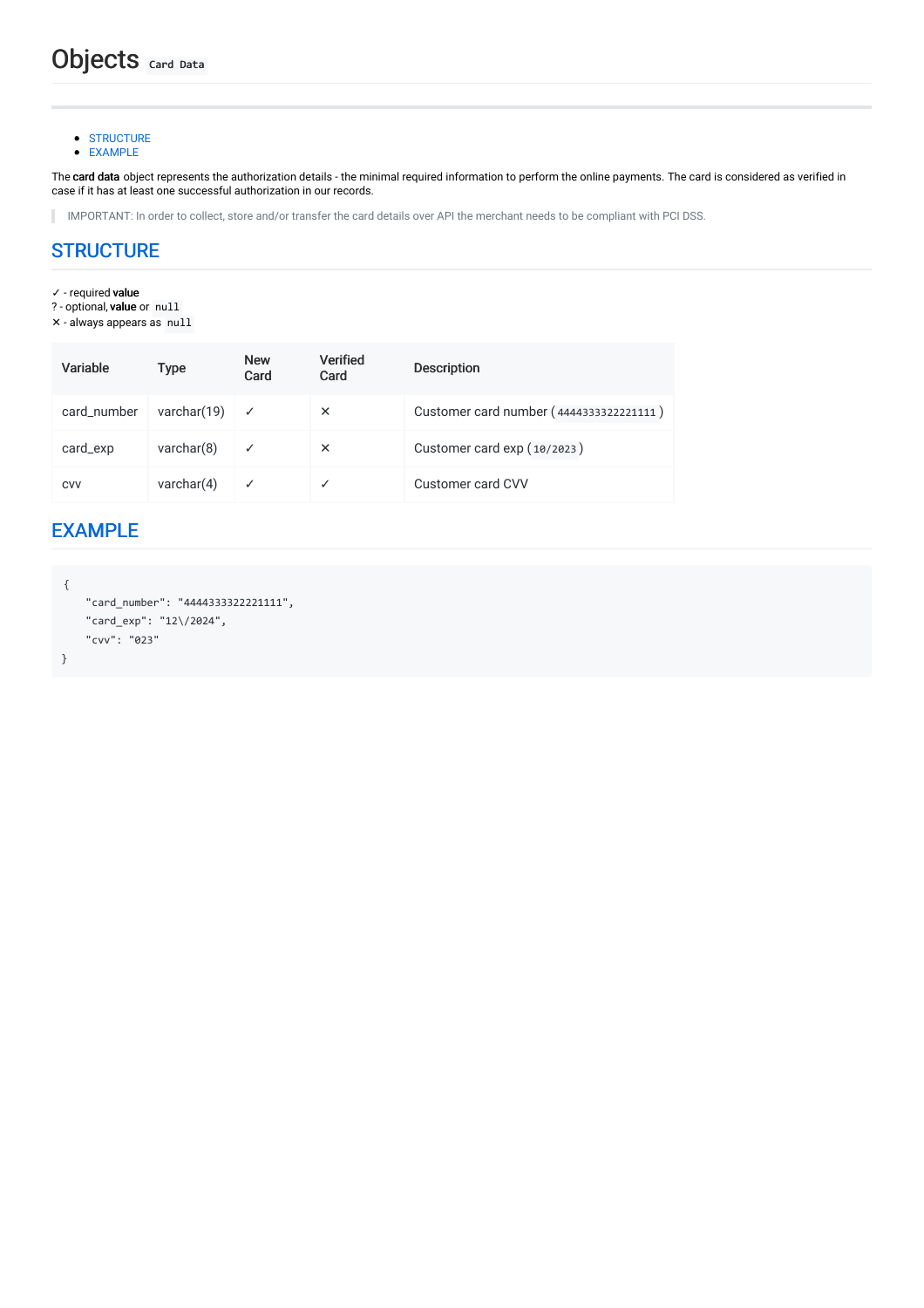[EXAMPLE](#page-41-1)

The customer representation in our entries.

### <span id="page-41-0"></span>**[STRUCTURE](#page-41-0)**

✓ - required value

- ? optional, value or null
- ✕ always appears as null

| Variable           | Type           |                | <b>Description</b>                                                                                                                                                             |
|--------------------|----------------|----------------|--------------------------------------------------------------------------------------------------------------------------------------------------------------------------------|
| customer token     | varchar $(32)$ | ✓              | HASH value of customer's identity                                                                                                                                              |
| country            | varchar(2)     | ?              | ISO 3166-1 alpha-2 country code (us, MT, IT, GB, DE etc.)                                                                                                                      |
| first_name         | varchar $(25)$ | ?              | Customer's first name                                                                                                                                                          |
| last name          | varchar(25)    | ?              | Customer's last name                                                                                                                                                           |
| avs_alert          | int            | $\overline{?}$ | Address verification status<br>- ø for Address Verification System pass<br>- 1 for Address Verification System failure                                                         |
| verification alert | int            | ?              | Customer verification status (fraud monitor)<br>- ø if no alert has been detected for customer<br>- 1 if fraud alert is detected<br>- -1 if review by the merchant is required |

# <span id="page-41-1"></span>[EXAMPLE](#page-41-1)

```
{
   "customer_token": "87cfb23a8f1e68e162c276b754d9c061",
   "country": "GB",
   "first_name": "John",
   "last_name": "Johnson",
   "avs_alert": 0,
   "verification_alert": null
```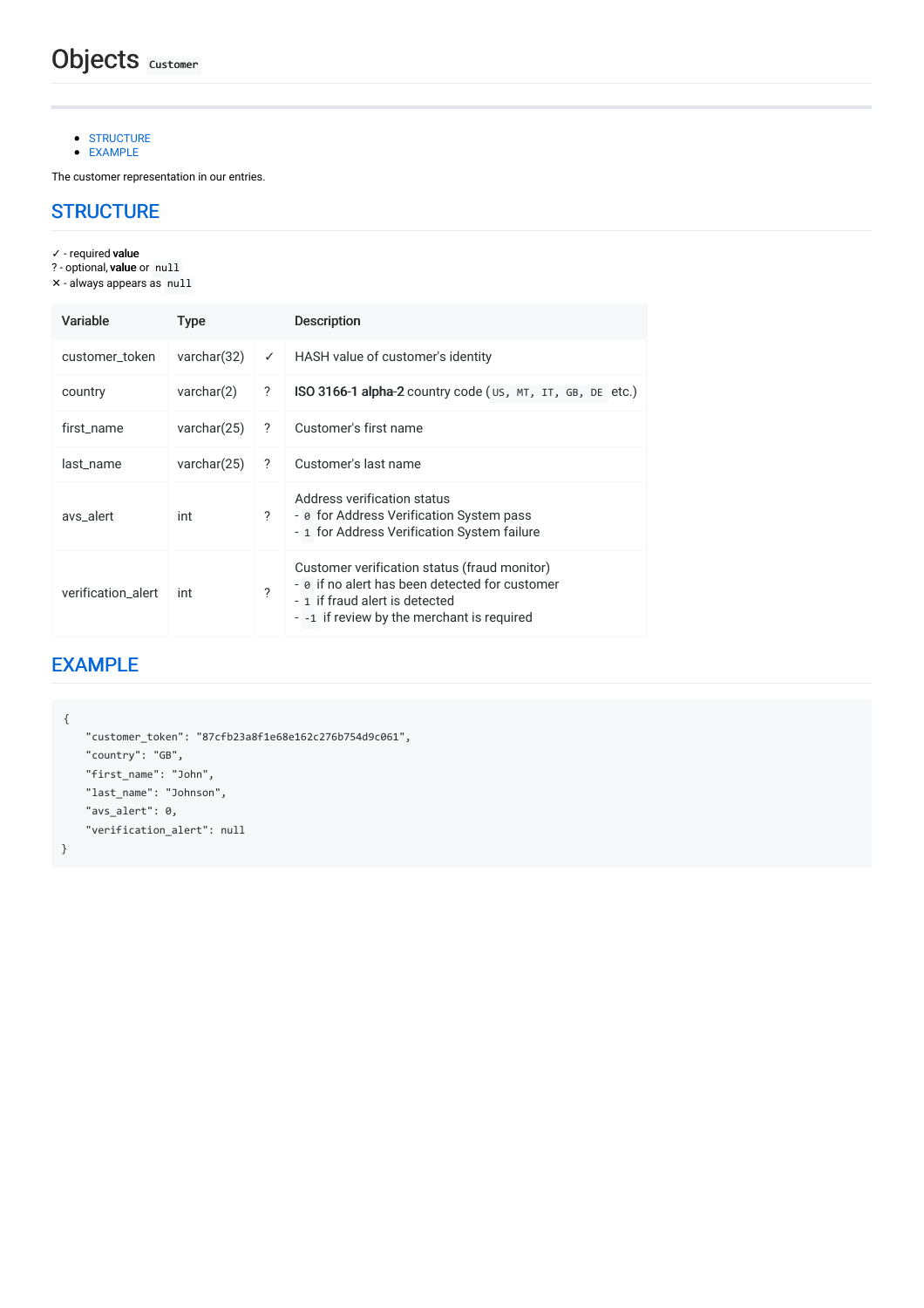- **[STRUCTURE](#page-42-0)**
- [EXAMPLE](#page-42-1)

The device data (device fingerprint) is important for 3DSv2 (advanced 3DSecure verification flow). If you do consider processing the credit card payments over Direct API then you are highly [recommended](file:///integration_docs/latest/direct_api/card) to add the device data to your requests.

### <span id="page-42-0"></span>**[STRUCTURE](#page-42-0)**

- ✓ required value
- ? optional, value or null
- ✕ always appears as null

| Variable        | <b>Type</b>    |              | <b>Description</b>                                      |
|-----------------|----------------|--------------|---------------------------------------------------------|
| user_agent      | varchar(256)   | ✓            | "User-Agent" header (browser version)                   |
| accept_header   | varchar $(50)$ | ✓            | "Accept" header of the client's browser                 |
| language        | varchar $(50)$ | ✓            | "Accept-Language" header of the client's browser        |
| ip_address      | varchar $(50)$ | ✓            | Client IP address                                       |
| timezone_offset | int(10)        | ✓            | UTC offset in minutes                                   |
| color_depth     | varchar $(50)$ | $\checkmark$ | Color depth capability of the client's device<br>screen |
| screen_height   | int(10)        | ✓            | Height of the client's device screen                    |
| screen_width    | int(10)        | ✓            | Width of the client's device screen                     |
| java_enabled    | int(1)         | ✓            | Java support within the client's browser window         |

### <span id="page-42-1"></span>[EXAMPLE](#page-42-1)

```
{
     "user_agent": "Mozilla/5.0 (Macintosh; Intel Mac OS X 10_15_5) AppleWebKit/605.1.15 (KHTML, like Gecko) Version/13.1.1 Safari/605.1.15",
     "accept_header": "text/html,application/xhtml+xml,application/xml;q=0.9,*/*;q=0.8",
     "language": "en-us",
     "ip_address": "127.0.0.1",
     "timezone_offset": -180,
     "color_depth": 24,
     "screen_height": 900,
     "screen_width": 1440,
     "java_enabled": 0
 }\vert \cdot \vert▶│
```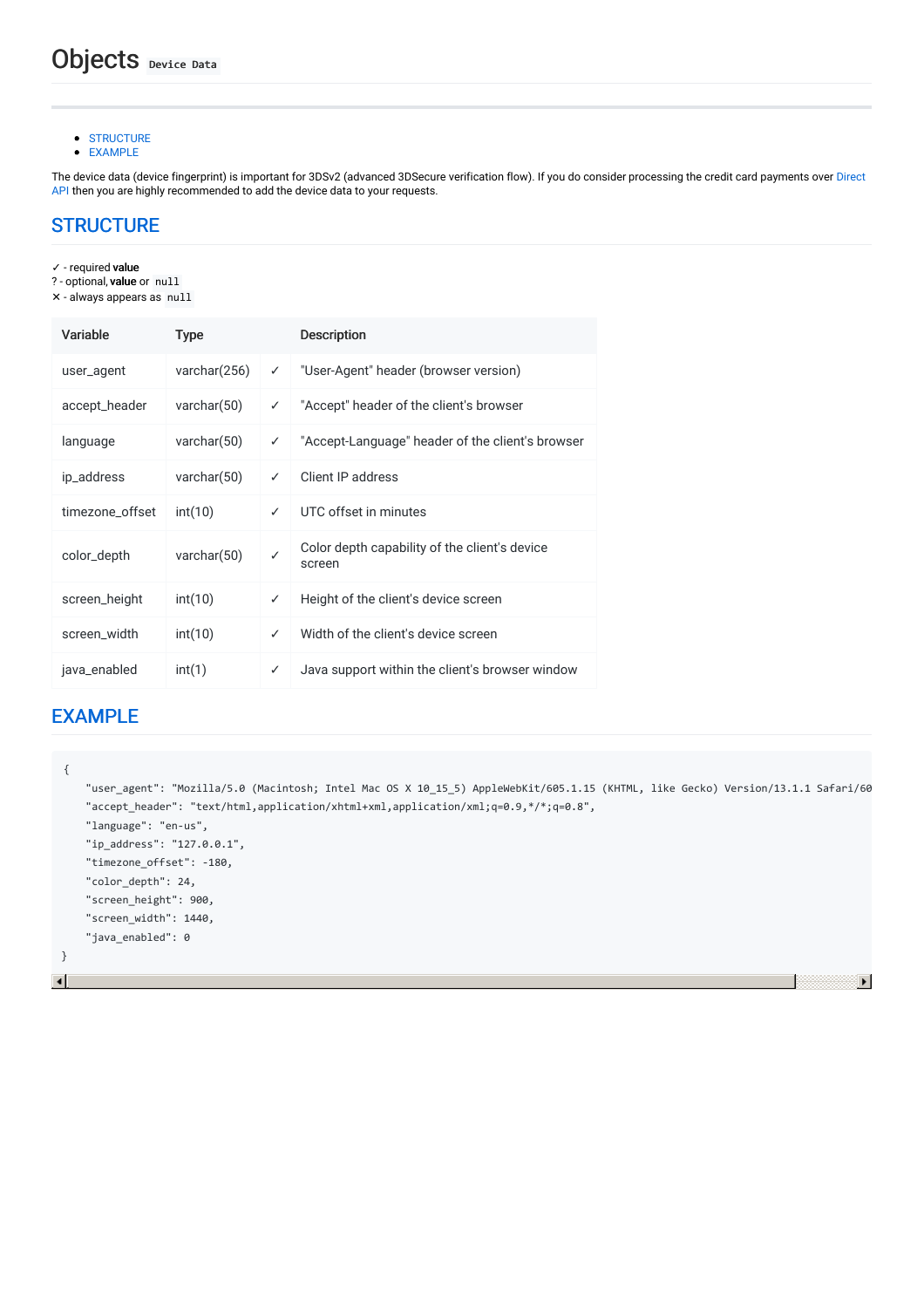[EXAMPLE](#page-43-1)

The gateway structure defines the descriptor of the processing gateway.

### <span id="page-43-0"></span>**[STRUCTURE](#page-43-0)**

- ✓ required value
- ? optional, value or null
- ✕ always appears as null

| Variable          | <b>Type</b>    |   | <b>Description</b>                                                                                                                                                                                                  |  |  |  |
|-------------------|----------------|---|---------------------------------------------------------------------------------------------------------------------------------------------------------------------------------------------------------------------|--|--|--|
| payment_method    | varchar $(50)$ |   | Payment method                                                                                                                                                                                                      |  |  |  |
| payment_processor | varchar $(50)$ | ✓ | Payment processor                                                                                                                                                                                                   |  |  |  |
| gateway           | varchar $(32)$ | ✓ | HASH value of gateway that should processed transaction                                                                                                                                                             |  |  |  |
| image             | varchar(512)   | ✓ | URL of an image corresponding to the payment method                                                                                                                                                                 |  |  |  |
| input_fields      | List<0bject>   | ✓ | List of input_field objects, representing the data input fields to be rendered for the full data<br>set required for successful processing. The value may be an empty list if no additional fields<br>are required. |  |  |  |

# <span id="page-43-1"></span>[EXAMPLE](#page-43-1)

```
{
```

```
"payment_method": "WireOnline",
"payment_processor": "TestWallet",
"gateway": "XkI4sCxOBpcXylpK3-7ycM39RLTAqsyt",
"image": "",
"input_fields": [
   {
       "key": "login",
       "label": "Login",
       "description": null,
       "required": 1,
       "format": "text",
       "min": 0,
       "max": 50
   },
    {
       "key": "full_name",
       "label": "Full Name",
       "description": "Your full name",
        "required": 0,
        "format": "text",
        "min": 0,
        "max": 50
   }
]
```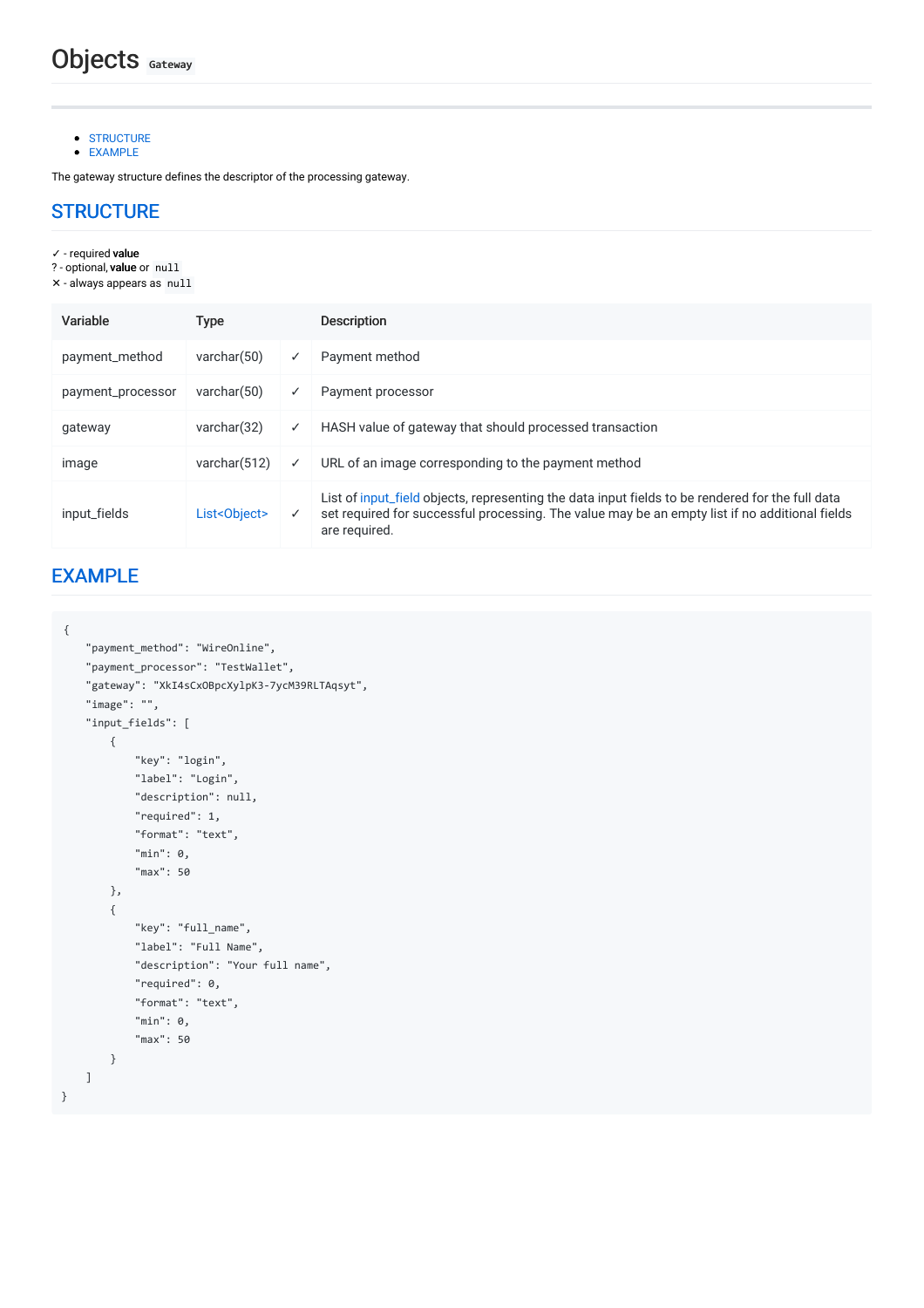[EXAMPLE](#page-44-1)

The gateway input field structure defined the descriptor of an input field presented to customer, or data format to be sent over API.

### <span id="page-44-0"></span>**[STRUCTURE](#page-44-0)**

- ✓ required value
- ? optional, value or null
- ✕ always appears as null

| Variable    | <b>Type</b>     |              | <b>Description</b>                                                         |
|-------------|-----------------|--------------|----------------------------------------------------------------------------|
| key         | varchar(32)     | ✓            | The parameter name as it appears in JSON                                   |
| label       | varchar $(50)$  | ✓            | Label for the input                                                        |
| description | varchar $(256)$ | ?            | Hint text or extended field description                                    |
| required    | int(1)          | ✓            | Whether the field is required                                              |
| format      | varchar $(32)$  | $\checkmark$ | The field format. Possible values are: integer, text, email, phone,<br>url |
| min         | int(10)         | ✓            | Minimal value (integer) or minimal length (all other formats)              |
| min         | int(10)         | ✓            | Maximal value (integer) or maximal length (all other formats)              |

# <span id="page-44-1"></span>[EXAMPLE](#page-44-1)

```
{
   "key": "full_name",
   "label": "Full Name",
   "description": "Your full name",
   "required": 0,
   "format": "text",
   "min": 0,
   "max": 50
}
```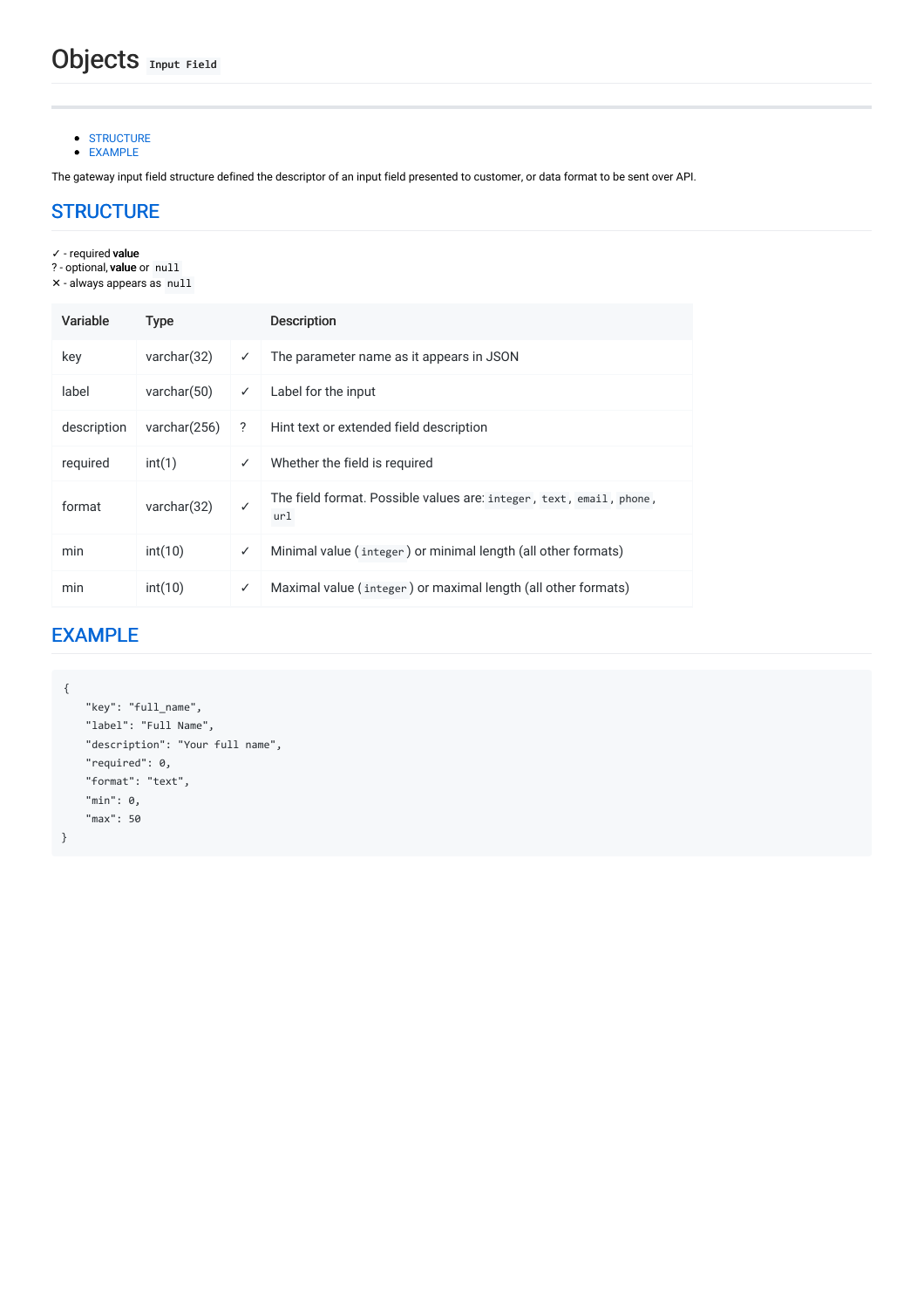#### [EXAMPLE](#page-45-1)

# <span id="page-45-0"></span>**[STRUCTURE](#page-45-0)**

- ✓ required value
- ? optional, **value** or null
- ✕ always appears as null

<span id="page-45-1"></span>

| Variable           | <b>Type</b>    | authorization      | payment                  | withdrawal   | <b>Description</b>                                                                                                                                                                                                                                                                                          |
|--------------------|----------------|--------------------|--------------------------|--------------|-------------------------------------------------------------------------------------------------------------------------------------------------------------------------------------------------------------------------------------------------------------------------------------------------------------|
| auth_token         | varchar(32)    | ✓                  | ✓                        | ✓            | Session authentication token. In case of error will be<br>null                                                                                                                                                                                                                                              |
| intent             | varchar(32)    | ✓                  | ✓                        | $\checkmark$ | Action to be taken within the cashier. Allowed values<br>are:<br>- authorization for authorization (hold) for the<br>following capture<br>- payment for payment transaction<br>- withdrawal for withdrawal request                                                                                          |
| session_status     | varchar $(16)$ | ✓                  | ✓                        | $\checkmark$ | Session status will change along with processing.<br>Possible values are: open (customer action expected),<br>expired (closed with intent not fulfilled), action<br>required (approval or processing by manager<br>expected), successful (closed with expected result).                                     |
| order id           | varchar $(50)$ | ✓                  | $\checkmark$             | $\checkmark$ | Transaction identifier in your system                                                                                                                                                                                                                                                                       |
| currency           | varchar(3)     | ✓                  | ✓                        | $\checkmark$ | Session currency                                                                                                                                                                                                                                                                                            |
| amount             | int(20)        | ?                  | ?                        | ?            | Amount in cents to be processed within the session,<br>null if left for customer to decide within the Cashier.<br>Please note: for certain currencies (see full list here)<br>there is a fraction other than 100 cents per unit, this is<br>important if you multiply by 100 to send the amount in<br>cents |
| processed_currency | varchar(3)     | ✓                  | $\checkmark$             | $\checkmark$ | Actual currency processed                                                                                                                                                                                                                                                                                   |
| processed_amount   | int(20)        | ✓                  | $\checkmark$             | $\checkmark$ | Amount (in actual processing currency) in cents.<br>Please note: for certain currencies (see full list here)<br>there is a fraction other than 100 cents per unit, this is<br>important if you multiply by 100 to send the amount in<br>cents                                                               |
| payment_method     | varchar $(50)$ | ?                  | ?                        | ?            | Predefined payment method. Appears as null if not<br>specified while opening the session.                                                                                                                                                                                                                   |
| gateway            | varchar(32)    | $\overline{\cdot}$ | $\overline{\phantom{a}}$ | $\ddot{?}$   | Predefined processing gateway. Appears as null if not<br>specified while opening the session.                                                                                                                                                                                                               |
| pin                | varchar(50)    | ✓                  | ✓                        | $\checkmark$ | Unique customer id in your system                                                                                                                                                                                                                                                                           |
| variable1          | varchar(256)   | ?                  | ?                        | ?            | Your custom field to tag the transaction with some<br>necessary information                                                                                                                                                                                                                                 |
| variable2          | varchar(256)   | ?                  | ?                        | $\ddot{?}$   | Your custom field to tag the transaction with some<br>necessary information                                                                                                                                                                                                                                 |
| variable3          | varchar(256)   | ?                  | ?                        | ?            | Your custom field to tag the transaction with some<br>necessary information                                                                                                                                                                                                                                 |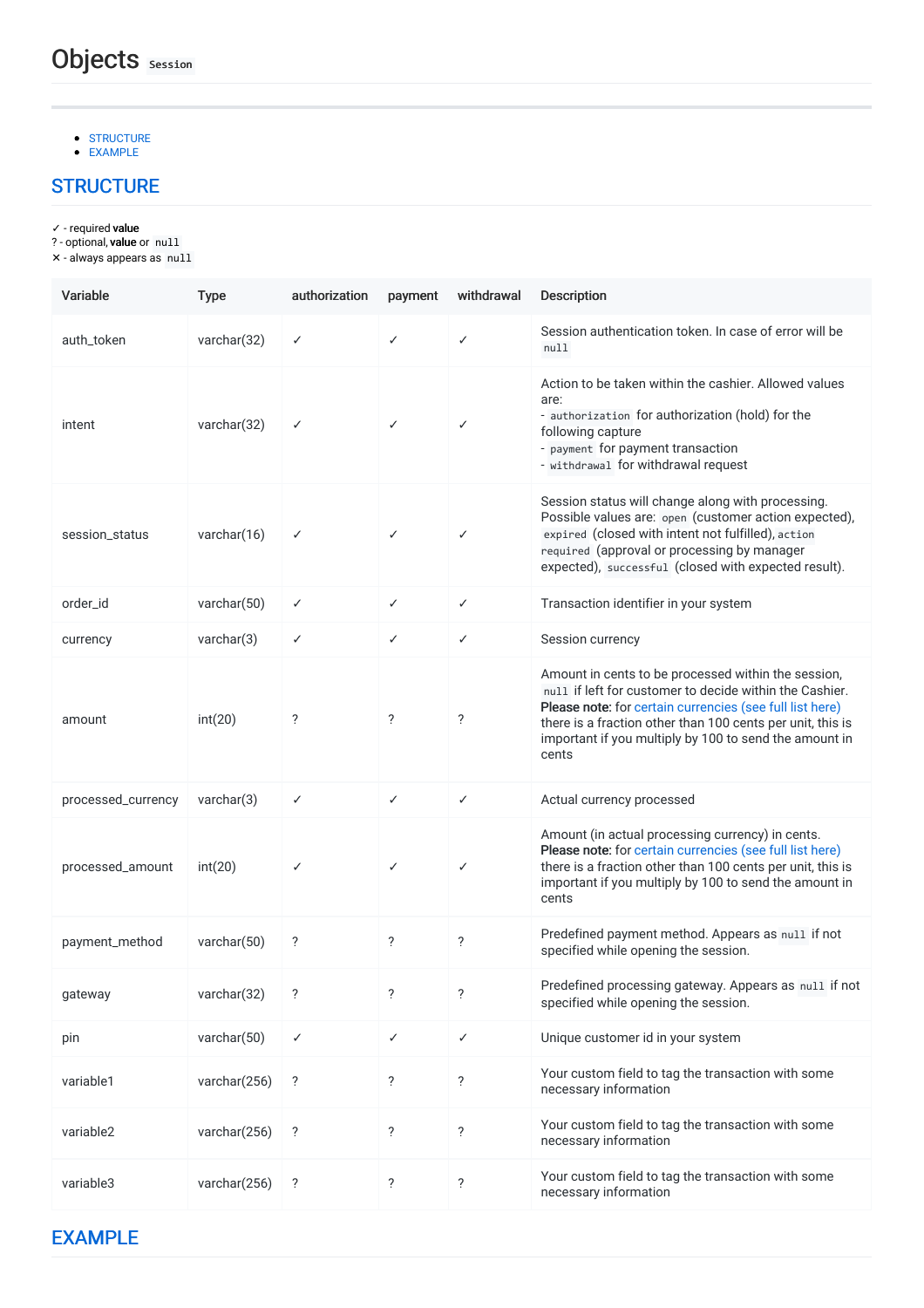```
{
```

```
"auth_token": "8a7sd87a8sd778ac961062c6bedddb8",
"intent": "payment",
"session_status": "created",
"order_id": "test-1560610955",
"currency": "EUR",
"amount": 100,
"conversion_rate": 1.000000,
"processed_currency": "EUR",
"processed_amount": 100,
"payment_method": "Credit Card",
"gateway": null,
"pin": "1",
"variable1": "your variable",
"variable2": "if that is not enough, you can pass even one more variable",
"variable3": null
```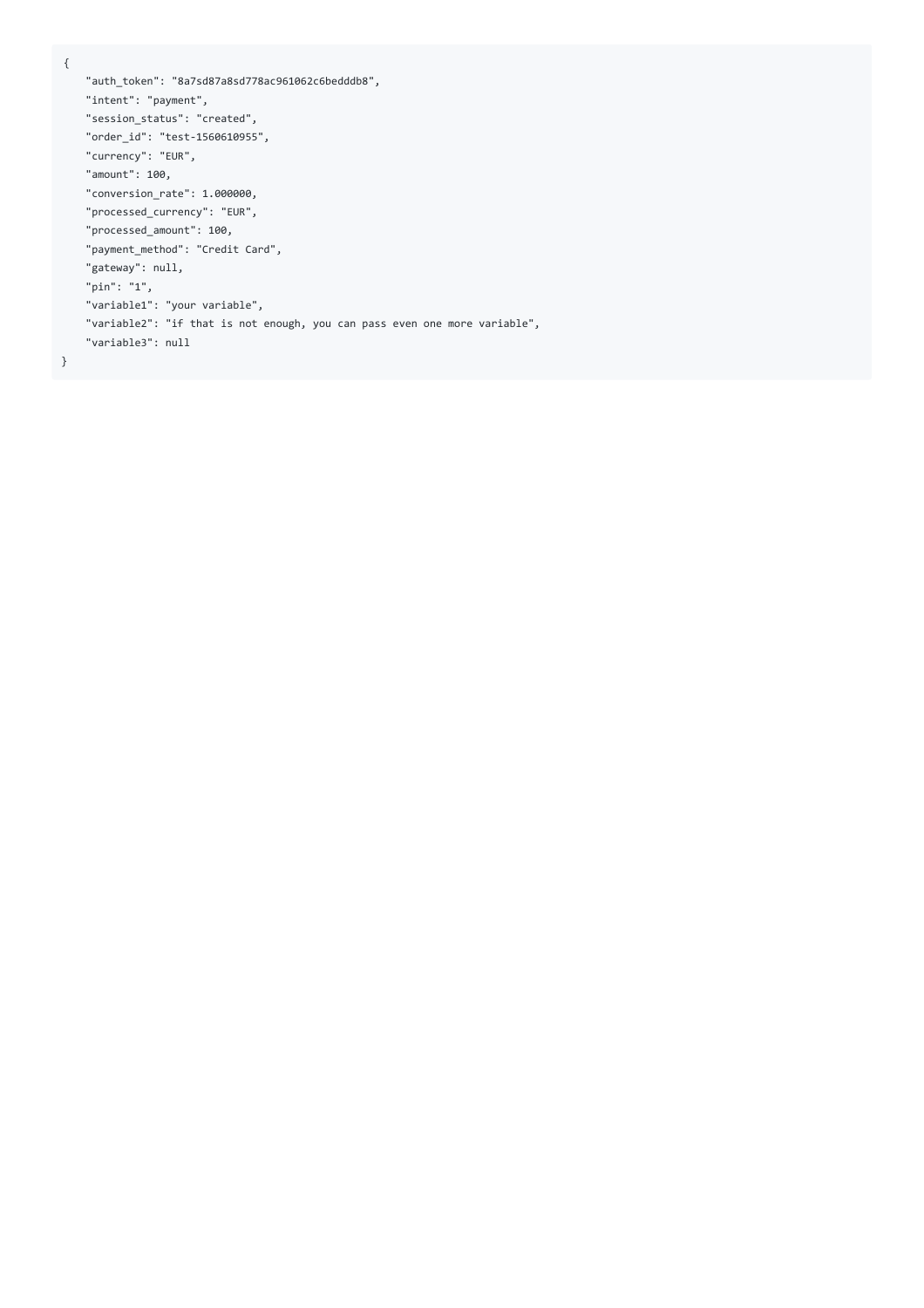- **[STRUCTURE](#page-47-0)**
- <span id="page-47-0"></span>[EXAMPLE](#page-49-0)

✓ - required value

? - optional, **value** or null

✕ - always appears as null

| Variable           | <b>Type</b>   | auth<br>(card) | sale<br>(card) | payout<br>(card)   | refund<br>(card)   | auth<br>(ew) | sale<br>(ew)   | payout<br>(ew)     | refund<br>(ew)     | Description                                                                                                                                                                                                                                                          |
|--------------------|---------------|----------------|----------------|--------------------|--------------------|--------------|----------------|--------------------|--------------------|----------------------------------------------------------------------------------------------------------------------------------------------------------------------------------------------------------------------------------------------------------------------|
| transaction_type   | varchar(16)   | $\checkmark$   | $\checkmark$   | ✓                  | $\checkmark$       | $\checkmark$ | $\checkmark$   | $\checkmark$       | $\checkmark$       | Transaction type.<br>Allowed values are:<br>authorization<br>(authorization and<br>capture)<br>sale (deposit)<br>payout (withdrawal)<br>refund (return deposit<br>funds)                                                                                             |
| transaction_status | varchar(16)   | $\checkmark$   | $\checkmark$   | ✓                  | ✓                  | ✓            | $\checkmark$   | ✓                  | $\checkmark$       | Transaction status will<br>change along with<br>processing. Details can<br>be found at transaction<br>flow                                                                                                                                                           |
| trace_id           | int(11)       | $\checkmark$   | $\checkmark$   | ✓                  | $\checkmark$       | $\checkmark$ | ✓              | $\checkmark$       | $\checkmark$       | Praxis transaction<br>identifier                                                                                                                                                                                                                                     |
| transaction_id     | varchar(50)   | $\checkmark$   | $\checkmark$   | $\overline{\cdot}$ | $\checkmark$       | ✓            | $\checkmark$   | $\ddot{?}$         | $\checkmark$       | PSP transaction<br>identifier                                                                                                                                                                                                                                        |
| currency           | varchar(3)    | $\checkmark$   | $\checkmark$   | $\checkmark$       | $\checkmark$       | $\checkmark$ | $\checkmark$   | $\checkmark$       | $\checkmark$       | Transaction currency                                                                                                                                                                                                                                                 |
| amount             | int(20)       | $\checkmark$   | $\checkmark$   | ✓                  | ✓                  | ✓            | $\checkmark$   | $\checkmark$       | $\checkmark$       | Transaction amount in<br>cents.<br>Please note: for certain<br>currencies (see full list<br>here) there is a fraction<br>other than 100 cents per<br>unit, this is important if<br>you multiply by 100 to<br>send the amount in<br>cents                             |
| conversion_rate    | decimal(16,6) | ?              | ?              | ?                  | ?                  | ?            | ?              | ?                  | $\overline{?}$     | Conversion rate<br>between currency and<br>processed_currency<br>applied during<br>conversion from amont<br>to processed_amount.<br>Applies to successful<br>transactions. The value<br>is calculated as 1<br>processed_currency / 1<br>$curve$ =<br>conversion_rate |
| processed_currency | varchar(3)    | $\ddot{?}$     | $\ddot{?}$     | $\ddot{?}$         | $\overline{\cdot}$ | $\ddot{?}$   | $\overline{?}$ | $\overline{\cdot}$ | $\overline{\cdot}$ | Actual currency<br>processed. Applies to<br>successful<br>transactions.                                                                                                                                                                                              |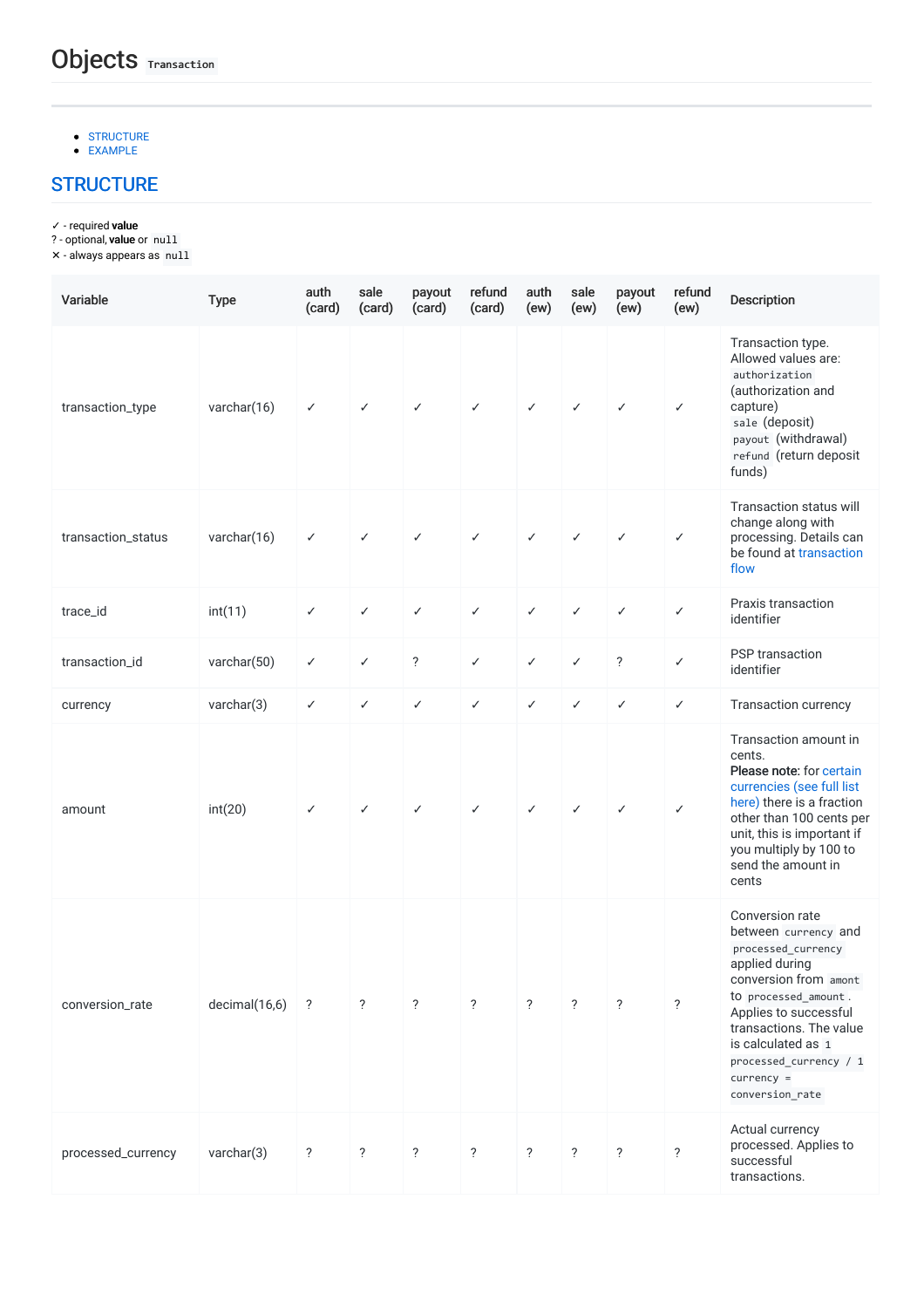| Variable              | <b>Type</b>       | auth<br>(card) | sale<br>(card) | payout<br>(card)         | refund<br>(card)   | auth<br>(ew)       | sale<br>(ew)       | payout<br>(ew)     | refund<br>(ew) | Description                                                                                                                                                                                                                                                                                               |
|-----------------------|-------------------|----------------|----------------|--------------------------|--------------------|--------------------|--------------------|--------------------|----------------|-----------------------------------------------------------------------------------------------------------------------------------------------------------------------------------------------------------------------------------------------------------------------------------------------------------|
| processed_amount      | int(20)           | $\ddot{?}$     | ?              | $\overline{?}$           | $\ddot{?}$         | $\overline{\cdot}$ | $\overline{\cdot}$ | $\ddot{?}$         | $\ddot{?}$     | Amount (in actual<br>processing currency) in<br>cents. Applies to<br>successful<br>transactions.<br>Please note: for certain<br>currencies (see full list<br>here) there is a fraction<br>other than 100 cents per<br>unit, this is important if<br>you multiply by 100 to<br>send the amount in<br>cents |
| fee                   | int(20)           | ✓              | $\checkmark$   | ✓                        | ✓                  | ✓                  | $\checkmark$       | ✓                  | $\checkmark$   | Transaction fee based<br>on the gateway settings                                                                                                                                                                                                                                                          |
| payment_method        | varchar(50)       | ✓              | $\checkmark$   | $\checkmark$             | ✓                  | $\checkmark$       | $\checkmark$       | $\checkmark$       | $\checkmark$   | Payment method                                                                                                                                                                                                                                                                                            |
| payment_processor     | varchar(50)       | ✓              | $\checkmark$   | $\checkmark$             | ✓                  | $\checkmark$       | $\checkmark$       | $\checkmark$       | $\checkmark$   | Payment processor                                                                                                                                                                                                                                                                                         |
| gateway               | varchar(32)       | ✓              | ✓              | ✓                        | ✓                  | ✓                  | $\checkmark$       | ✓                  | ✓              | HASH value of gateway<br>that should processed<br>transaction                                                                                                                                                                                                                                             |
| card                  | <object></object> | ✓              | $\checkmark$   | ✓                        | ✓                  | $\times$           | ×                  | $\times$           | $\times$       | <b>Tokenized card object</b>                                                                                                                                                                                                                                                                              |
| wallet                | <object></object> | ×              | $\times$       | ×                        | $\times$           | $\checkmark$       | $\checkmark$       | ✓                  | ✓              | <b>Tokenized wallet object</b>                                                                                                                                                                                                                                                                            |
| is_3d                 | int               | ✓              | ✓              | $\times$                 | $\times$           | $\times$           | ×                  | $\times$           | $\times$       | Credit card - indicates if<br>the transaction<br>processing involves the<br>3DSecure verification<br>- ø for synchronous<br>flow (non-3D Secure)<br>- 1 for asynchronous<br>flow (3D Secure)                                                                                                              |
| is_cascade            | int(1)            | ✓              | ✓              | $\times$                 | $\times$           | $\times$           | $\times$           | $\times$           | $\times$       | Shows whether a<br>transaction is<br>processed with first<br>attempt (e) or upon<br>cascade(1)                                                                                                                                                                                                            |
| cascade_level         | int(2)            | ✓              | $\checkmark$   | $\times$                 | $\times$           | $\times$           | $\times$           | $\times$           | $\times$       | Transaction retry<br>number (in case of soft<br>decline or<br>network/application<br>error during<br>communication with<br>PSP)                                                                                                                                                                           |
| reference_id          | int(11)           | $\times$       | ×              | $\times$                 | ✓                  | $\times$           | $\times$           | $\times$           | $\checkmark$   | In case of refund, this<br>value specifies the ID of<br>transaction to be<br>refunded                                                                                                                                                                                                                     |
| withdrawal_request_id | int(11)           | ×              | $\times$       | $\overline{\phantom{a}}$ | $\overline{\cdot}$ | $\times$           | ×                  | $\overline{\cdot}$ | $\ddot{?}$     | Original transaction<br>identifier from Praxis.<br>Use the trace_id of<br>withdrawal request as<br>withddrawal_request_id<br>within the payout or<br>refund if you want the<br>payout amount to be<br>deducted from<br>withdrawal request as<br>processed                                                 |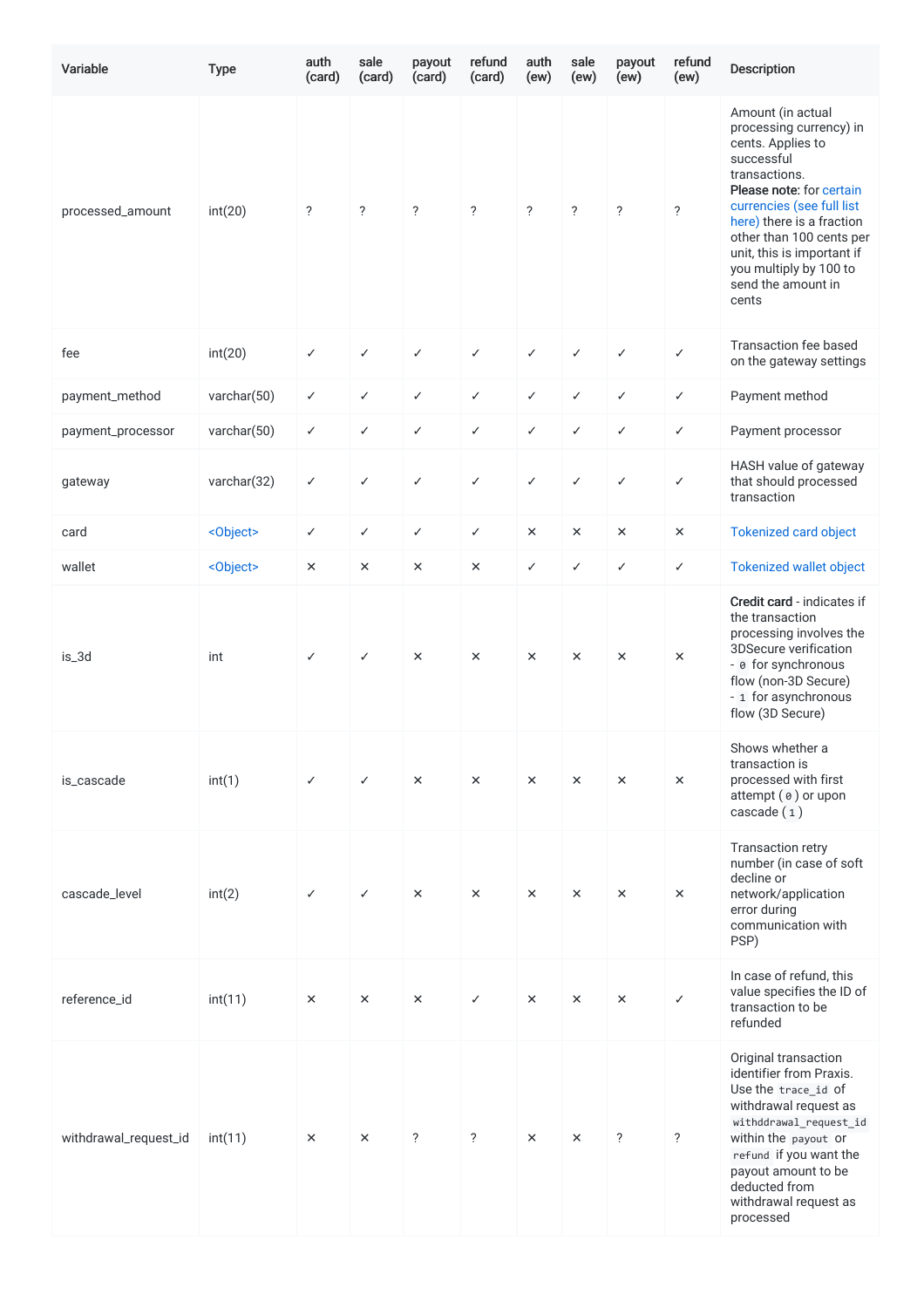| Variable       | <b>Type</b>    | auth<br>(card)           | sale<br>(card)     | payout<br>(card) | refund<br>(card) | auth<br>(ew)             | sale<br>(ew) | payout<br>(ew) | refund<br>(ew) | Description                                                                                                                                                    |
|----------------|----------------|--------------------------|--------------------|------------------|------------------|--------------------------|--------------|----------------|----------------|----------------------------------------------------------------------------------------------------------------------------------------------------------------|
| created_by     | varchar(50)    | ✓                        | ✓                  | $\checkmark$     | $\checkmark$     | $\checkmark$             | ✓            | $\checkmark$   | ✓              | Transaction initiator.<br>Customer's activity is<br>reflected with INTERNET,<br>otherwise equals the<br>name of the compliance<br>or support agent             |
| edited_by      | varchar $(50)$ | $\overline{\phantom{a}}$ | $\overline{\cdot}$ | $\overline{?}$   | $\overline{?}$   | $\overline{\phantom{a}}$ | ?            | $\mathcal{P}$  | ?              | <b>Transaction modified</b><br>by. Customer's activity<br>is reflected with<br>INTERNET, otherwise<br>equals the name of the<br>compliance or support<br>agent |
| status_code    | varchar(32)    | $\checkmark$             | $\checkmark$       | ✓                | $\checkmark$     | $\checkmark$             | ✓            | $\checkmark$   | $\checkmark$   | Processing status code<br>(including processing<br>and error codes)                                                                                            |
| status_details | varchar(256)   | $\checkmark$             | ✓                  | $\checkmark$     | $\checkmark$     | $\checkmark$             | ✓            |                |                | Verbal description of<br>the processing status                                                                                                                 |

### <span id="page-49-0"></span>[EXAMPLE](#page-49-0)

```
{
```

| "transaction_type": "sale",                       |
|---------------------------------------------------|
| "transaction_status": "approved",                 |
| "trace id": 756850,                               |
| "transaction_id": "13348",                        |
| "currency": "EUR",                                |
| "amount": 100.                                    |
| "conversion_rate": 1.000000,                      |
| "processed currency": "EUR",                      |
| "processed amount": 100,                          |
| "fee": 0.                                         |
| "payment method": "Credit Card",                  |
| "payment_processor": "TestPP",                    |
| "gateway": "s-pTSZyK23E1Ee5KZpcNbX aF10Huh00",    |
| "card": $\{$                                      |
| "card token": "J-4-a0vPhjZ9R75JP98VDUFgbh9y8sYr", |
| "card type": "VISA",                              |
| "card number": "411111******1111",                |
| "card_exp": "12\/2024",                           |
| "card issuer name": "Bank of Somewhere",          |
| "card issuer country": "GB"                       |
| },                                                |
| "wallet": null,                                   |
| "is 3d": 1,                                       |
| "is cascade": 0,                                  |
| "cascade level": 0,                               |
| "reference_id": null,                             |
| "withdrawal request id": null,                    |
| "created_by": "INTERNET",                         |
| "edited by": "INTERNET",                          |
| "status code": "SC-002",                          |
| "status details": "Transaction approved"          |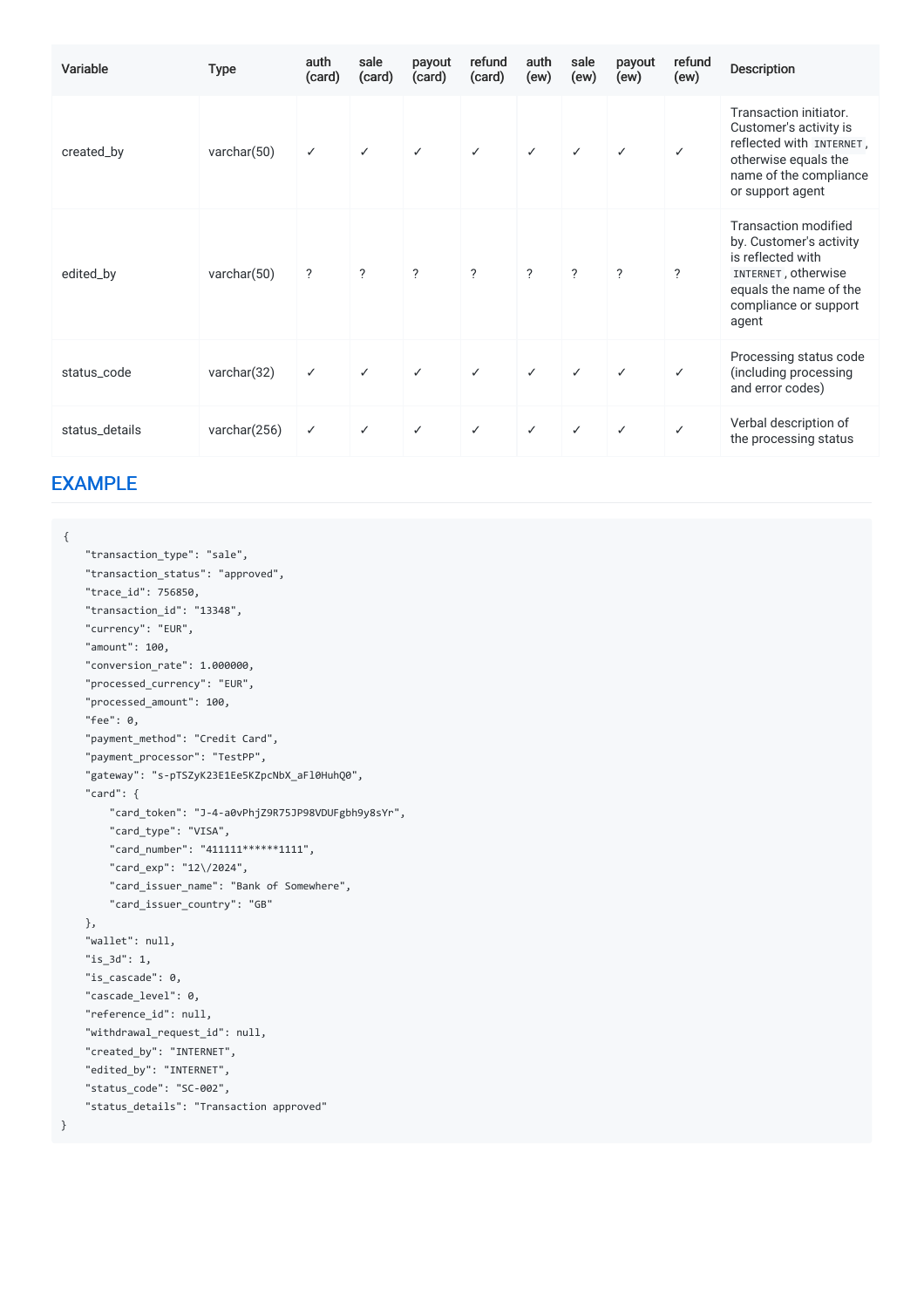- **[STRUCTURE](#page-50-0)**
- <span id="page-50-0"></span>[EXAMPLE](#page-51-0)

✓ - required value

? - optional, **value** or null

✕ - always appears as null

| Variable           | <b>Type</b>       | auth<br>(card)     | sale<br>(card)     | payout<br>(card) | refund<br>(card) | auth<br>(ew)             | sale<br>(ew)             | payout<br>(ew)           | refund<br>(ew) | <b>Description</b>                                                                                                                                                                                                                                                      |
|--------------------|-------------------|--------------------|--------------------|------------------|------------------|--------------------------|--------------------------|--------------------------|----------------|-------------------------------------------------------------------------------------------------------------------------------------------------------------------------------------------------------------------------------------------------------------------------|
| intent             | varchar(16)       | ✓                  | ✓                  | $\checkmark$     | ✓                | ✓                        | ✓                        | ✓                        | ✓              | Intended transaction<br>type. Allowed values<br>are:<br>authorization<br>(authorization and<br>capture)<br>sale (deposit)<br>payout (withdrawal)<br>refund (return deposit<br>funds)                                                                                    |
| currency           | varchar(3)        | ✓                  | $\checkmark$       | $\checkmark$     | $\checkmark$     | $\checkmark$             | $\checkmark$             | $\checkmark$             | ✓              | Transaction currency                                                                                                                                                                                                                                                    |
| amount             | int(20)           | ✓                  | ✓                  | $\checkmark$     | $\checkmark$     | ✓                        | ✓                        | ✓                        | $\checkmark$   | Transaction amount in<br>cents.<br>Please note: for certain<br>currencies (see full list<br>here) there is a fraction<br>other than 100 cents per<br>unit, this is important if<br>you multiply by 100 to<br>send the amount in<br>cents                                |
| conversion_rate    | decimal(16,6)     | ?                  | $\overline{\cdot}$ | ?                | $\ddot{?}$       | $\overline{\phantom{a}}$ | $\overline{\phantom{a}}$ | $\overline{\phantom{a}}$ | $\ddot{?}$     | Conversion rate<br>between currency and<br>processed_currency<br>applied during<br>conversion from amont<br>to processed_amount.<br>Applies to successful<br>transactions. The value<br>is calculated as 1<br>processed_currency / 1<br>$currency =$<br>conversion_rate |
| attempted_currency | varchar(3)        | $\ddot{?}$         | $\overline{\cdot}$ | ?                | ?                | ?                        | $\overline{\phantom{a}}$ | $\overline{\phantom{a}}$ | $\ddot{?}$     | Actual currency<br>selected for processing                                                                                                                                                                                                                              |
| attempted_amount   | int(20)           | $\overline{\cdot}$ | $\ddot{?}$         | $\overline{?}$   | $\overline{?}$   | $\overline{\mathcal{E}}$ | $\overline{\phantom{a}}$ | $\overline{?}$           | $\overline{?}$ | Amount (in selected<br>processing currency) in<br>cents.<br>Please note: for certain<br>currencies (see full list<br>here) there is a fraction<br>other than 100 cents per<br>unit, this is important if<br>you multiply by 100 to<br>send the amount in<br>cents       |
| payment_method     | varchar(50)       | ✓                  | $\checkmark$       | $\checkmark$     | $\checkmark$     | $\checkmark$             | $\checkmark$             | $\checkmark$             | ✓              | Payment method                                                                                                                                                                                                                                                          |
| card               | <object></object> | ✓                  | $\checkmark$       | $\checkmark$     | $\checkmark$     | $\times$                 | $\times$                 | $\times$                 | $\times$       | <b>Tokenized card object</b>                                                                                                                                                                                                                                            |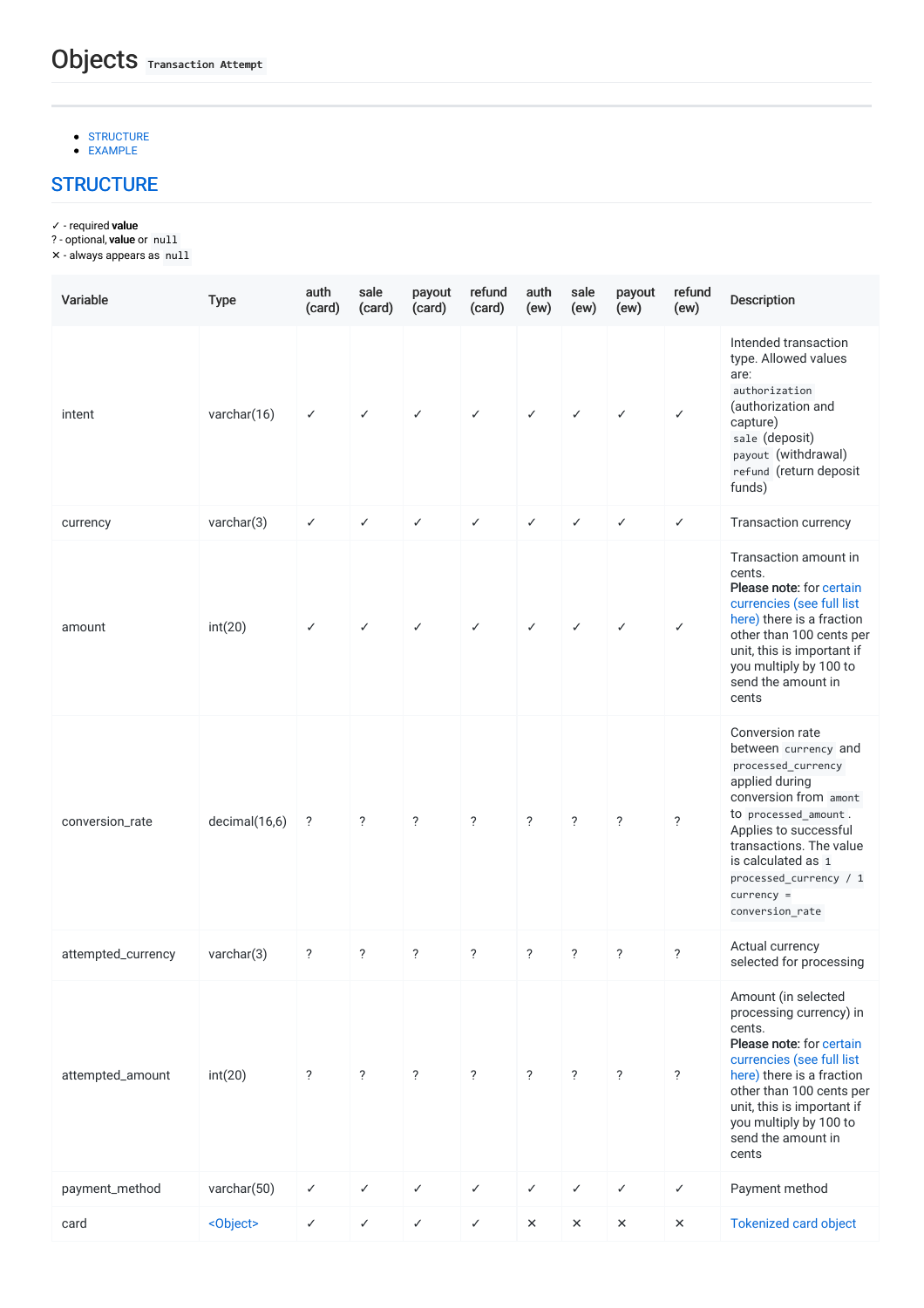| Variable              | <b>Type</b>       | auth<br>(card) | sale<br>(card) | payout<br>(card) | refund<br>(card) | auth<br>(ew) | sale<br>(ew) | payout<br>(ew) | refund<br>(ew) | <b>Description</b>                                                                                                                                                                                                                                        |
|-----------------------|-------------------|----------------|----------------|------------------|------------------|--------------|--------------|----------------|----------------|-----------------------------------------------------------------------------------------------------------------------------------------------------------------------------------------------------------------------------------------------------------|
| wallet                | <object></object> | $\times$       | $\times$       | $\times$         | $\times$         | $\checkmark$ | $\checkmark$ | $\checkmark$   | $\checkmark$   | <b>Tokenized wallet object</b>                                                                                                                                                                                                                            |
| withdrawal_request_id | int(11)           | $\times$       | $\times$       | $\overline{?}$   | ?                | $\times$     | $\times$     | $\overline{?}$ | ?              | Original transaction<br>identifier from Praxis.<br>Use the trace_id of<br>withdrawal request as<br>withddrawal_request_id<br>within the payout or<br>refund if you want the<br>payout amount to be<br>deducted from<br>withdrawal request as<br>processed |

# <span id="page-51-0"></span>[EXAMPLE](#page-51-0)

| € |                                                   |
|---|---------------------------------------------------|
|   | "intent": "sale",                                 |
|   | "currency": "EUR",                                |
|   | "amount": 100,                                    |
|   | "conversion_rate": 1.000000,                      |
|   | "attempted_currency": "EUR",                      |
|   | "attempted amount": 100,                          |
|   | "payment_method": "Credit Card",                  |
|   | "card": $\{$                                      |
|   | "card_token": "J-4-a0vPhjZ9R75JP98VDUFgbh9y8sYr", |
|   | "card type": "VISA",                              |
|   | "card number": "411111******1111",                |
|   | "card exp": "12\/2024",                           |
|   | "card_issuer_name": "Bank of Somewhere",          |
|   | "card_issuer_country": "GB"                       |
|   | },                                                |
|   | "wallet": null,                                   |
|   | "withdrawal_request_id": null                     |
| } |                                                   |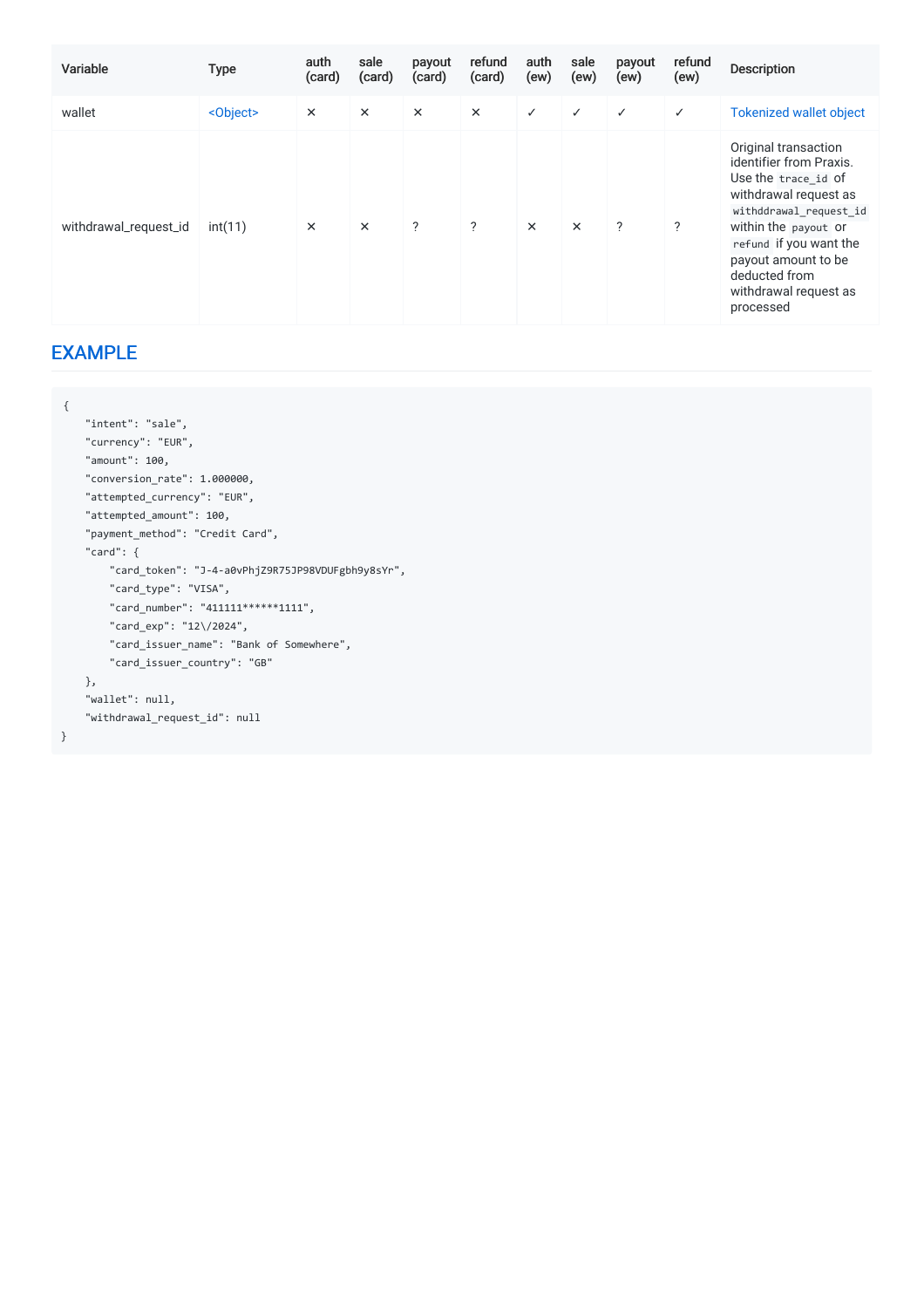# Objects Wallet

- [STRUCTURE](#page-52-0)
- [EXAMPLE](#page-52-1)

# <span id="page-52-0"></span>**[STRUCTURE](#page-52-0)**

- ✓ required value
- ? optional, **value** or null
- ✕ always appears as null

| Variable           | Type              |              | <b>Description</b>                                             |
|--------------------|-------------------|--------------|----------------------------------------------------------------|
| wallet token       | varchar $(32)$    | $\checkmark$ | HASH value of customer's e-wallet account details              |
| account_identifier | varchar(256)      |              | Customer account ID at PSP (e-wallet login or bank<br>account) |
| data               | Generic<br>object |              | Customer data related to wallet                                |

# <span id="page-52-1"></span>[EXAMPLE](#page-52-1)

```
{
    "wallet_token": "wxtDmu8trYHrMWnpoBsEoq6YxqNxAsP-",
    "account_identifier": "11112222333344",
   "data": {
       "some_variable_1": "some_value_1",
       "some_variable_2": "some_value_2"
   }
}
```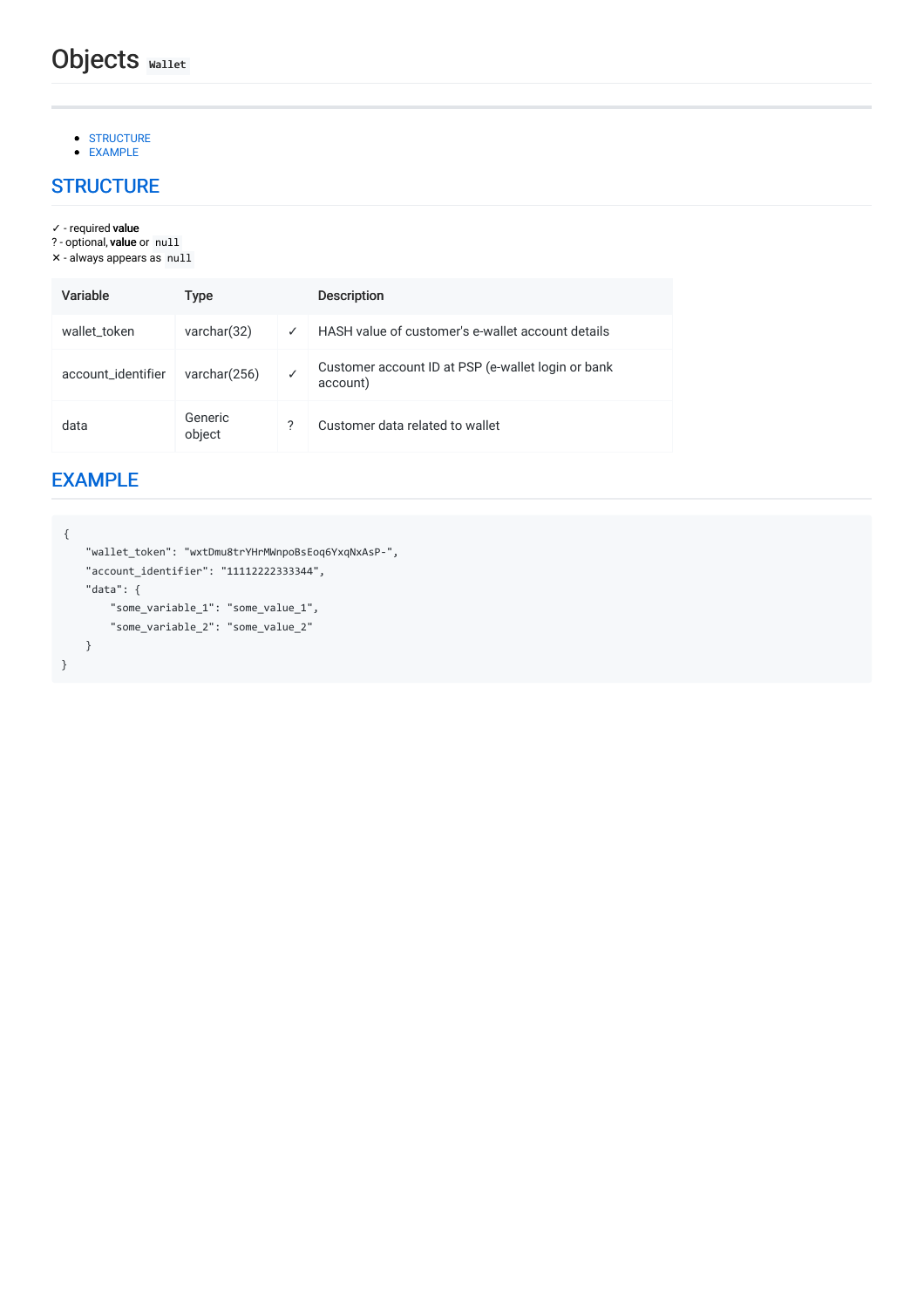- **[STRUCTURE](#page-53-0)**
- [EXAMPLE](#page-53-1)
- <span id="page-53-0"></span>• PAYMENT [METHODS](#page-53-2)

✓ - required value

? - optional, value or null

✕ - always appears as null

| Variable          | Type              | Description                                                                                     |
|-------------------|-------------------|-------------------------------------------------------------------------------------------------|
| <object></object> | <object></object> | Generic wallet data object. The object structure differs through e-wallets and bank<br>accounts |

### <span id="page-53-1"></span>[EXAMPLE](#page-53-1)

```
{
    "full_name": "John Johnson",
    "bank_account": "11112222333344",
    "bank_name": "Random Bank, London",
    "bank_code": "AABBCC",
    "iban": "GB999911112222333344"
}
```
# <span id="page-53-2"></span>PAYMENT [METHODS](#page-53-2)

#### Following in an example dummy wallet data format

| Variable                | <b>Type</b> | <b>Description</b>                                      |
|-------------------------|-------------|---------------------------------------------------------|
| wallet_data.login       | varchar(50) | Required. Login as specified in the e-wallet<br>account |
| "login": "johnjohnson1" |             |                                                         |

#### Following in an example dummy bank account data format

| Variable                 | Type        | <b>Description</b>                               |
|--------------------------|-------------|--------------------------------------------------|
| wallet data.full name    | varchar(50) | Required. Full name as registered in the<br>bank |
| wallet data.bank account | varchar(32) | Required. Customer's bank account number         |
| wallet data.bank name    | varchar(32) | Required. Customer's bank name                   |
| wallet data.bank code    | varchar(32) | Required. Customer's bank code                   |
| wallet data.iban         | varchar(32) | Required. Customer's IBAN                        |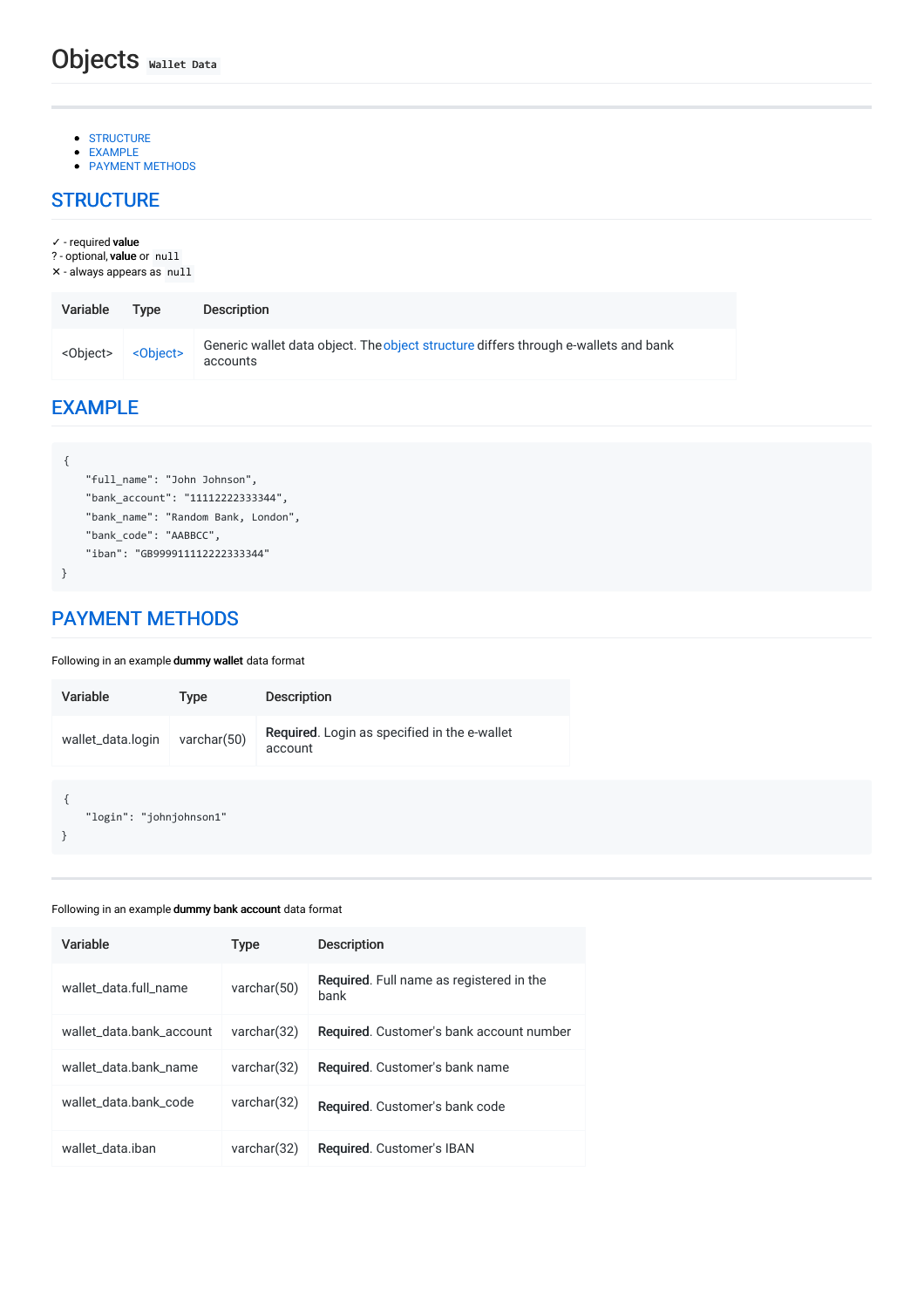```
}
```
"full\_name": "John Johnson", "bank\_account": "11112222333344", "bank\_name": "Random Bank, London", "bank\_code": "AABBCC", "iban": "GB999911112222333344"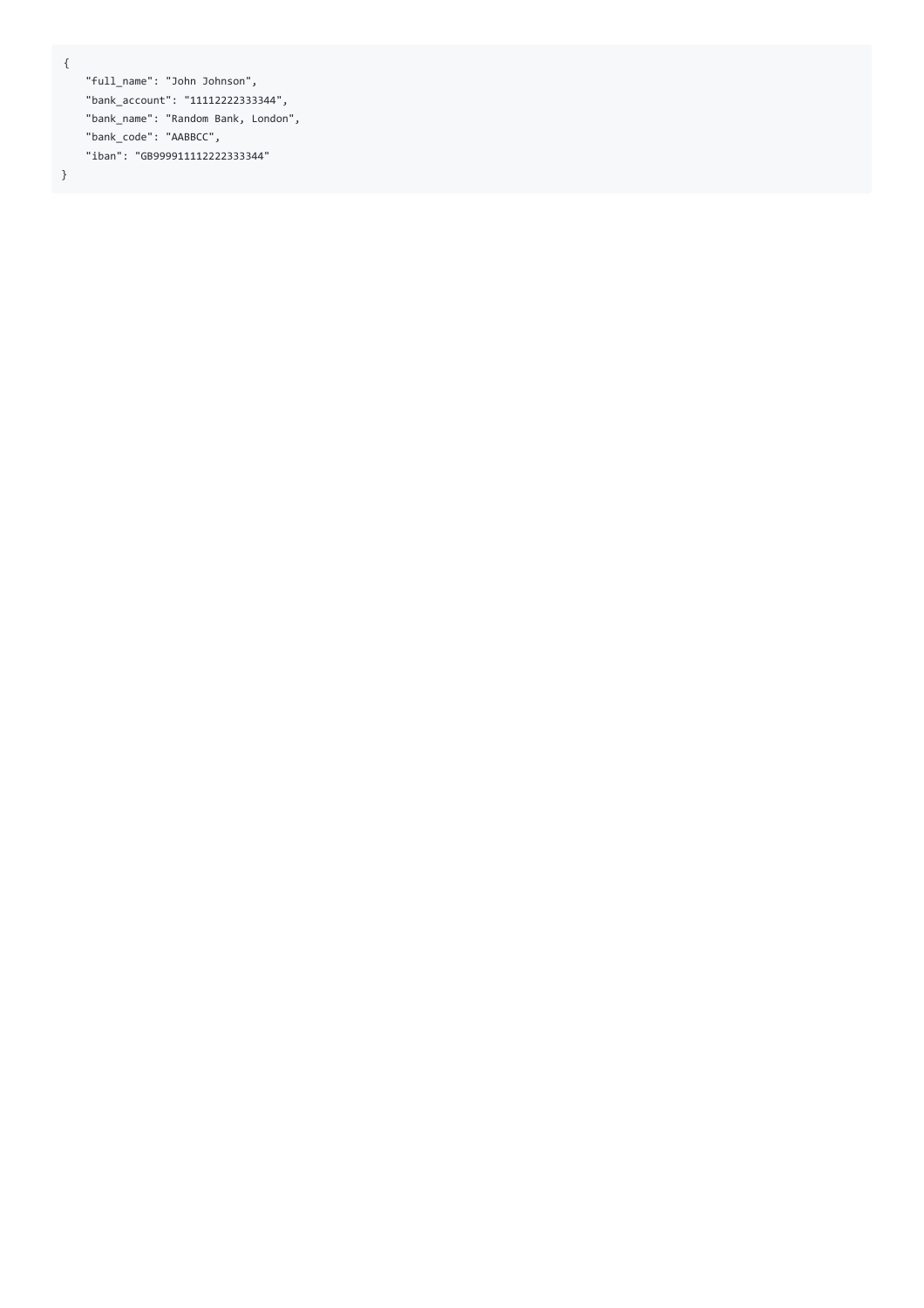- **REQUEST [PARAMETERS](#page-55-0)**
- **RESPONSE [PARAMETERS](#page-55-1)**
- [EXAMPLE](#page-55-2)

Customer Sync is the mechanism that allows the agent to manage the customers, their deposits and payouts within Praxis Virtual Terminal.

When the agent attempts to access the virtual terminal for customer, Praxis Backoffice will attempt to retrieve the customer details from CRM. In order to have the retrieval working, the CRM will need to implement the API callback that will be available to receive the request from Praxis and respond with the custome details.

IMPORTANT: Please make sure that you have provided the callback URL to Praxis technical support representative before you attempt to use Virtual Terminal. п

# <span id="page-55-0"></span>REQUEST [PARAMETERS](#page-55-0)

| Variable        | <b>Type</b>    | <b>Description</b>                                                                                                     |
|-----------------|----------------|------------------------------------------------------------------------------------------------------------------------|
| merchant id     | varchar $(50)$ | Required. Merchant API client account identifier                                                                       |
| application_key | varchar $(50)$ | Required. Cashier Application key, normally it is a common name of the website. Linked to a specific<br>base currency. |
| pin             | varchar $(50)$ | Required. Unique customer id in your system                                                                            |
| timestamp       | int(11)        | Required. Request time. URL will be active during 1 min after this time                                                |
| version         | varchar(3)     | <b>Required.</b> API version                                                                                           |

### <span id="page-55-1"></span>RESPONSE [PARAMETERS](#page-55-1)

| Variable      | Type              |   | <b>Description</b>                                                                                                                                                                    |
|---------------|-------------------|---|---------------------------------------------------------------------------------------------------------------------------------------------------------------------------------------|
| status        | int               |   | API communication status<br>- o if the request was successful<br>- Negative integer if internal server/network error occurs<br>- Positive integer if application/logical error occurs |
| description   | varchar(256)      |   | Accurate description of the result. Return the actual error for any exception as it helps to diagnose<br>issues in production                                                         |
| customer data | <object></object> | ? | Customer object. Appears as null in case of authentication/validation error.                                                                                                          |
| version       | varchar(3)        | ✓ | API version                                                                                                                                                                           |
| timestamp     | int(11)           | ✓ | Response time (unix timestamp, seconds)                                                                                                                                               |

### <span id="page-55-2"></span>[EXAMPLE](#page-55-2)

#### Request

```
curl -X POST \ https://api.merchant.com/v1/sync/ \
-H 'Content-Type: application/json' \
-d '{
    "application_key":"Praxis TEST USD",
    "merchant_id":"Test-Integration-Merchant",
    "pin":"123",
    "timestamp":1561206408,
    "version":"1.2",
    "signature":"01df06c501fe74ddede3c3dafe3f2cbfce3c19c2c213962017a7e83321f392e03eb55e0753a4a23b4405980bdbb3c962"
}'
```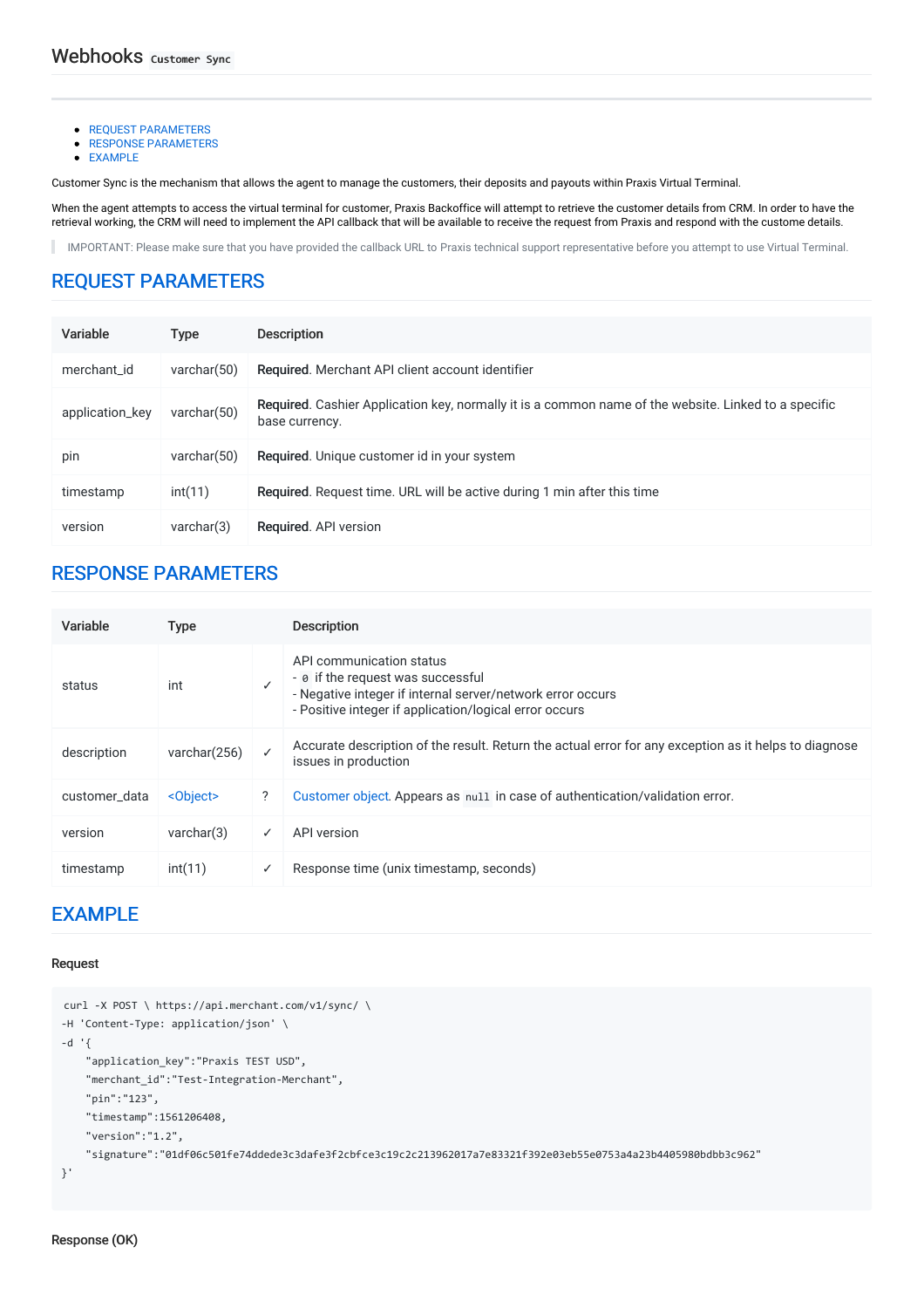```
{
   "status":0,
   "description":"OK",
   "customer_data":{
       "country": "GB",
       "first_name": "John",
       "last_name": "Johnson",
       "dob": "12\/31\/1980",
       "email": "johnjohnson@example.com",
       "phone": "44201112222",
       "zip": "WC2N 5DU",
       "state": "JS",
       "city": "London",
       "address": "Random st., 12\/3",
       "profile": 1
   },
   "version":"1.2",
   "timestamp":1561279426
}
```
#### Response (ERR)

```
{
   "status":1,
   "description":"Customer not found",
   "customer_data":null,
   "version":"1.2",
   "timestamp":1561207146
}
```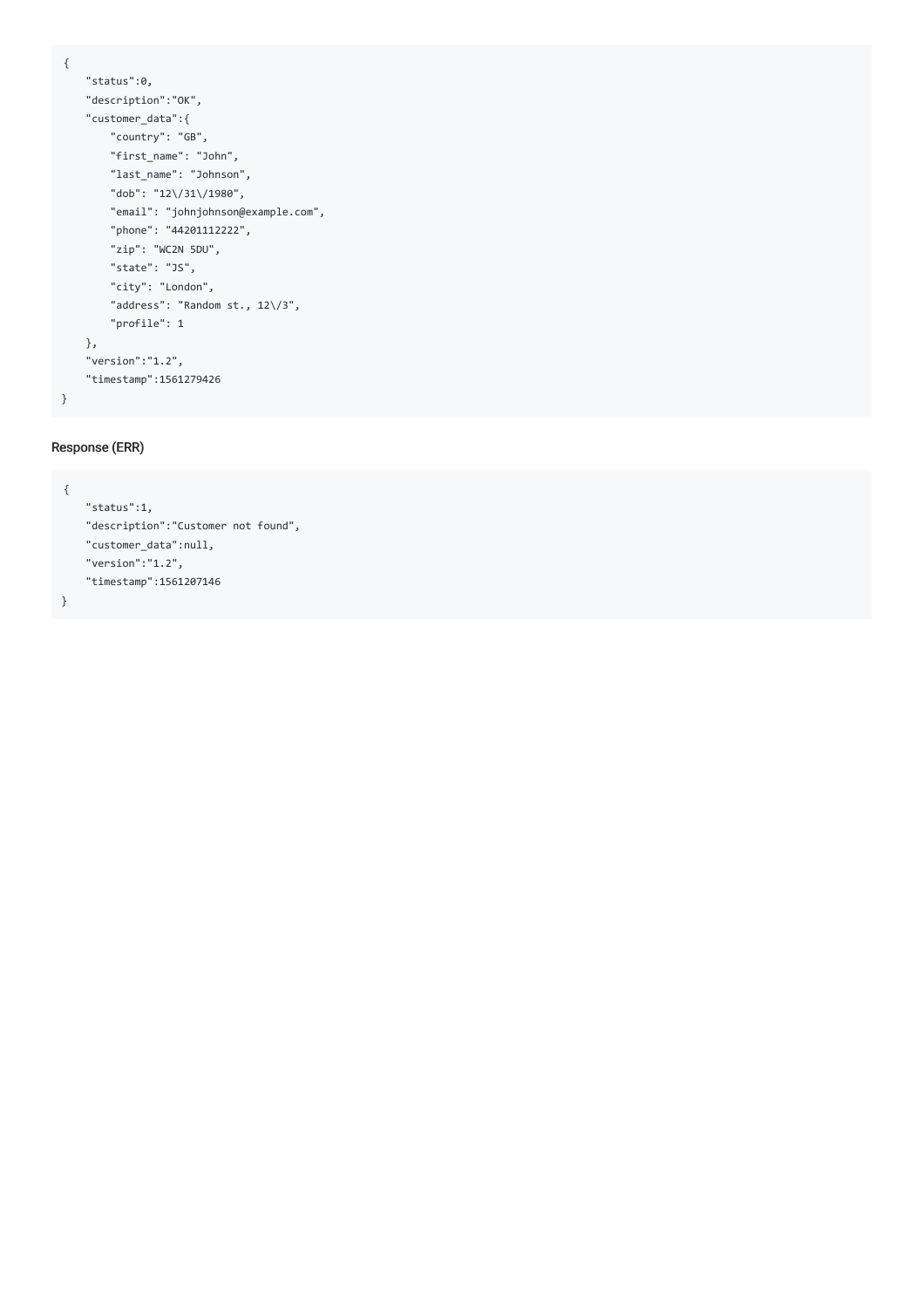- **REQUEST [PARAMETERS](#page-57-0)**
- **RESPONSE [PARAMETERS](#page-57-1)**
- [EXAMPLE](#page-57-2)

Notification request is sent to the merchant's website or CRM each time that a transaction status has been changed asynchronously. Each transaction and cashier login is initiated with notification\_url parameter, which is further used as destination URL for notifications.

You can also set the notification URL within the merchant dashboard in the the application configuration interface. If set, it will be used for the "offline" notifications transactions initiated within the merchant dashboard.

IMPORTANT: In case if your API response contains "status":-1 or responds in unrecognized format, the notification will be resent automatically within approximately 5 minutes.

# <span id="page-57-0"></span>REQUEST [PARAMETERS](#page-57-0)

✓ - required value

? - optional, value or null

✕ - always appears as null

| Variable        | <b>Type</b>       |              | <b>Description</b>                                                 |
|-----------------|-------------------|--------------|--------------------------------------------------------------------|
| merchant id     | varchar $(50)$    | ✓            | Merchant API client account identifier                             |
| application_key | varchar $(32)$    | $\checkmark$ | Identifier of your application (website)                           |
| customer        | <object></object> | ✓            | <b>Customer object</b>                                             |
| session         | <object></object> | ✓            | <b>Session object</b>                                              |
| transaction     | <object></object> | ?            | Transaction object. Appears as null in case of expired<br>session. |
| version         | varchar(3)        | ✓            | API version                                                        |
| timestamp       | int(11)           | ✓            | Request time (unix timestamp, seconds)                             |

### <span id="page-57-1"></span>RESPONSE [PARAMETERS](#page-57-1)

| Variable    | Type         |   | <b>Description</b>                                                                                                                                                                                                                                                          |
|-------------|--------------|---|-----------------------------------------------------------------------------------------------------------------------------------------------------------------------------------------------------------------------------------------------------------------------------|
| status      | int          | ✓ | API communication status - for transaction processing status please refer to<br>transaction transaction status<br>- ø if the request was successful<br>- Negative integer if internal server/network error occurs<br>- Positive integer if application/logical error occurs |
| description | varchar(256) |   | Accurate description of the result. Return the actual error for any exception as it helps to diagnose<br>issues in production                                                                                                                                               |
| version     | varchar(3)   | ✓ | API version                                                                                                                                                                                                                                                                 |
| timestamp   | int(11)      | ✓ | Response time (unix timestamp, seconds)                                                                                                                                                                                                                                     |

### <span id="page-57-2"></span>[EXAMPLE](#page-57-2)

Incoming Request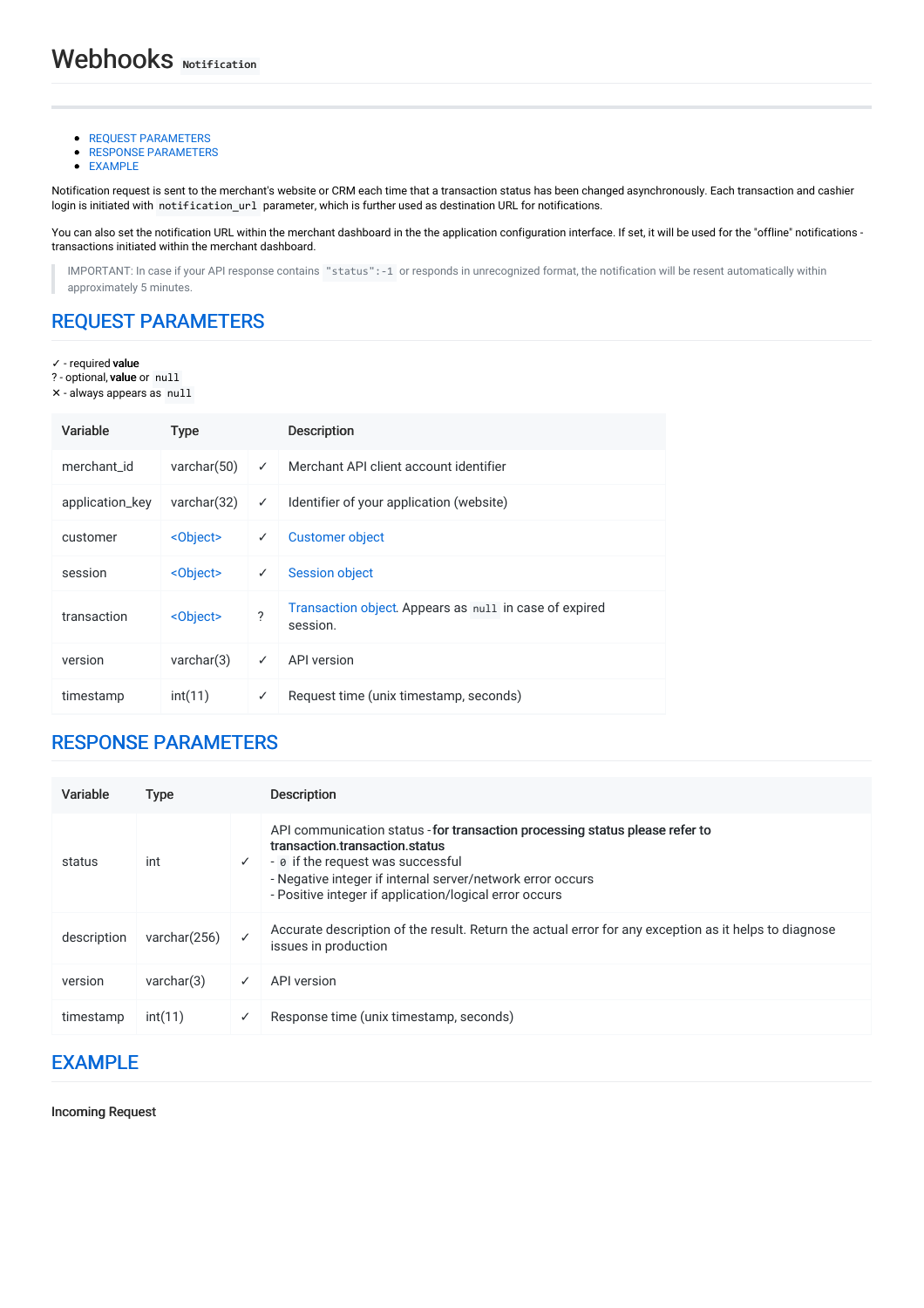```
"merchant_id": "Test-Integration-Merchant",
"application_key": "Sandbox",
"customer": {
    "customer_token": "87cfb23a8f1e68e162c276b754d9c061",
    "country": "GB",
    "first_name": "John",
    "last_name": "Johnson",
    "avs_alert": 0,
    "verification_alert": null
},
"session": {
    "auth_token": "8a7sd87a8sd778ac961062c6bedddb8",
    "intent": "payment",
    "session_status": "created",
    "order_id": "test-1560610955",
    "currency": "EUR",
    "amount": 100,
    "conversion_rate": 1.000000,
    "processed_currency": "EUR",
    "processed_amount": 100,
    "payment_method": "Credit Card",
    "gateway": null,
    "pin": "1",
    "variable1": "your variable",
    "variable2": "if that is not enough, you can pass even one more variable",
    "variable3": null
},
"transaction": {
    "transaction_type": "sale",
    "transaction_status": "approved",
    "trace_id": 756850,
    "transaction_id": "13348",
    "currency": "EUR",
    "amount": 100,
    "conversion_rate": 1.000000,
    "processed_currency": "EUR",
    "processed_amount": 100,
    "fee": 0,
    "payment_method": "Credit Card",
    "payment_processor": "TestPP",
    "gateway": "s-pTSZyK23E1Ee5KZpcNbX_aFl0HuhQ0",
    "card": {
        "card_token": "J-4-a0vPhjZ9R75JP98VDUFgbh9y8sYr",
        "card_type": "VISA",
        "card_number": "411111******1111",
        "card_exp": "12\/2024",
        "card_issuer_name": "Bank of Somewhere",
        "card_issuer_country": "GB"
    },
    "wallet": null,
    "is_async": 0,
    "is_cascade": 0,
    "cascade level": 0,
    "reference_id": null,
    "withdrawal_request_id": null,
    "created_by": "INTERNET",
    "edited_by": "INTERNET",
    "status_code": "SC-002",
    "status_details": "Transaction approved"
},
"version": "1.3",
"timestamp": 1590611635
```
{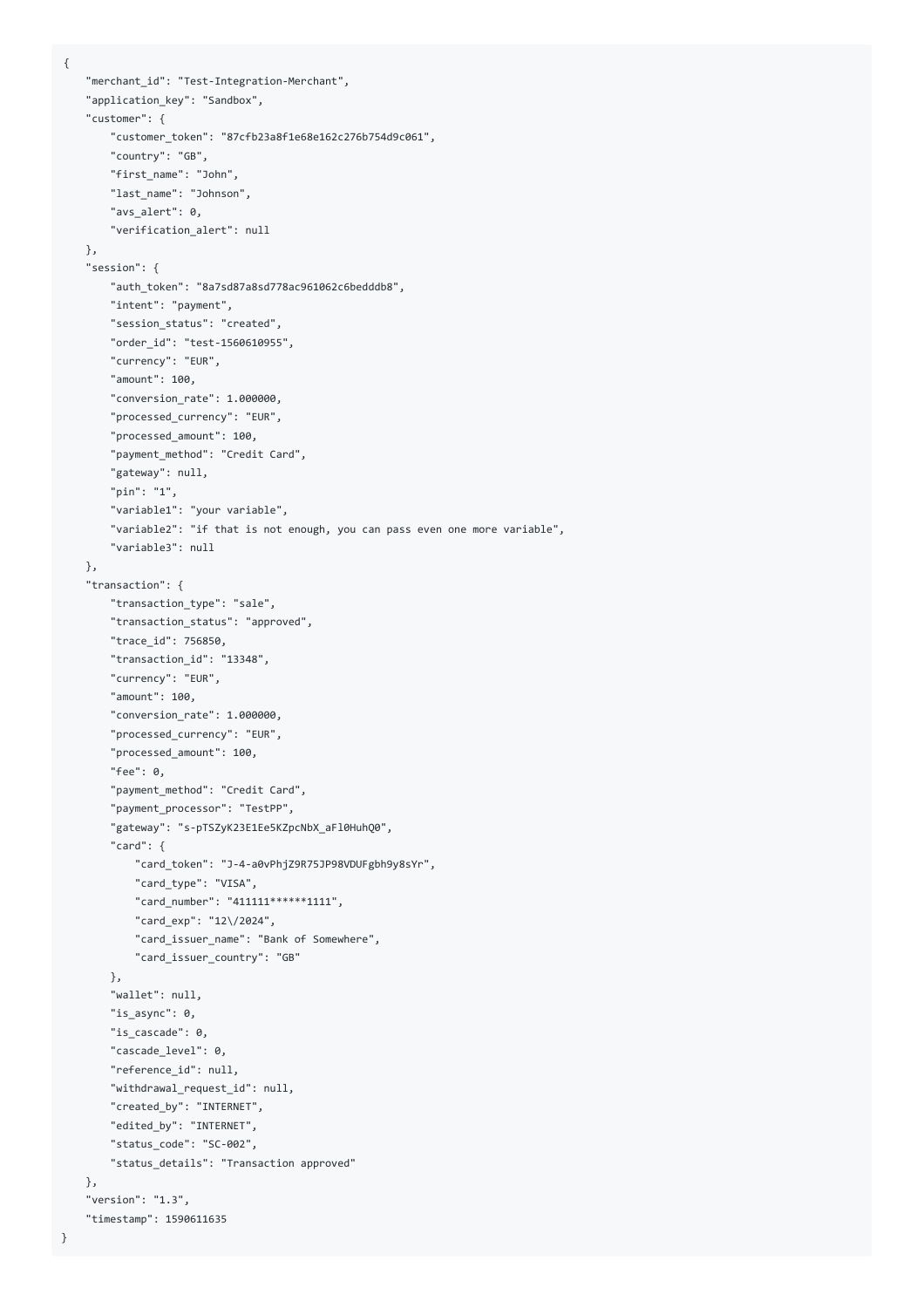#### Response (Success)

```
{
   "status": 0,
   "description": "Ok",
   "version": "1.3",
   "timestamp": 1590611635
}
```
#### Response (Error)

```
{
    "status": 1,
    "description": "Transaction already updated manually at the website to final status",
    "version": "1.3",
    "timestamp": 1590611635
}
```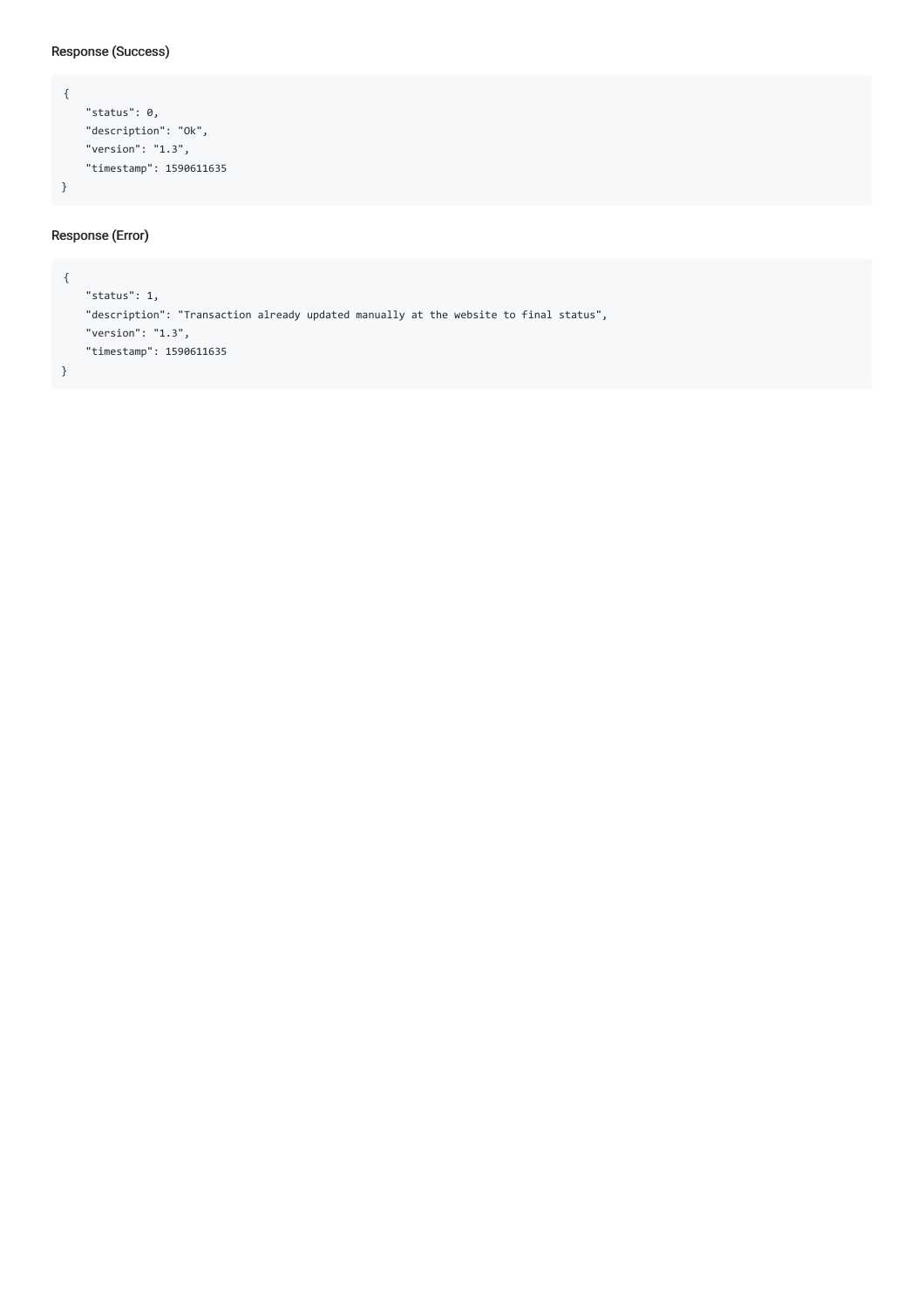- CUSTOMER DATA [CONDITIONS](#page-60-0)
- **[TRANSACTION](#page-60-1) DATA CONDITIONS**

Upon successful deposit the customer sees the deposit summary page. After the deposit, the "Continue" button will be at the bottom of the summary page, by clicking on which the client will be redirected to the specified URL.

### <span id="page-60-0"></span>Available customer data [conditions:](#page-60-0)

| Condition               | Description                                            | Example                                              |
|-------------------------|--------------------------------------------------------|------------------------------------------------------|
| {{customer.pin}}        | Unique customer id in your system                      | https://yoursite.com/success/{{customer.pin}}        |
| {{customer.first name}} | The name of the user who conducted the<br>transaction  | https://yoursite.com/success/{{customer.first_name}} |
| {{customer.last name}}  | Last name of the user who conducted the<br>transaction | https://yoursite.com/success/{{customer.last_name}}  |
| {{customer.dob}}        | DOB of the user who conducted the transaction          | https://yoursite.com/success/{{customer.dob}}        |

User data is taken from the data that is sent to us when initializing init methods (API 1.2).

# <span id="page-60-1"></span>Available [transaction](#page-60-1) data conditions:

| Condition                          | <b>Description</b>                                                                                                                                                                           | Example                                                             |
|------------------------------------|----------------------------------------------------------------------------------------------------------------------------------------------------------------------------------------------|---------------------------------------------------------------------|
| {{transaction.transaction type}}   | Transaction Type deposit Or payout                                                                                                                                                           | https://yoursite.com/success/<br>{{transaction.transaction_type}}   |
| {{transaction.transaction status}} | Current Transaction Status (pending, approved, decline)                                                                                                                                      | https://yoursite.com/success/<br>{{transaction.transaction_status}} |
| {{transaction.transaction_id}}     | Transaction ID in your CRM                                                                                                                                                                   | https://yoursite.com/success/<br>{{transaction.transaction_id}}     |
| {{transaction.trace id}}           | Transaction ID in our system                                                                                                                                                                 | https://yoursite.com/success/<br>{{transaction.trace_id}}           |
| {{transaction.order id}}           | A value referencing a unique order id within your shopping<br>cart system. This value will be referenced within the cashier<br>for payment attempts. (init-checkout, init-pay-out-<br>order) | https://yoursite.com/success/<br>{{transaction.order_id}}           |
| {{transaction.amount}}             | Amount of funds                                                                                                                                                                              | https://yoursite.com/success/<br>{{transaction.amount}}             |
| {{transaction.currency}}           | <b>Transaction currency</b>                                                                                                                                                                  | https://yoursite.com/success/<br>{{transaction.currency}}           |
| {{transaction.payment method}}     | Payment Method Transactions (Visa, MasterCard, Skrill )                                                                                                                                      | https://yoursite.com/success/<br>{{transaction.payment_method}}     |
| {{transaction.payment processor}}  | Payment processor that processes the transaction                                                                                                                                             | https://yoursite.com/success/<br>{{transaction.payment_processor}}  |
| {{transaction.auth token}}         | Token that you get when initializing init methods                                                                                                                                            | https://yoursite.com/success/<br>{{transaction.auth_token}}         |

You can also combine conditions.

Example:

https://yoursite.com/{{transaction.transaction\_status}}/{{transaction.trace\_id}}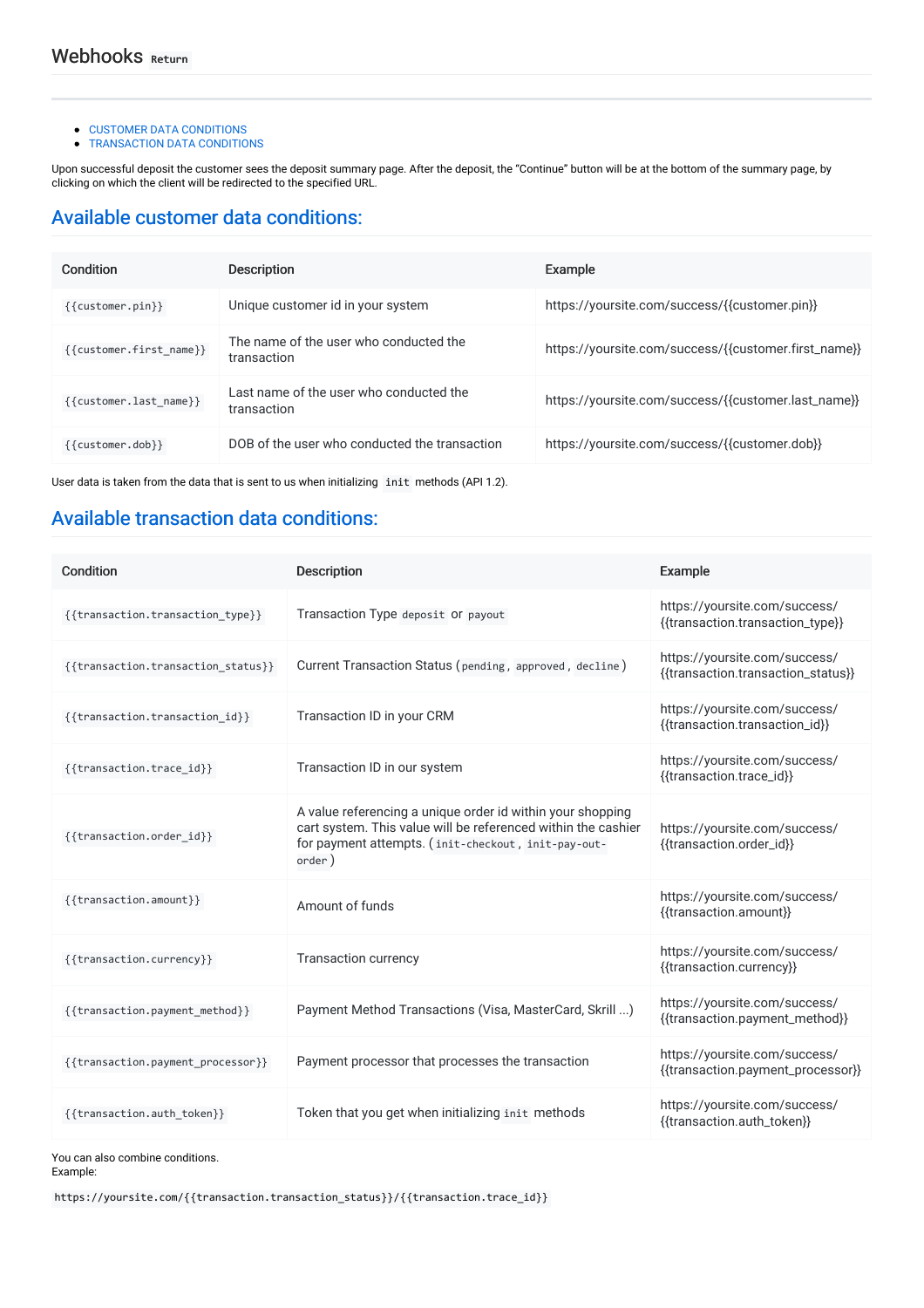- **REQUEST [PARAMETERS](#page-61-0)**
- **RESPONSE [PARAMETERS](#page-61-1)**
- [EXAMPLE](#page-61-2)

Notification request is sent to the merchant's website or CRM each time that a transaction status has been changed asynchronously. Each transaction and cashier login is initiated with notification\_url parameter, which is further used as destination URL for notifications.

You can also set the notification URL within the merchant dashboard in the the application configuration interface. If set, it will be used for the "offline" notifications transactions initiated within the merchant dashboard.

IMPORTANT: In case if your API response contains "status":-1 or responds in unrecognized format, the notification will be resent automatically within approximately 5 minutes.

# <span id="page-61-0"></span>REQUEST [PARAMETERS](#page-61-0)

✓ - required value

? - optional, value or null

✕ - always appears as null

| Variable            | <b>Type</b>       |   | <b>Description</b>                       |
|---------------------|-------------------|---|------------------------------------------|
| merchant id         | varchar $(50)$    | ✓ | Merchant API client account identifier   |
| application_key     | varchar(32)       | ✓ | Identifier of your application (website) |
| customer            | <object></object> | ✓ | <b>Customer object</b>                   |
| session             | <object></object> | ✓ | <b>Session object</b>                    |
| transaction_attempt | <object></object> | ✓ | <b>Transaction attempt object</b>        |
| version             | varchar(3)        | ✓ | API version                              |
| timestamp           | int(11)           | ✓ | Request time (unix timestamp, seconds)   |

### <span id="page-61-1"></span>RESPONSE [PARAMETERS](#page-61-1)

| Variable    | Type            |   | <b>Description</b>                                                                                                                                                                                                                                                          |
|-------------|-----------------|---|-----------------------------------------------------------------------------------------------------------------------------------------------------------------------------------------------------------------------------------------------------------------------------|
| status      | int             | ✓ | API communication status - for transaction processing status please refer to<br>transaction transaction status<br>- ø if the request was successful<br>- Negative integer if internal server/network error occurs<br>- Positive integer if application/logical error occurs |
| description | varchar $(256)$ |   | Accurate description of the result. Return the actual error for any exception as it helps to diagnose<br>issues in production                                                                                                                                               |
| version     | varchar(3)      | ✓ | API version                                                                                                                                                                                                                                                                 |
| timestamp   | int(11)         | ✓ | Response time (unix timestamp, seconds)                                                                                                                                                                                                                                     |

### <span id="page-61-2"></span>[EXAMPLE](#page-61-2)

Incoming Request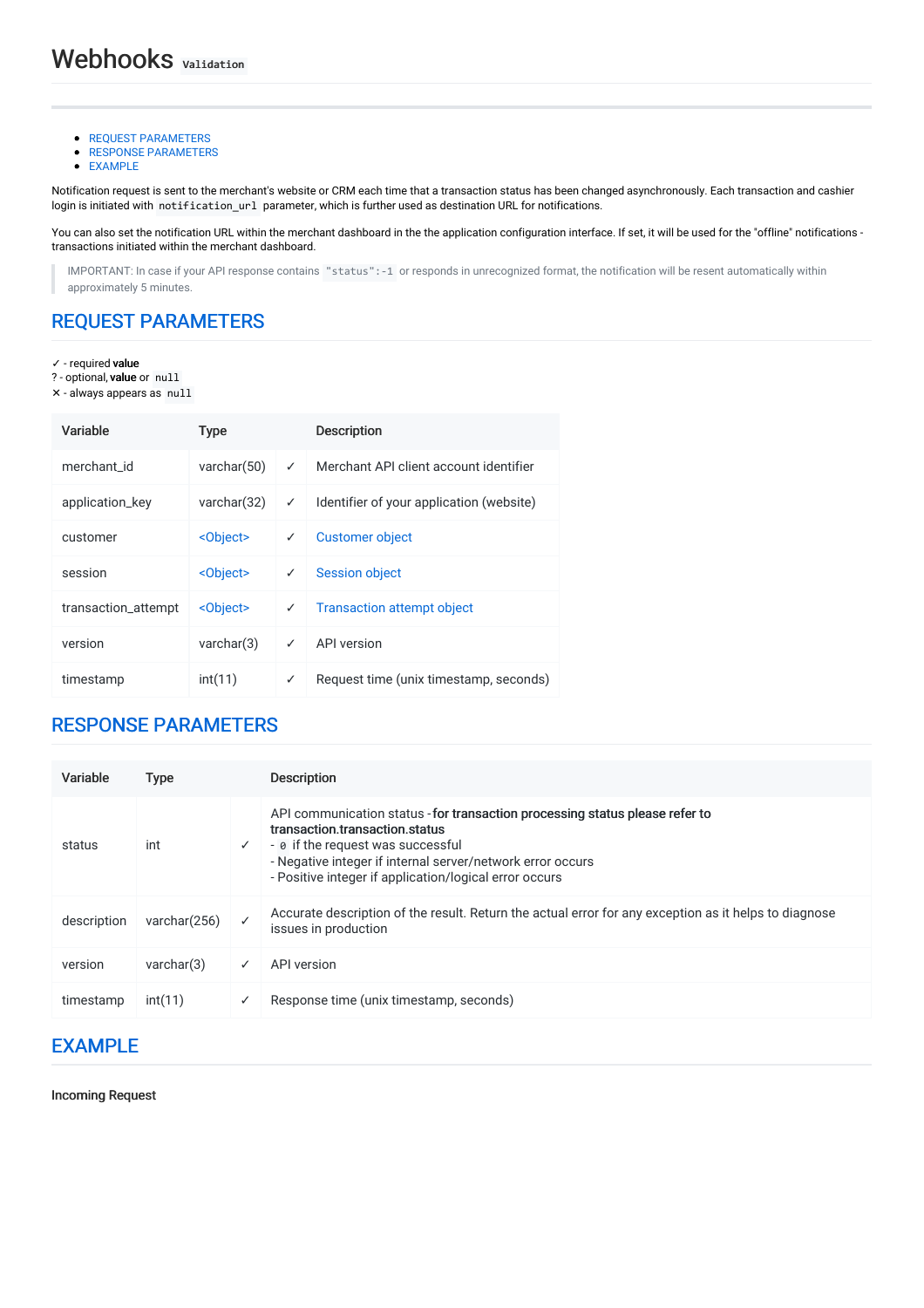```
"merchant_id": "Test-Integration-Merchant",
"application_key": "Sandbox",
"customer": {
    "customer_token": "87cfb23a8f1e68e162c276b754d9c061",
    "country": "GB",
    "first_name": "John",
    "last_name": "Johnson",
    "avs_alert": 0,
    "verification_alert": null
},
"session": {
    "auth_token": "8a7sd87a8sd778ac961062c6bedddb8",
    "intent": "payment",
    "session_status": "created",
    "order_id": "test-1560610955",
    "currency": "EUR",
    "amount": 100,
    "conversion_rate": 1.000000,
    "processed_currency": "EUR",
    "processed_amount": 100,
    "payment_method": "Credit Card",
    "gateway": null,
    "pin": "1",
    "variable1": "your variable",
    "variable2": "if that is not enough, you can pass even one more variable",
    "variable3": null
},
"transaction_attempt": {
    "intent": "sale",
    "currency": "EUR",
    "amount": 100,
    "conversion_rate": 1.000000,
    "attempted_currency": "EUR",
    "attempted_amount": 100,
    "payment_method": "Credit Card",
    "card": {
       "card_token": "J-4-a0vPhjZ9R75JP98VDUFgbh9y8sYr",
       "card_type": "VISA",
       "card_number": "411111******1111",
        "card_exp": "12\/2024",
        "card_issuer_name": "Bank of Somewhere",
        "card_issuer_country": "GB"
    },
    "wallet": null,
    "withdrawal_request_id": null
},
"version": "1.3",
"timestamp": 1590611635
```
#### Response (Success)

}

{

```
{
   "status": 0,
   "description": "Ok",
   "version": "1.3",
    "timestamp": 1590611635
}
```